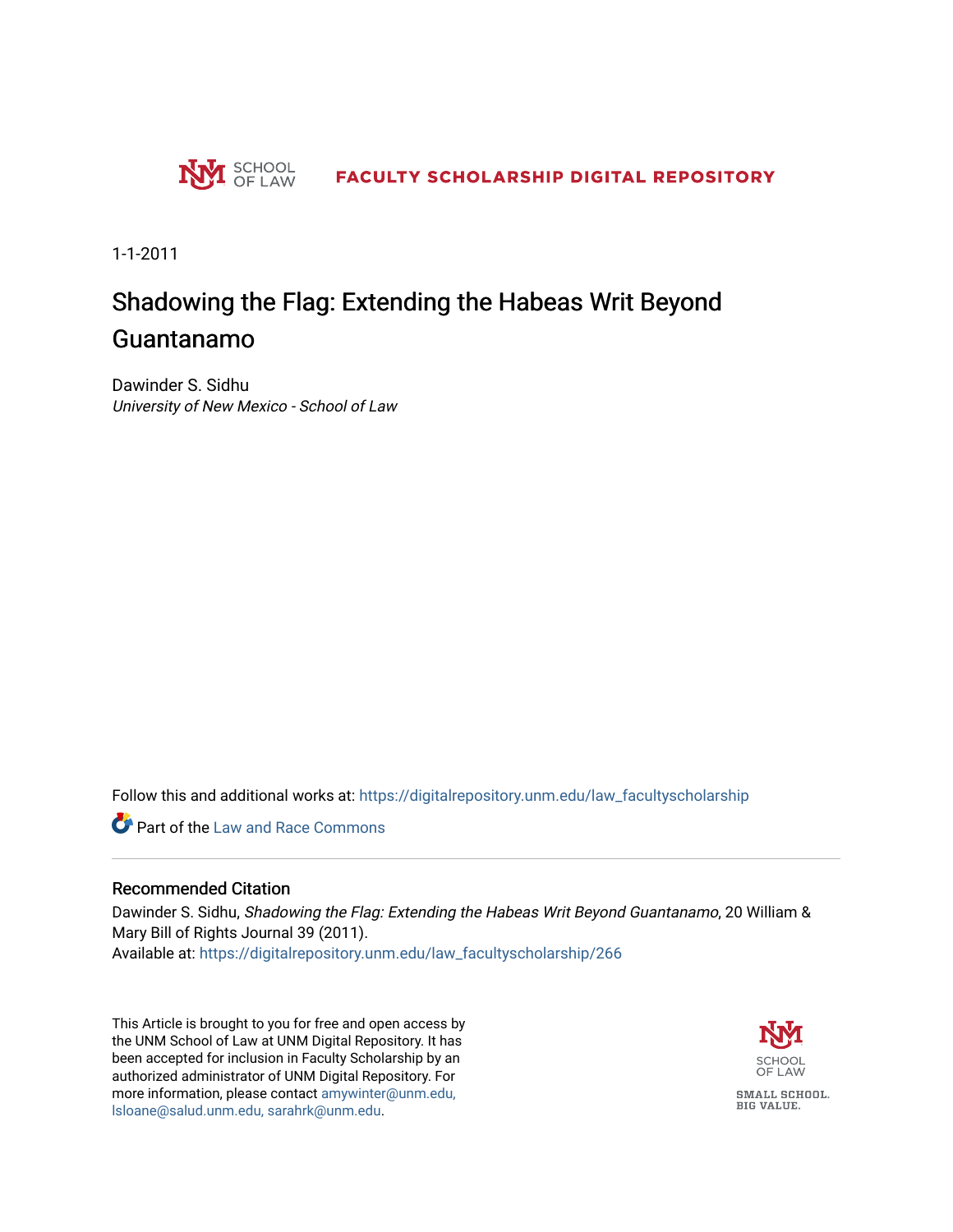# **SHADOWING THE FLAG: EXTENDING THE HABEAS WRIT BEYOND GUANTÁNAMO**

Dawinder S. Sidhu\*

#### ABSTRACT

The writ of habeas corpus activates courts' duty to check arbitrary or unlawful restraints by the Executive on individual liberty. In times of war, courts have been compelled to determine whether the writ is available to individuals held by the Executive outside of the territorial boundaries of the United States. In *Johnson v. Eisentrager*, in which World War II detainees were held in Germany, the Supreme Court answered in the negative, while in *Boumediene v. Bush*, involving post–9/11 detainees housed at Guantánamo, the Court reached the opposite conclusion. Operating within these two guideposts, the U.S. Court of Appeals for the District of Columbia Circuit decided in *al Maqaleh v. Gates* that three detainees held at Bagram Air Base, Afghanistan were not entitled to the constitutional habeas privilege.

The purpose of this Article is to explain why the D.C. Circuit got it wrong. Part I provides an overview of the facts and relevant law that formed the basis for the decision. Part II shows that the court misapplied the basic factors set forth initially by the Court in *Eisentrager* and later clarified in *Boumediene*. Part III contains a proposed framework that reorients and reframes these factors in order to make habeas jurisdiction analyses more workable and consistent with the historical justifications for the writ, separation of powers considerations, and governing case law. Part IV applies this framework to the Bagram petitions and, in doing so, highlights the problematics of the D.C. Circuit's decision. In short, under both existing standards and the suggested new way of looking at questions of wartime habeas jurisdiction, I posit that the petitions should not have been dismissed.

If left to stand, *al Maqaleh* will not only cast the detainees into an indefinite legal abyss, but will place the Executive beyond the courts' traditional constitutional checking duties precisely when the wartime Executive is most tempted to act outside of established law—that is, when judicial review is most critically needed.

<sup>\*</sup> J.D., The George Washington University; M.A., Johns Hopkins University; B.A., University of Pennsylvania. Lead counsel for amici curiae constitutional law scholars Richard A. Epstein, Kermit Roosevelt, Bahar Azmy, and Alexander Reinert in *al Maqaleh v. Gates*, 605 F.3d 84 (D.C. Cir. 2010). The views expressed herein are his own and do not necessarily represent those of the *amici* or petitioners. Similarly, any errors are to be attributed solely to the author and are deeply regretted. The author thanks Steve Vladeck, Baher Azmy, and Hope Metcalf for their guidance, assistance, and support; Erin Deal and her colleagues at the *Journal* for improving the quality and readability of this Article; and his parents for their love and encouragement.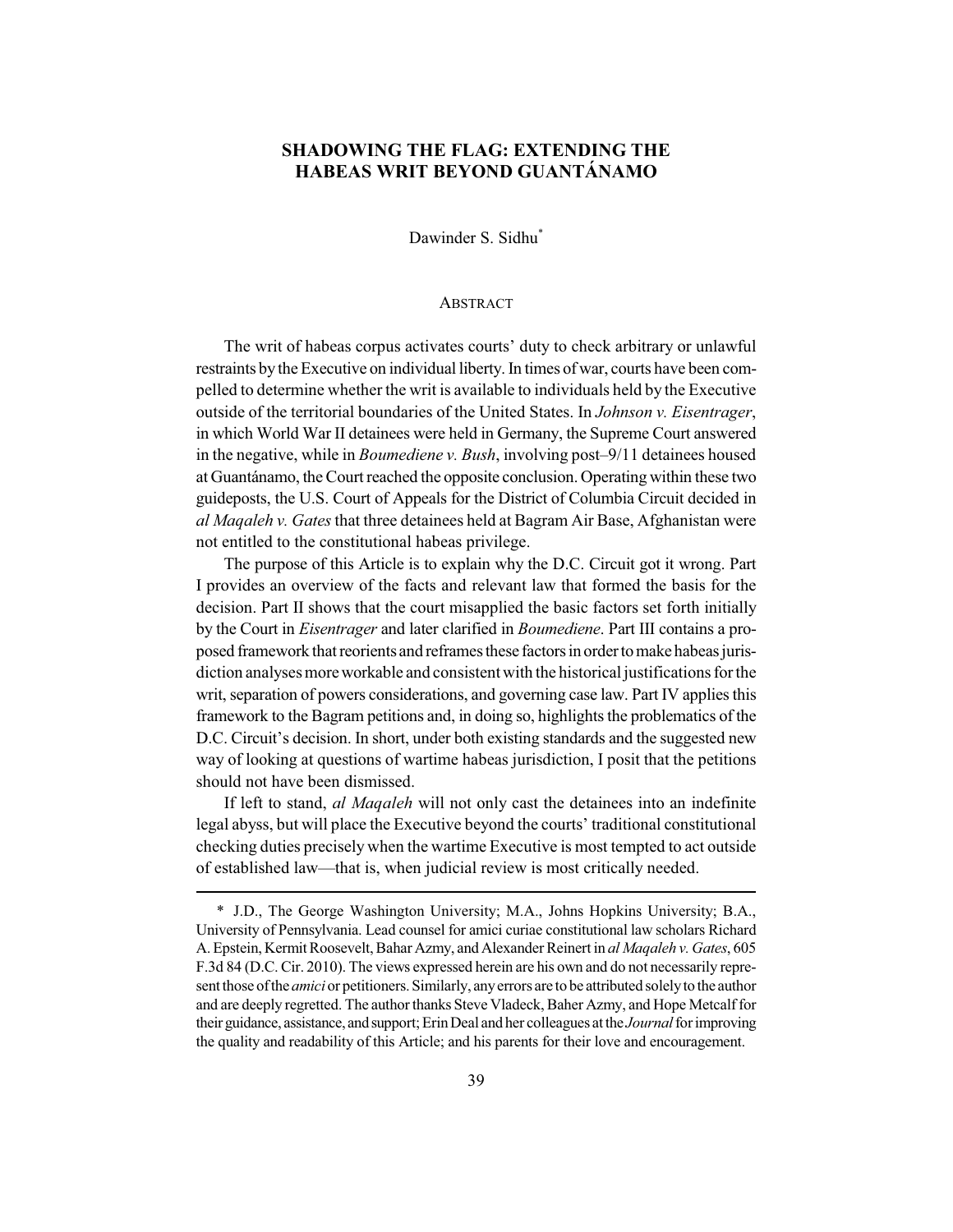# **INTRODUCTION**

"Security against foreign danger, is one of the primitive objects of civil society," James Madison wrote in *The Federalist Papers*. 1 Wartime presidents throughout American history have emphasized that security is a first-order responsibility of government. It is a strong unified government, George Washington instructed the citizens of the nascent nation, that serves as the "main pillar in the edifice of your real independence, the support of your tranquility at home, your peace abroad; of your safety . . . ."<sup>2</sup> On the brink of World War I hostilities, Franklin D. Roosevelt declared that the government possessed a "great responsibility" to respond to a "great emergency" abroad, such that the government's "actions and . . . policy should be devoted primarily—almost exclusively—to meeting this foreign peril."<sup>3</sup> The "post-9/11 Presidents"—George W. Bush and Barack Obama—shared this view on this primary purpose of government, with Bush noting that, "[d]efending our [n]ation against its enemies is the first and fundamental commitment of the [f]ederal [g]overnment,"4 and Obama similarly acknowledging that, "[t]his Administration has no greater responsibility than the safety and security of the American people."<sup>5</sup>

The duty to protect the nation is more than an abstract tenet of political theory, but is felt in real terms by presidents facing the specter of war or terrorism. For example, a former Assistant Attorney General under Bush, who was part of a small core of senior officials charged with crafting and/or approving the Administration's post– 9/11 counterterrorism policies, wrote that the President had the "ultimate obligation" to ensure another attack did not take place, and that, to the extent those policies failed in this singular mission, "the blood of the hundred thousand people who die[d]" would be on his hands.<sup>6</sup>

<sup>1</sup> THE FEDERALIST NO. 41, at 224 (James Madison) (E.H. Scott ed., 1898); *see also* THE FEDERALIST NO.23, at 126 (Alexander Hamilton) (E.H. Scott ed., 1898) ("The principal purposes to be answered by union[ ] are these: [t]he common defen[s]e of the members; the preservation of the public peace, as well against internal convulsions as external attacks. . . ."); Haig v. Agee, 453 U.S. 280, 307 (1981) ("It is 'obvious and unarguable' that no governmental interest is more compelling than the security of the Nation." (quoting Aptheker v. Sec'y of State, 378 U.S. 500, 509 (1964))).

<sup>2</sup> George Washington, Farewell Address (Sept. 19, 1796), *available at* http://avalon.law .yale.edu/18th\_century/washing.asp.

<sup>&</sup>lt;sup>3</sup> Franklin D. Roosevelt, Annual Address to Congress ("Four Freedoms Speech") (Jan. 6, 1941), *available at* http://www.ourdocuments.gov/doc.php?flash=old&doc=70& page=transcript.

<sup>4</sup> George W. Bush, *Introduction*, THE WHITE HOUSE, THE NATIONAL SECURITY STRATEGY OF THE UNITED STATES OF AMERICA (2002), *available at* http://www.au.af.mil /au/awc/awcgate/nss/nss\_sep2002.pdf.

<sup>5</sup> THE WHITE HOUSE, NATIONAL SECURITY STRATEGY 4 (2010), *available at* http:// www.whitehouse.gov/sites/default/files/rss\_viewer/national\_security\_strategy.pdf.

<sup>6</sup> JACK GOLDSMITH, THE TERROR PRESIDENCY 71 (2007) (quoting David Addington, Vice President Dick Cheney's Chief of Staff).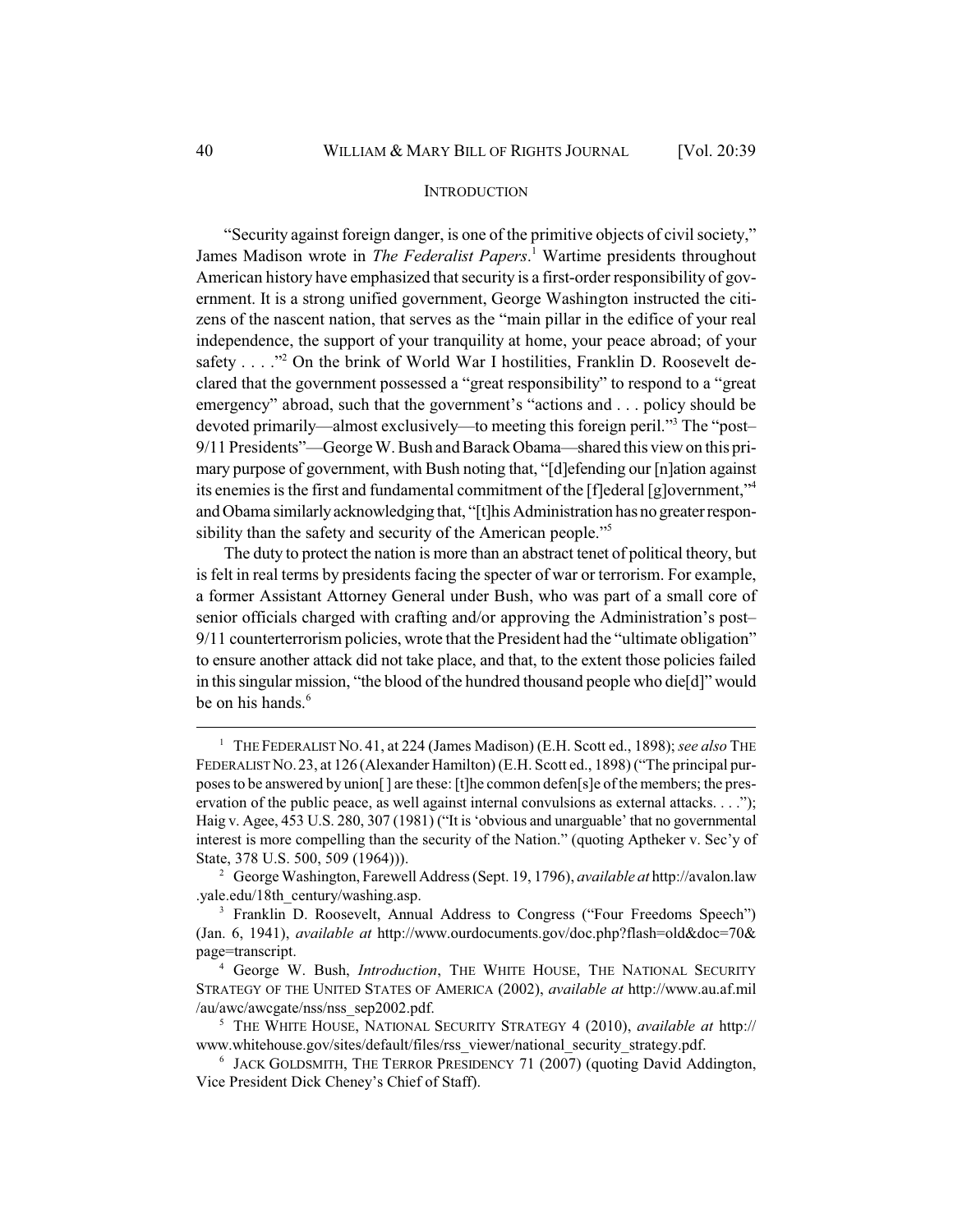#### 2011] SHADOWING THE FLAG 41

The wartime President's impulse to safeguard the people is particularly intense and acute, to the point that the Executive may seek to guarantee national security without reference or careful attention to the technical limits imposed by law. "[T]he Constitution has never greatly bothered any wartime President," observed Franklin D. Roosevelt's Attorney General during World War II.<sup>7</sup> Some prominent scholars have even claimed that the practical necessity of government action in wartime should trump the rule of the law. $8$ 

The fact remains that the Executive's interest in national security—however heightened, fundamental, or understandable—does not place governmental wartime actions beyond judicial review.<sup>9</sup> Agitated by legal challenges to its wartime conduct, the Executive historically has had to convince the courts that its national security policies and programs are consistent with the law.10 For example, Abraham Lincoln had to answer before the courts for unilaterally suspending the writ of habeas corpus during the Civil War,<sup>11</sup> Harry Truman was taken to task for trying to ensure private steel was available for military use during the Korean War despite a nationwide strike,  $12$  and Roosevelt had to defend the government's decisions to subject individuals of Japanese descent to curfews and internment following Pearl Harbor.<sup>13</sup>

<sup>9</sup> *See* Graham v. Connor, 490 U.S. 386, 397 (1989) (noting that "good intentions" do not make governmental action constitutional). More detailed discussions of the relationship between executive wartime action and judicial review follow. *See infra* Part III.

 $10$  This is done, generally, by the Executive's robust assertions of its expansive national security powers and a commensurate view as to the limited role of the courts in connection with active security campaigns.

<sup>&</sup>lt;sup>7</sup> FRANCIS BIDDLE, IN BRIEF AUTHORITY 219 (1962). The tension between national security and the Constitution was perhaps most famously expressed by Abraham Lincoln, who asked rhetorically, "[A]re all the laws, *but one*, to go unexecuted, and the government itself go to pieces, lest that one be violated?" DORIS KEARNS GOODWIN, TEAM OF RIVALS:THE POLITICAL GENIUS OF ABRAHAM LINCOLN 355 (2005).

<sup>8</sup> *See* RICHARD A. POSNER, NOT A SUICIDE PACT: THE CONSTITUTION IN A TIME OF NATIONAL EMERGENCY 70, 158 (2006) (arguing for a general rule in the area of executive national security decision-making by which a "law of necessity" trumps the "law of the Constitution"); *see also id.* at 6 (stating that "rooting out an . . . enemy . . . might be fatally inhibited if we felt constrained to strict observance of civil liberties" protected by the Constitution). For my critique of this view, see Dawinder S. Sidhu, *Wartime America and* The Wire: *A Response to Posner's Post–9/11 Constitutional Framework*, 20 GEO. MASON U.C.R.L.J. 37 (2009). To read others who continue to insist that there is an aspect of executive authority—the Commander-in-Chief function—that cannot be constrained or checked by the other two arms of the federal government, see David J. Barron & Martin S. Lederman, *The Commander in Chief at the Lowest Ebb*—*A Constitutional History*, 121 HARV.L.REV. 941, 1019 n.307 (2008) (listing some of the scholarly works supporting this view).

<sup>11</sup> *Ex parte* Merryman, 17 F. Cas. 144 (C.C.D. Md. 1861) (No. 9487).

<sup>12</sup> Youngstown Sheet & Tube Co. v. Sawyer, 343 U.S. 579 (1952).

<sup>13</sup> Korematsu v. United States, 323 U.S. 214 (1944); Hirabayashi v. United States, 320 U.S. 81 (1943).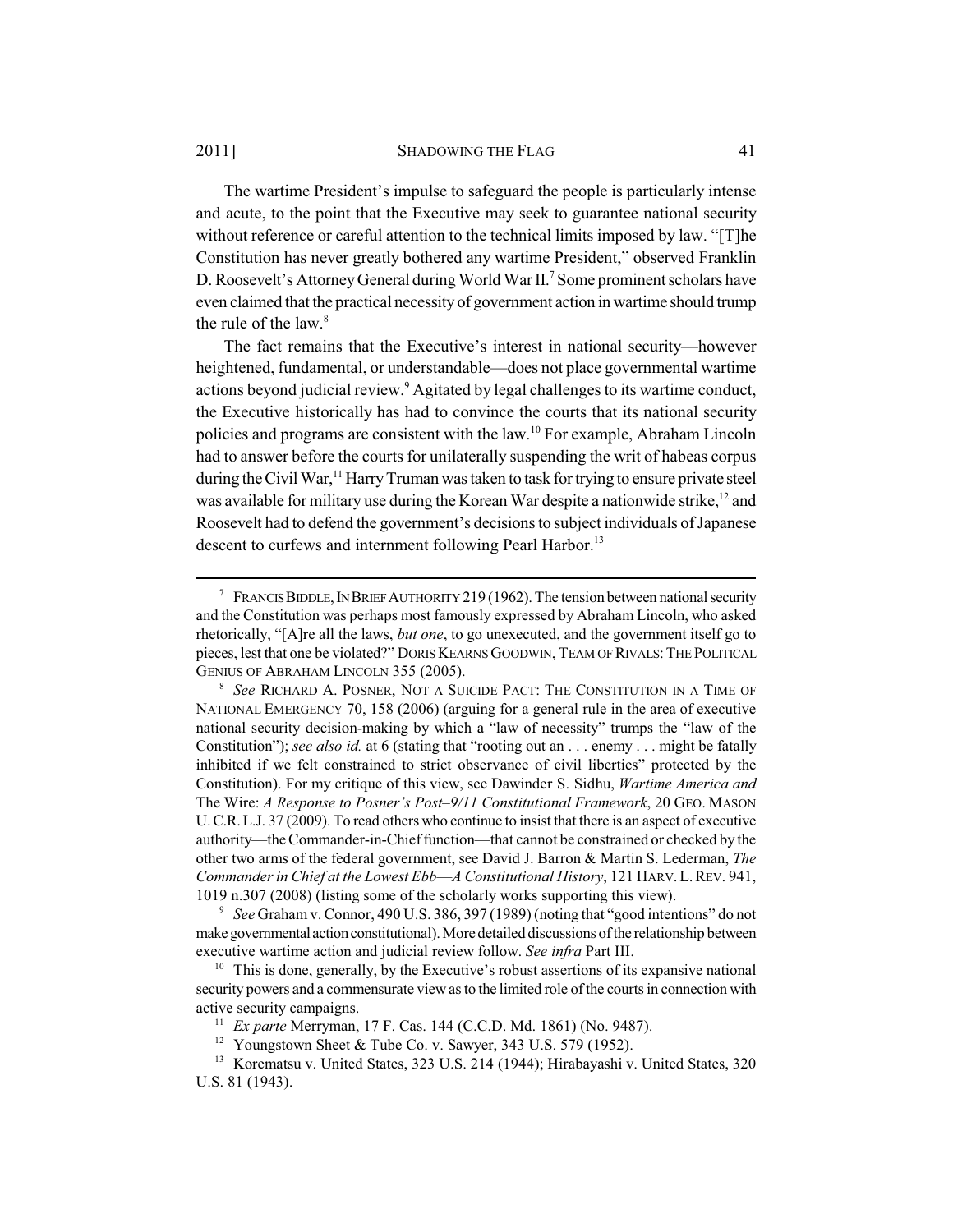The targets of these Presidents' national security policies were, respectively, individuals rebelling in support of the Confederacy, privately held steel mills, and persons on the West Coast assumed to be sympathetic to the Japanese Empire. In the aftermath of 9/11, the focus of the Executive's wartime apparatus are detainees, generally individuals captured and thought to be part or otherwise supportive of the terrorist regime responsible for the attacks.<sup>14</sup> Continuing the historical relationship between the wartime Executive and the courts, the post–9/11 Presidents and courts have also interacted to determine whether the Executive's national security responses satisfy or are consistent with the law. In the post–9/11 chapter of the interplay between the wartime Executive and courts, the President has most notably had to contend with whether a citizen-detainee properly filed his statutory habeas petition against the custodian of his physical confinement,<sup>15</sup> whether federal courts have jurisdiction to review statutory habeas petitions filed by aliens held at Guantánamo, <sup>16</sup> the process due to a citizen–"enemy combatant" held at Guantánamo, $17$  whether the military commissions established by the President to try "enemy combatants" were legally sufficient under the Uniform Code of Military Justice and the Geneva Convention,<sup>18</sup> and the sufficiency of a complaint filed by a detainee alleging that he was subjected to discriminatory security policies created—or at least approved by—high-level government officials.19

In *Boumediene v. Bush*,<sup>20</sup> the Supreme Court resolved whether federal courts had jurisdiction to review constitutional habeas petitions filed by "enemy combatants" situated at Guantánamo.<sup>21</sup> The writ, the Court noted, is "a vital instrument for the protection of individual liberty."22 While the government argued that habeas is limited to the territorial borders and areas over which the United States retains *de jure* sovereignty, the Supreme Court concluded that the habeas privilege extends to the

<sup>&</sup>lt;sup>14</sup> See generally OFFICE OF THE INSPECTOR GEN., U.S. DEP'T OF JUST., THE SEPTEMBER 11 DETAINEES: A REVIEW OF THE TREATMENT OF ALIENS HELD ON IMMIGRATION CHARGES IN CONNECTION WITH THE INVESTIGATION OF THE SEPTEMBER 11ATTACKS 5 (2003) (defining "September 11 detainees" as "aliens held . . . in connection with the investigation of the September 11 . . . attacks").

<sup>15</sup> Rumsfeld v. Padilla, 542 U.S. 426 (2004).

<sup>16</sup> Rasul v. Bush, 542 U.S. 466 (2004).

<sup>17</sup> Hamdi v. Rumsfeld, 542 U.S. 507 (2004).

<sup>&</sup>lt;sup>18</sup> Hamdan v. Rumsfeld, 548 U.S. 557 (2006).<br><sup>19</sup> Asheroft v. Johal 129 S. Ct. 1937 (2009).

<sup>&</sup>lt;sup>19</sup> Ashcroft v. Iqbal, 129 S. Ct. 1937 (2009).<br><sup>20</sup> 553 U.S. 723 (2008).

<sup>553</sup> U.S. 723 (2008).

<sup>&</sup>lt;sup>21</sup> *Id.* The statutory habeas writ was created by Congress and is codified at 28 U.S.C. § 2241, as distinct from the constitutional writ, which derives from the Constitution. *See* U.S.CONST. art. I, § 9, cl. 2 ("The Privilege of the Writ of Habeas Corpus shall not be suspended, unless when in Cases of Rebellion or Invasion the public Safety may require it."). For a more detailed discussion of the differences between the two, see Daniel Michael, *The Military Commissions Act of 2006*, 44 HARV. J. ON LEGIS. 473, 481 (2007).

<sup>22</sup> *Boumediene*, 553 U.S. at 746–52.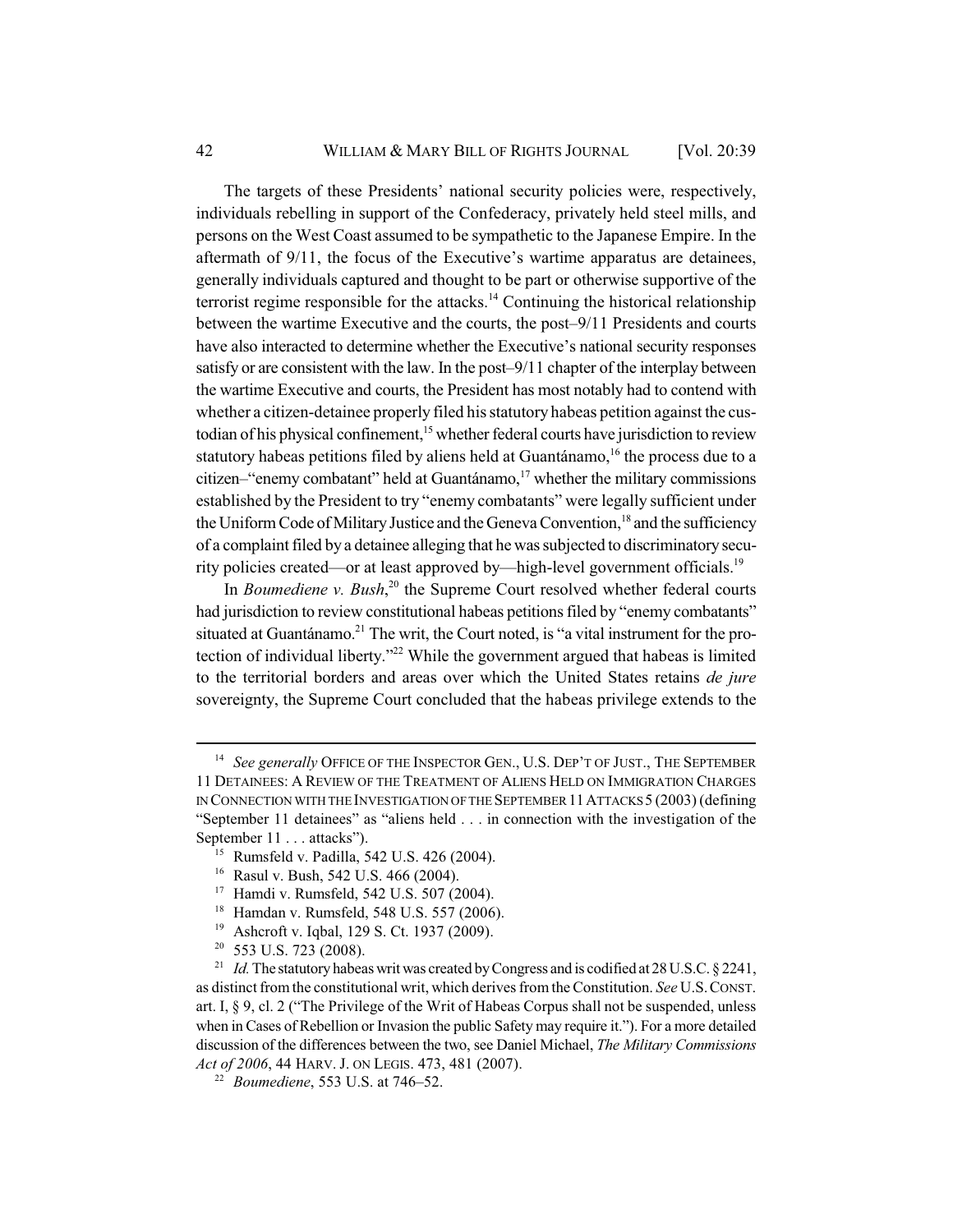"enemy combatants" at Guantánamo because the United States exercises total, practical control over Guantánamo.<sup>23</sup>

Left open by *Boumediene* is the broad question of whether post–9/11 detainees held outside of the territorial United States or Guantánamo are entitled to the constitutional habeas privilege. This Article concerns a decision in which the U.S. Court of Appeals for the District of Columbia Circuit held, in the wake of *Boumediene*, that three foreign detainees at the Bagram Airfield Military Base in Afghanistan were not entitled to constitutional habeas rights and dismissed their petitions on jurisdictional grounds as a result. $^{24}$ 

The purpose of this Article is to explain why this case, *al Maqaleh v. Gates*, was wrongly decided. In Part I, I provide an overview of the relevant facts that gave rise to the case and will articulate the governing legal standards for determining whether the detainees at Bagram are entitled to the constitutional habeas privilege. In Part II, I summarize the district court's and circuit court's conclusions with respect to this question, and will argue that the D.C. Circuit's decision was unfaithful to the general legal standards discussed in Part I. In other words, I suggest that the D.C. Circuit, using even these existing legal benchmarks, failed to properly apply the law on its own terms.

In Part III, I propose a new framework that reorients and reframes the established factors that are relevant to questions of habeas jurisdiction in a manner that is not only more workable, but that is more consistent with certain foundational resources: the purposes of the writ, constitutional separation of powers considerations, and legal precedent. Courts may then use this framework when assessing whether the constitutional habeas right extends to detainees located outside of the territorial United States or Guantánamo. In Part IV, I apply this recommended paradigm to the Bagram detainees' petitions. In doing so, I not only demonstrate how this standard can operate in practice, but also make clear that these petitioners were entitled to the constitutional writ.

This analysis reveals two fundamental legal flaws in the D.C. Circuit's opinion. First, the panel paid short shrift to the fact that the United States has plenary control over the detainees as they are held at Bagram, even if the United States does not exercise full or exclusive control over the entire, expansive base. Such control, as will be explained in greater detail below, is sufficient for habeas purposes. Second, the panel

<sup>&</sup>lt;sup>23</sup> *See id.* (suggesting that federal courts may hear a petition for a writ of habeas corpus brought "by a prisoner deemed an enemy combatant . . . when held in a territory, like Guantánamo, over which the Government has total military and civil control"); *id.* at 755–64 ("[E]xtraterritoriality questions turn on objective factors and practical concerns, not formalism."); *id.* at 769 (holding that the writ extended to the petitioners at Guantánamo because of the "plenary control the United States asserts over the base"). The Court distinguished the present facts from those present in *Eisentrager*, as in that case "the United States' control over the prison in Germany was neither absolute nor indefinite." *Id.* at 768.

<sup>24</sup> Al Maqaleh v. Gates, 605 F.3d 84 (D.C. Cir. 2010). Unless otherwise noted, "*al Maqaleh*" refers to this opinion.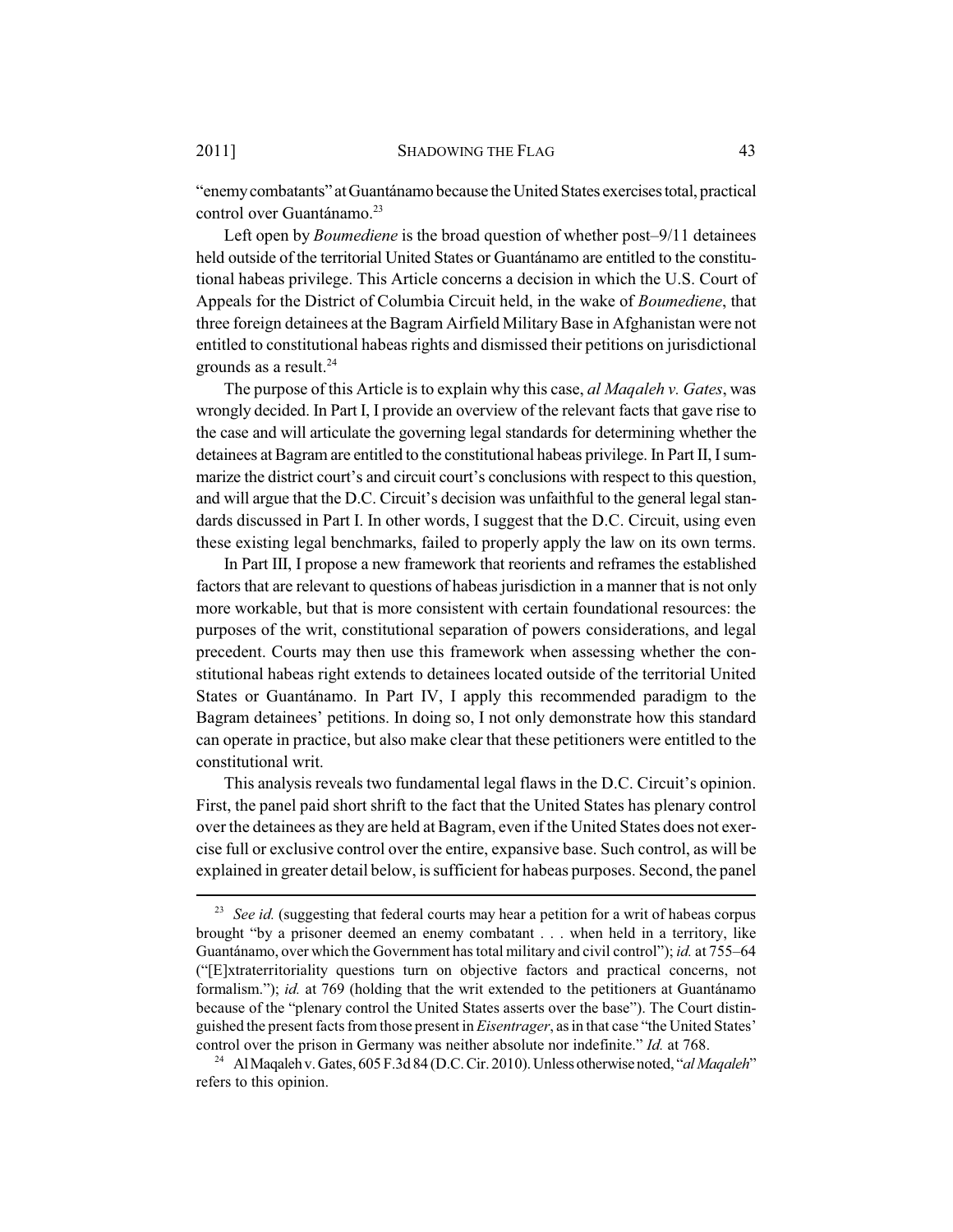exaggerated the practical problems that would exist were habeas proceedings to take place at Bagram, as the facility itself is heavily fortified and secure, and as it is the government that ultimately and directly bears responsibility for bringing the detainees to this "active theatre of war."

It is important to disclose at the outset why these legal deficiencies are worth addressing and fixing as a practical matter. The decision effectively excludes the detainees at Bagram, and perhaps other detainees outside of the U.S. and the Guantánamo base, from the historical, ongoing contests between the wartime Executive and the courts, in which the latter can ensure that the former is acting in conformance with the law. To be plain, this is not an argument for always finding in favor of the plaintiffs or petitioners in cases against the wartime Executive; rather, it is a plea for detainees allegedly wrongfully held by the Executive to have the opportunity to challenge their detention. It is an appeal to process, not result. The Constitution follows the flag, and it is the courts that are therefore to act as a shadow wherever that flag may be planted.<sup>25</sup>

Under the D.C. Circuit's opinion, these detainees (and others similarly situated) would have no ability to seek relief in the courts—and be subject to indefinite detention as a result—simply on the basis of where the government has decided to imprison them. This is a practical result that offends basic principles of liberty and fairness, and one strains to square it with the core functions of the writ, the constitutional scheme given by the Framers, and the Supreme Court's precedent.

# I. BACKGROUND

## *A. Essential Facts*

This case arises in the aftermath of the terrorist attacks of September 11, 2001.<sup>26</sup> The attacks on New York and the Pentagon triggered a military conflict in which the United States pursued, in Afghanistan and elsewhere, terrorists and anyone harboring terrorists.27 Fadi al Maqaleh, Amin al Bakri, and Redha al-Najar are among those who, in this urgent and widespread effort to quell terrorism, were captured by or handed

<sup>25</sup> *See* Hirota v. MacArthur, 338 U.S. 197, 204 (1949) (Douglas, J., concurring) ("If an American General holds a prisoner, our process can reach him wherever he is. To that extent at least, the Constitution follows the flag.").

<sup>26</sup> *See, e.g.*, First Amended Petition for Writ of Habeas Corpus ¶ 29, al Maqaleh v. Gates, 604 F. Supp. 2d 205 (D.D.C. 2007) (No. 06-01669).

<sup>27</sup> *See* Authorization for Use of Military Force, Pub. L. No. 107-40, § 2(a), 115 Stat. 224 (2001) (authorizing the President "to use all necessary and appropriate force against those nations, organizations, or persons he determines planned, authorized, committed, or aided the terrorist attacks . . . or harbored such organizations or persons, in order to prevent any future acts of international terrorism against the United States by such nations, organizations or persons"); Military Order of Nov. 13, 2001—Detention, Treatment, and Trial of Certain Non-Citizens in the War Against Terrorism, 66 Fed. Reg. 57,831, 57,834 (Nov. 16, 2001) (Presidential order authorizing the detention and trial by military tribunals of noncitizens that the President has "reason to believe" is a member of al Qaeda or is otherwise a terrorist).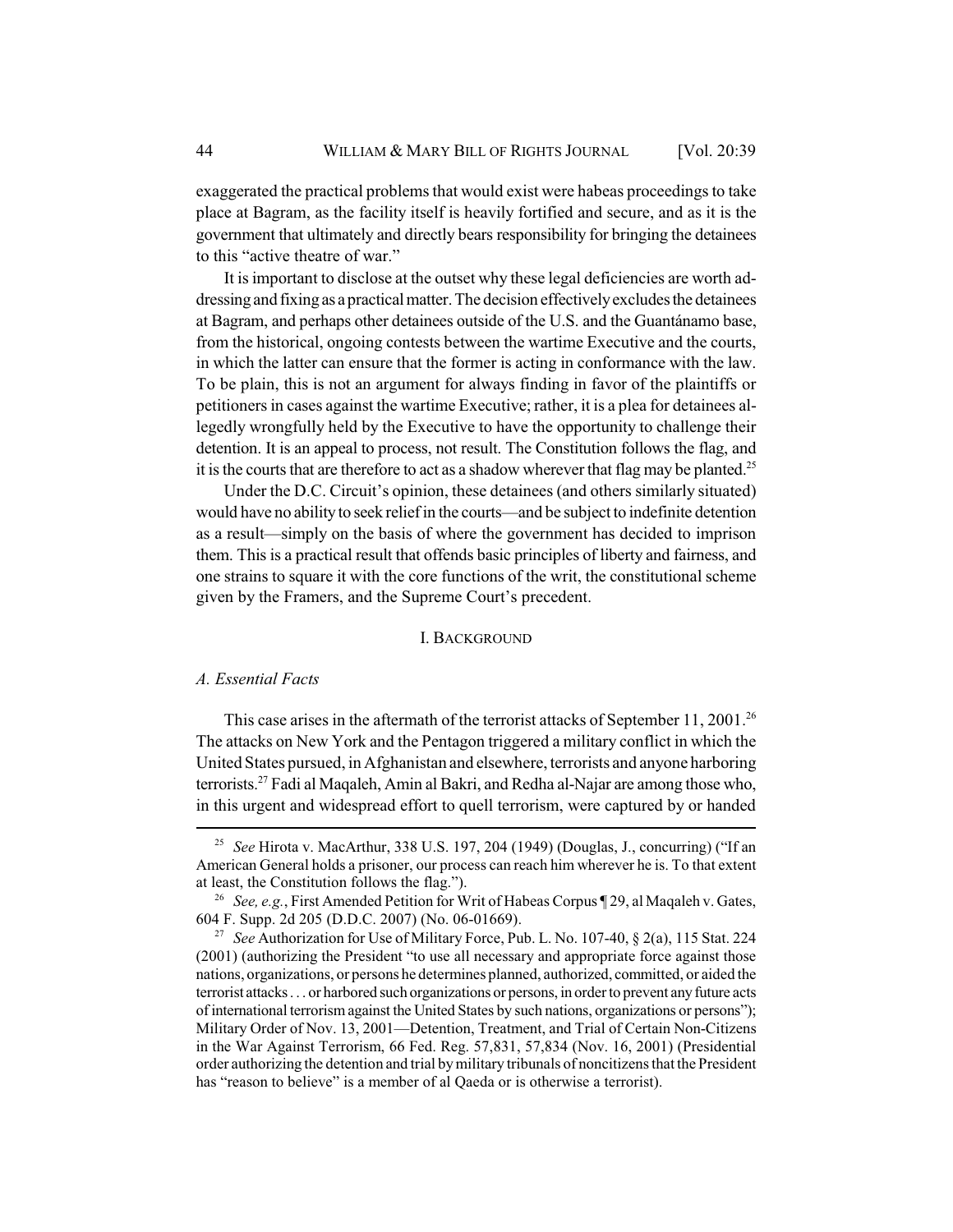over to the United States.<sup>28</sup> Al Maqaleh was placed in custody in 2003, while al Bakri and al-Najar were captured in 2002.<sup>29</sup> Though none are citizens of Afghanistan and though all were apprehended outside of Afghanistan.<sup>30</sup> all three were transferred to and are imprisoned at the Bagram Theater Internment Facility at the Bagram Airfield in Afghanistan. $31$ 

At Bagram, each was designated by the Unlawful Enemy Combatant Review Board as an "enemy combatant," defined as "an individual who was part of or supporting Taliban or al Qaeda forces, or associated forces that are engaged in hostilities against the United States or its coalition partners."32 The three subsequently and separately filed petitions for habeas corpus in the U.S. District Court for the District of Columbia,33 challenging the factual basis for this status determination and claiming, at bottom, that they did not participate in any terrorist activities or otherwise support terrorists.<sup>34</sup>

In 2006, Congress passed the Military Commissions Act (MCA), which denied federal courts the ability to hear habeas petitions filed by any alien "determined by the United States to have been properly detained as an enemy combatant."35 The

<sup>31</sup> *See al Maqaleh*, 605 F.3d at 87. "Bagram" will be used interchangeably to refer to the detention facility and air base.

 $32$  Memorandum from Paul Wolfowitz, Deputy Sec'y of Def., on Order Establishing Combatant Status Review Tribunal, for Gordon R. England, Sec'y of the Navy, § a (July 7, 2004), *available at* http://www.defense.gov/news/Jul2004/d20040707review.pdf.

<sup>33</sup> *See* First Amended Petition for Writ of Habeas Corpus, al Maqaleh v. Gates, 604 F. Supp. 2d 205 (D.D.C. 2007) (No. 06-01669); Petition for Writ of Habeas Corpus, al Bakri v. Bush, 604 F. Supp. 2d 205 (D.D.C. 2007) (No. 08-01307); Petition for Writ of Habeas Corpus, al-Najar v. Gates, 604 F. Supp. 2d 205 (D.D.C. 2007) (No. 08-02143). A fourth petition was filed and consolidated with the three others for purposes of the underlying district court order. *See* Petition for Writ of Habeas Corpus, Wazir v. Gates, 604 F. Supp. 2d 205 (D.D.C. Sept. 29, 2006) (No. 06-01697). As this petition was dismissed by the district court and was not part of the appeal, it lies outside of the ambit of this Article.

<sup>34</sup> *See, e.g.*, Petition for Writ of Habeas Corpus, *al Bakri, supra* note 33, ¶ 25.

<sup>35</sup> 28 U.S.C. § 2241(e)(1) (2008); *see* Janet Cooper Alexander, *Jurisdiction-Stripping in a Time of Terror*, 95 CALIF.L.REV. 1193, 1197 (2007) ("The MCA thus strips habeas protection from lawful resident aliens detained within the United States as well as detainees at Guantánamo and other locations outside the United States.").

<sup>28</sup> *See al Maqaleh*, 604 F. Supp. 2d at 209.

<sup>29</sup> *See al Maqaleh*, 605 F.3d at 87.

<sup>30</sup> *See id.* The detainees are all foreign nationals. *Id.* at 96. Because the facts of the case require and compel only a resolution of habeas jurisdiction as to foreign national detainees, this Article will not explore the habeas rights of American citizens apprehended or detained in the post–9/11 conflict. On the constitutional treatment of citizens and non-citizens alike, see Neal Katyal, *Equality in the War on Terror*, 59 STAN. L. REV. 1365, 1393–94 (2007) (arguing that "[a] two-track system of justice"—one for citizens, the other for aliens—"is so deeply in tension with the American ideal of equality . . . as to caution the greatest of prudence in departing from it"). *See also* Ry. Express Agency v. New York, 336 U.S. 106, 113 (1949) (Jackson, J., concurring) ("Courts can take no better measure to assure that laws will be just than to require that laws be equal in operation.").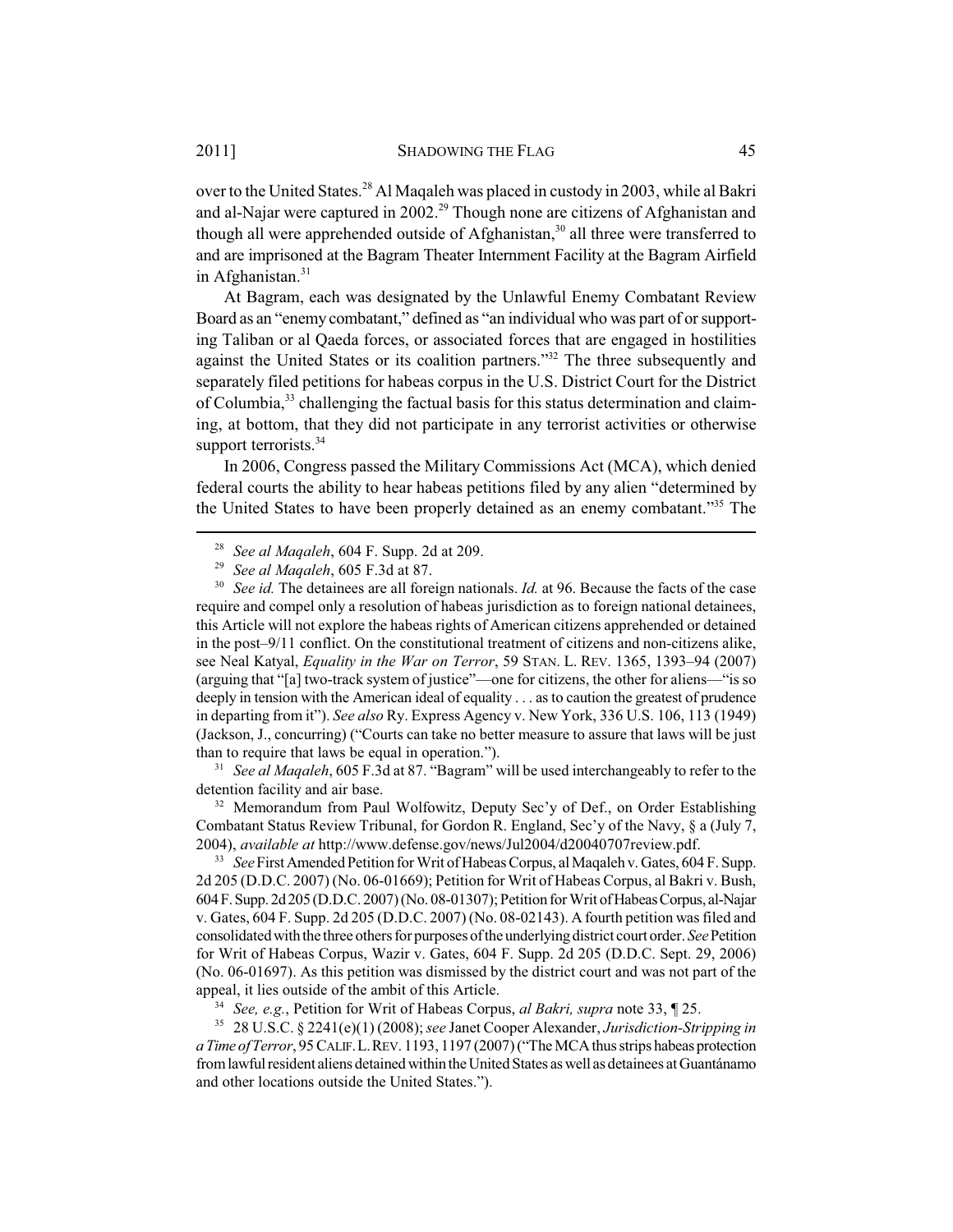Suspension Clause of the U.S. Constitution provides, however, that "[t]he Privilege of the Writ of Habeas Corpus shall not be suspended, unless when in Cases of Rebellion or Invasion the public Safety may require it."36 Because the MCA is not "a formal suspension of the writ," it is unconstitutional as to those "enemy combatants" covered by the Suspension Clause and therefore entitled to the writ.<sup>37</sup> The United States moved to dismiss the al Maqaleh, al Bakri, and al-Najar petitions, arguing that the petitioners were not so entitled, the MCA thus remains in force and, therefore, the district court lacked jurisdiction over the petitions.<sup>38</sup> Resolution of the government's motion hinged on the question of extraterritoriality—specifically, whether alien "enemy combatants" apprehended and detained outside of the United States may invoke the Suspension Clause and thus seek the protections of the writ, the MCA notwithstanding.<sup>39</sup>

# *B. Relevant Precedent*

Federal district courts possess the authority, "within their respective jurisdictions," to review petitions for habeas corpus filed by persons alleging that they are "in custody in violation of the Constitution or laws or treaties of the United States."40 The extraterritorial question—that is, whether a federal court would be able, in cases of federal detention, to issue a habeas writ outside of its "respective jurisdiction"—was not seriously examined by the courts until World War II.<sup>41</sup>

In *Ahrens v. Clark*, 42 handed down in 1948, the Supreme Court ruled that the federal district court for the District of Columbia could not issue writs filed by detainees held at Ellis Island, stating specifically that the "jurisdiction of the District Court to issue the writ in cases such as this is restricted to those petitioners who are confined

<sup>41</sup> Stephen I. Vladeck, *The Suspension Clause as a Structural Right*, 62 U. MIAMIL. REV. 275, 292 (2008). To be sure, in the "Insular Cases" of 1901–1904, which considered whether and to what extent the Constitution applied to Spanish colonies gained by the United States following the Spanish-American War, the Court determined that the Constitution applies, on its own accord and without the need for congressional action, in full to those territories that were to become states and in part to unincorporated territories. *See Boumediene*, 553 U.S. at 756–59 (discussing Dorr v. United States, 195 U.S. 138 (1904); Hawaii v. Mankichi, 190 U.S. 197 (1903); De Lima v. Bidwell, 182 U.S. 1 (1901); Dooley v. United States, 182 U.S. 222 (1901); Armstrong v. United States, 182 U.S. 243 (1901); Downes v. Bidwell, 182 U.S. 244 (1901)).

<sup>42</sup> 335 U.S. 188 (1948), *overruled by* Braden v. 30th Judicial Circuit Court of Ky., 410 U.S. 484 (1973).

<sup>36</sup> U.S. CONST. art. I, § 9, cl. 2; *see* AKHIL REED AMAR, AMERICA'S CONSTITUTION: A BIOGRAPHY 121 (2005) ("In the absence of any such extreme circumstance, courts would remain open to hear all challenges to the lawfulness of executive detentions.").

<sup>37</sup> Boumediene v. Bush, 553 U.S. 723, 771 (2008).

<sup>38</sup> *See* Respondents' Motion to Dismiss, al Bakri v. Bush, 604 F. Supp. 2d (D.D.C. 2008) (No.08-01307).

<sup>39</sup> *See al Maqaleh*, 604 F. Supp. 2d at 214.

 $40\,$  28 U.S.C. §§ 2241(a), (c)(3) (2008).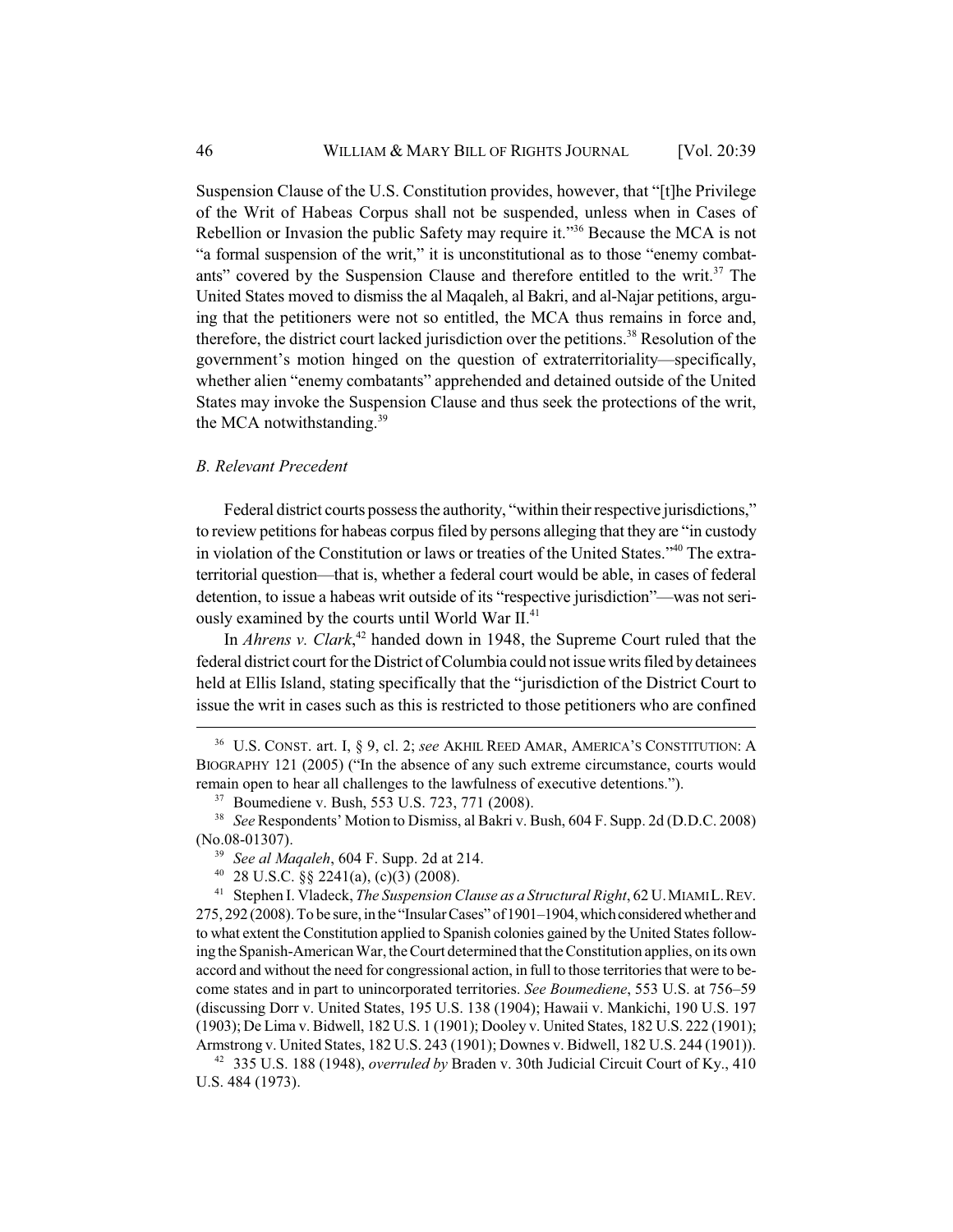#### 2011] SHADOWING THE FLAG 47

or detained within the territorial jurisdiction of the court.<sup>343</sup> Thus, the district court was without power to issue the writs since Ellis Island, where the detainees were actually confined, was outside of the court's territorial jurisdiction. A year later, in Hirota v. MacArthur,<sup>44</sup> the Supreme Court ruled that it lacked jurisdiction over federal habeas petitions filed pursuant to the Court's original (not appellate) jurisdiction by citizens of Japan who were convicted by a Tokyo war crimes tribunal of crimes against humanity.<sup>45</sup> It is unclear from the Court's opinion whether the basis for the decision was that the Court lacked original jurisdiction over the petitioners or, more broadly, whether there was a jurisdictional problem for all federal courts.<sup>46</sup>

While these two cases are of rather dubious precedential value, in 1950 the Court decided a case that, to this day, "remains an important guidepost in this area of law."<sup>47</sup> Following the end of the active hostilities in World War II, the Court addressed whether it had jurisdiction over habeas petitions filed by twenty-one German nationals detained in Germany and convicted by American military commissions abroad of violating the laws of war. In *Johnson v. Eisentrager*, 48 the Court first set the stage for its analysis, noting that "[w]e are cited to no instance where a court, in this or any other country where the writ is known, has issued it on behalf of an alien enemy who, at no relevant time and in no stage of his captivity, has been within its territorial jurisdiction."<sup>49</sup> The Court held that constitutional habeas rights did not exist for these petitioners because they were nonresident aliens tried and detained in an Allied prison outside of the sovereign jurisdiction of the United States: "in extending constitutional protections beyond the citizenry, the Court has been at pains to point out that it was the alien's presence within its territorial jurisdiction that gave the Judiciary power to act."<sup>50</sup> Generally, an alien, the Court wrote, "has been accorded a generous and ascending scale of rights as he increases his identity with our society."51 In this case, the petitioners lacked completely any physical connection with the territorial United States.<sup>52</sup> The Court also

<sup>51</sup> *Id.* at 770.

<sup>52</sup> *See id.* at 777 (stating that in order to hear the petitioners' case, "we must hold that a prisoner of our military authorities is constitutionally entitled to the writ, even though he (a) is an enemy alien; (b) has never been or resided in the United States; (c) was captured outside of our territory and there held in military custody as a prisoner of war; (d) was tried and convicted by a Military Commission sitting outside the United States; (e) for offenses against laws of war committed outside the United States; (f) and is at all times imprisoned outside

<sup>43</sup> *Id.* at 192.

<sup>44</sup> 338 U.S. 197 (1949) (per curiam).

<sup>45</sup> *Id.*

<sup>46</sup> *See* Stephen I. Vladeck, *The Problem of Jurisdictional Non-Precedent*, 44 TULSA L. REV. 587, 594 (2009).

<sup>47</sup> José A. Cabranes, *Our Imperial Criminal Procedure: Problems in the Extraterritorial Application of U.S. Constitutional Law*, 118 YALE L.J. 1660, 1695 n.172 (2009).

<sup>48</sup> 339 U.S. 763 (1950). <sup>49</sup> *Id.* at 768.

<sup>50</sup> *Id.* at 771.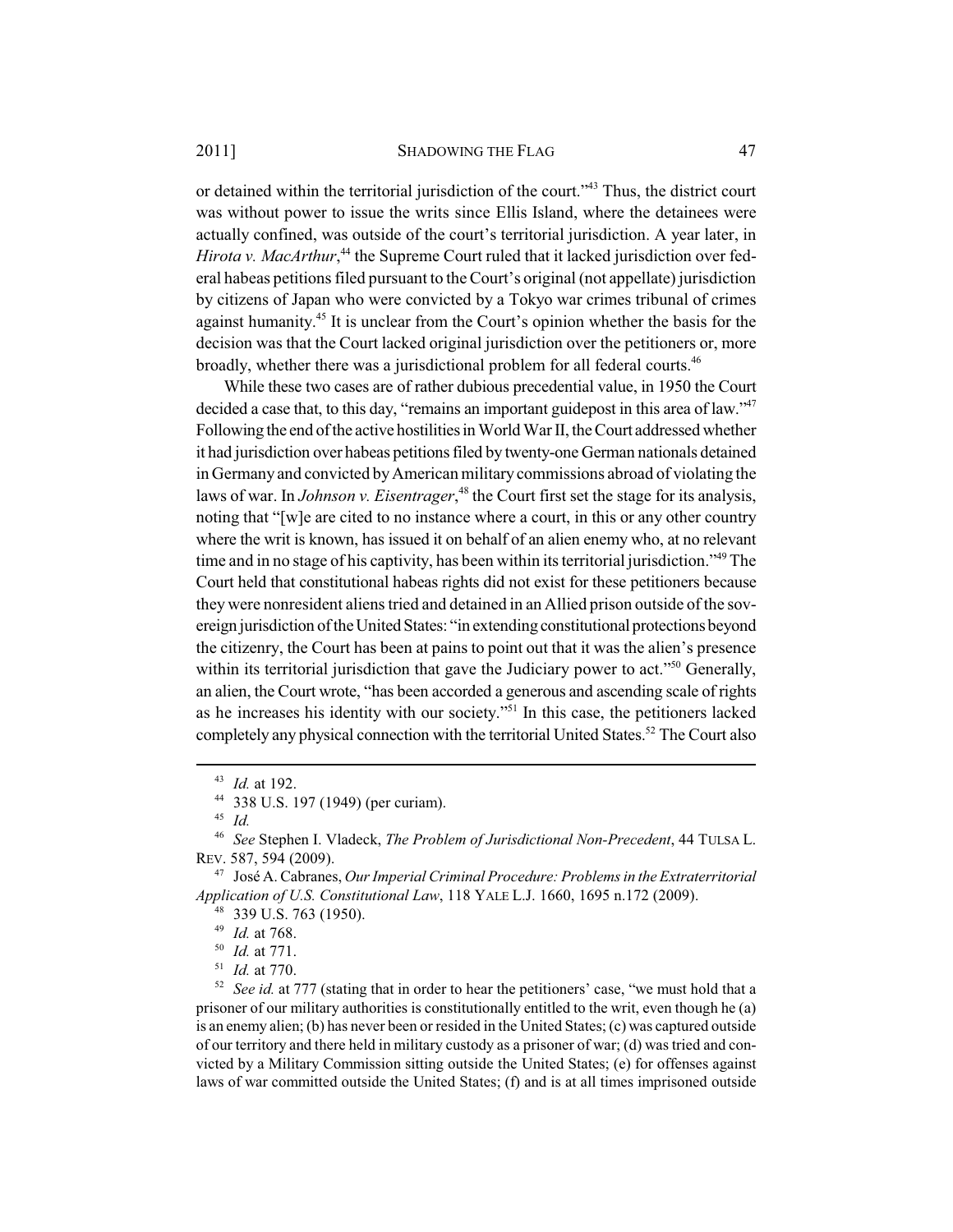expressed discomfort with the practical difficulties that would ensue if the petitioners were allowed to contest their detention in a U.S. forum<sup>53</sup> and suggested that the enemy would ultimately benefit from the litigation that would, among other things, take American military personnel away from their duties.<sup>54</sup>

In *Burns v. Wilson*, 55 the Court in 1953 denied the habeas petitions filed by American members of the armed services who had been found guilty of crimes by courts martial in Guam and were detained there in federal custody.<sup>56</sup> The Court held that it was not their duty, as a civil court, to relitigate the military proceedings, but it was their "limited function . . . to determine whether the military have given fair consideration to each of these claims."57 Because they had, the Court's inquiry ended there and the petitions were dismissed.58 In 1957, the Court in *Reid v. Covert* was confronted with habeas petitions filed by American wives of American soldiers;<sup>59</sup> the wives were charged with crimes committed abroad and were convicted by courts martial abroad.<sup>60</sup> The petitioners alleged that they were entitled to protections under the Fifth and Sixth Amendments.<sup>61</sup> The Court accepted their arguments, writing that "[w]hen the Government reaches out to punish a citizen who is abroad, the shield which the Bill of Rights and other parts of the Constitution provide to protect his life and liberty should not be stripped away just because he happens to be in another land."<sup>62</sup>

<sup>53</sup> *See id.* at 778–79 ("To grant the writ to these prisoners might mean that our army must transport them across the seas for hearing. This would require allocation of shipping space, guarding personnel, billeting and rations. It might also require transportation for whatever witnesses the prisoners desired to call as well as transportation for those necessary to defend legality of the sentence.").

<sup>54</sup> *See id.* at 779 ("The writ, since it is held to be a matter of right, would be equally available to enemies during active hostilities as in the present twilight between war and peace. Such trials would hamper the war effort and bring aid and comfort to the enemy. They would diminish the prestige of our commanders, not only with enemies but also with wavering neutrals. It would be difficult to devise more effective fettering of a field commander than to allow the very enemies he is ordered to reduce to submission to call him to account in his own civil courts and divert his efforts and attention from the military offensive abroad to the legal defensive at home. Nor is it unlikely that the result of such enemy litigiousness would be a conflict between judicial and military opinion highly comforting to enemies of the United States.").

<sup>55</sup> 346 U.S. 137 (1953).

<sup>56</sup> *Id.*

<sup>62</sup> *Id.* at 6.

the United States."); *id.* at 778 ("[T]hese prisoners at no relevant time were within any territory over which the United States is sovereign, and the scenes of their offense, their capture, their trial and their punishment were all beyond the territorial jurisdiction of any court of the United States.").

<sup>57</sup> *Id.* at 144.

<sup>58</sup> *Id.* at 144–46. A similar decision was reached in United States *ex rel.* Toth v. Quarles, 350 U.S. 11, 22–23 (1955).

<sup>59</sup> 354 U.S. 1 (1957).

<sup>60</sup> *Id.*

<sup>61</sup> *See id.* at 4–5.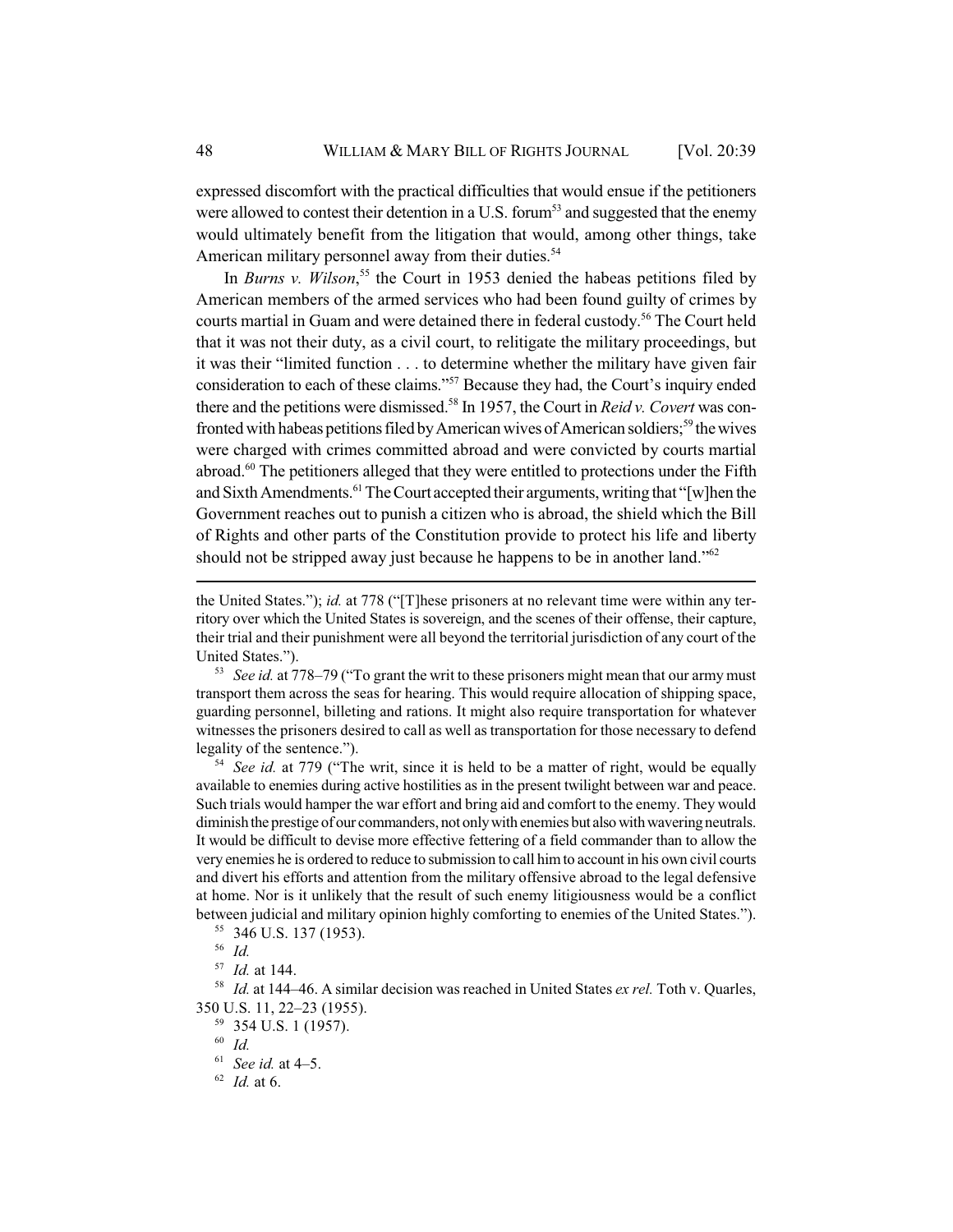#### 2011] SHADOWING THE FLAG 49

In 1973, the Court overruled *Ahrens* in *Braden v. 30th Judicial Circuit Court of Kentucky*. 63 "[C]ontrary to *Ahrens*," the Court would later explain, "[a] prisoner's presence within the territorial jurisdiction of the district court is not an invariable prerequisite to the exercise of district court jurisdiction under the federal habeas statute."<sup>64</sup> In the 1990 case of *United States v. Verdugo-Urquidez*, 65 the Court held that a nonresident alien could not assert Fourth Amendment claims against federal agents for a search of property located in Mexico.<sup>66</sup> The Court expressly declined to "endorse the view that every constitutional provision applies wherever the United States Government exercises its power,"<sup>67</sup> and ruled that the Fourth Amendment in particular was not intended to extend to the "activities of the United States directed against aliens in foreign territory or in international waters."68

The Supreme Court's next consequential forays into extraterritoriality occurred in the aftermath of 9/11. In *Rasul v. Bush*<sup>69</sup> fourteen Kuwaitis and Australians captured during the Afghanistan conflict and detained at Guantánamo without charge or hearing—filed writs of habeas corpus in which they claimed that they did not commit any wrongdoing related to the fighting in Afghanistan.<sup>70</sup> The question for the Court was whether federal courts had jurisdiction to review statutory habeas petitions filed by aliens held at Guantánamo.<sup>71</sup> Reversing the district court and D.C. Circuit's rulings to the contrary, the Court clarified that *Eisentrager* does not categorically restrict statutory habeas jurisdiction to situations in which a detainee is located within the territorial jurisdiction of the United States.<sup>72</sup> Instead, the Court noted, federal courts' statutory habeas jurisdiction extends to the formal territorial borders and may also reach places over which the United States exercises plenary and exclusive control.73 Applied to Guantánamo, habeas runs because the United States exerts "'complete jurisdiction and control' over the Guantánamo Bay Naval Base, and may continue to exercise such control permanently if it so chooses."<sup>74</sup> Moreover, the Court made it clear that statutory habeas protections may be sought by foreign nationals—not just American citizens held abroad in federal custody.<sup>75</sup>

<sup>72</sup> *See id.* at 478–79.

<sup>75</sup> *Id.* at 481.

<sup>63</sup> 410 U.S. 484, 495–501 (1973).

<sup>64</sup> Rasul v. Bush, 542 U.S. 466, 478 (2004) (internal quotation marks omitted) (explaining the impact of *Braden*).

<sup>65</sup> 494 U.S. 259 (1990).

<sup>66</sup> *Id.*

<sup>67</sup> *Id.* at 268–69.

<sup>68</sup> *Id.* at 267.

<sup>69</sup> 542 U.S. 466 (2004).

<sup>70</sup> *Id.*

<sup>71</sup> *Id.* at 470.

<sup>73</sup> *See id.* at 475; *see also id.* at 482 (noting that, historically, habeas extends to "all other dominions under the sovereign's control").

<sup>74</sup> *Id.* at 480 (citation omitted).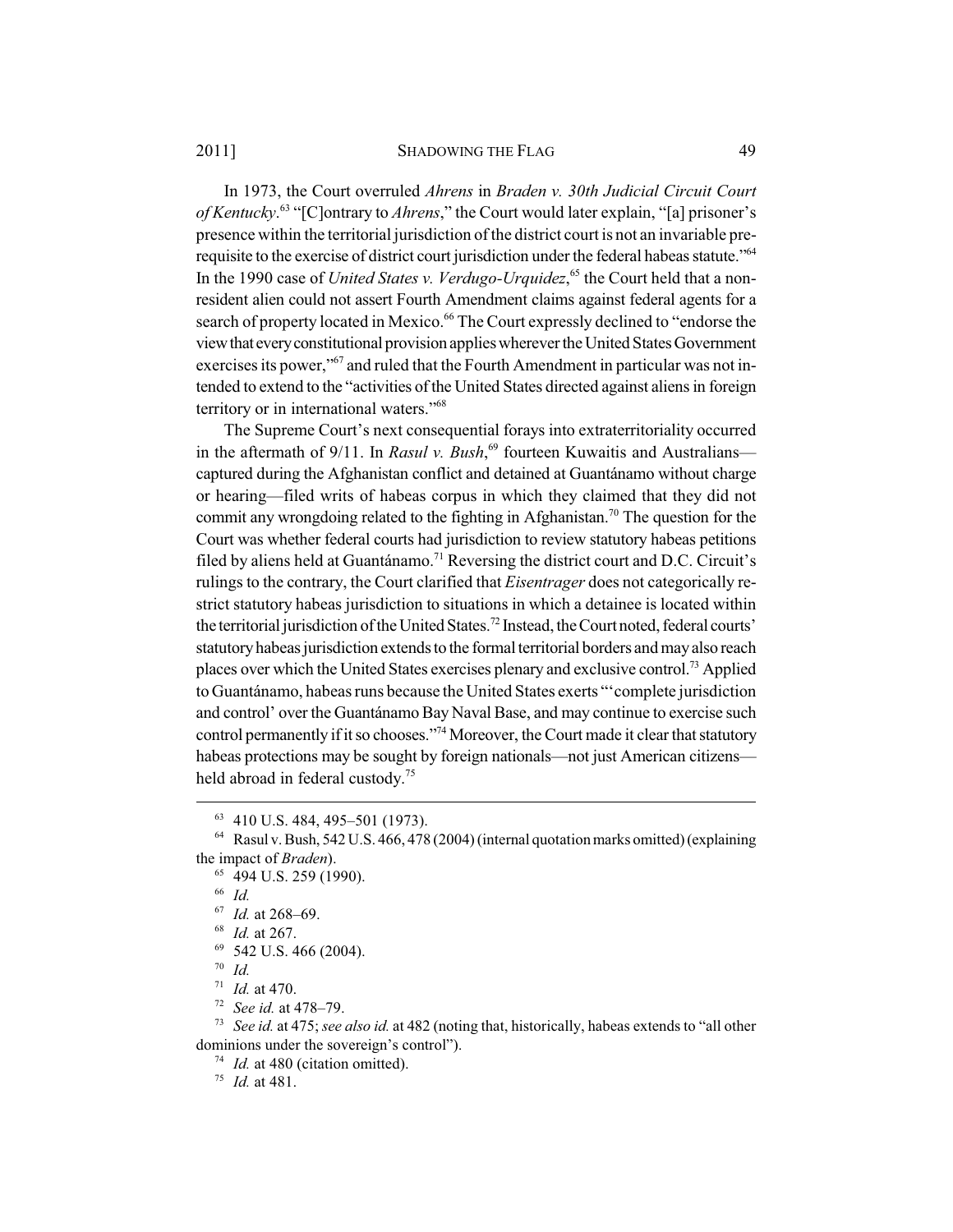In *Boumediene*, which, aside from *Eisentrager*, is the other major guidepost on extraterritoriality and habeas jurisdiction, the Supreme Court considered whether certain detainees held at Guantánamo who contested the basis for their detention and the process that was used to review their status determination "ha[d] the constitutional privilege of habeas corpus, a privilege not to be withdrawn except in conformance with the Suspension Clause."76 Because the MCA—the jurisdiction-stripping legislation passed by Congress—did not formally suspend the writ, the *Boumediene* Court was presented with effectively the same question as the *Eisentrager* Court: "[The] basic premise [here] is that these prisoners are entitled, as a constitutional right, to sue in some court of the United States for a writ of *habeas corpus*. To support that assumption we must hold that a prisoner of our military authorities is constitutionally entitled to the writ  $\ldots$ ."77

Despite the identical question, the Court arrived at different conclusions. Unlike the *Eisentrager* Court, the Court in *Boumediene* ruled that the petitioners were shielded by the writ and thereby could invoke the jurisdiction of the federal courts.<sup>78</sup>

The Court began its discussion by providing an overview of the importance and purpose of the writ. "The Framers viewed freedom from unlawful restraint as a fundamental precept of liberty,"79 the Court noted. The Framers viewed the "writ [as] a vital instrument for the protection of individual liberty," such that they took care to specify in the Constitution itself "the limited grounds for its suspension."80 The Suspension Clause, it added, "protects the rights of the detained by affirming the duty and authority of the Judiciary to call the jailer to account."<sup>81</sup>

The Court then turned to its central question: "whether petitioners are barred from seeking the writ or invoking the protections of the Suspension Clause either because of their status, *i.e.,* petitioners' designation by the Executive Branch as enemy combatants, or their physical location, *i.e.*, their presence at Guantánamo Bay."<sup>82</sup> As to the former, the Court noted that "at common law a petitioner's status as an alien was not a categorical bar to habeas corpus relief."83 Moreover, the process used to determine the petitioners' status as "enemy combatants," the Court stated, "fall[s] well short of the

<sup>83</sup> *Id.* at 747.

<sup>76</sup> Boumediene v. Bush, 553 U.S. 723, 732 (2008).

<sup>77</sup> Johnson v. Eisentrager, 339 U.S. 763, 777 (1950).

<sup>78</sup> *Boumediene*, 553 U.S. at 732–33.

<sup>79</sup> *Id.* at 739.

<sup>80</sup> *Id.* at 743.

<sup>81</sup> *Id.* at 745.

<sup>&</sup>lt;sup>82</sup> *Id.* at 739. The inquiry as to these two elements corresponds with the first two factors identified by the Court as relevant to a determination as to the reach of the Suspension Clause: "(1) the citizenship and status of the detainee and the adequacy of the process through which that status determination was made [and] (2) the nature of the sites where apprehension and then detention took place." *Id.* at 766.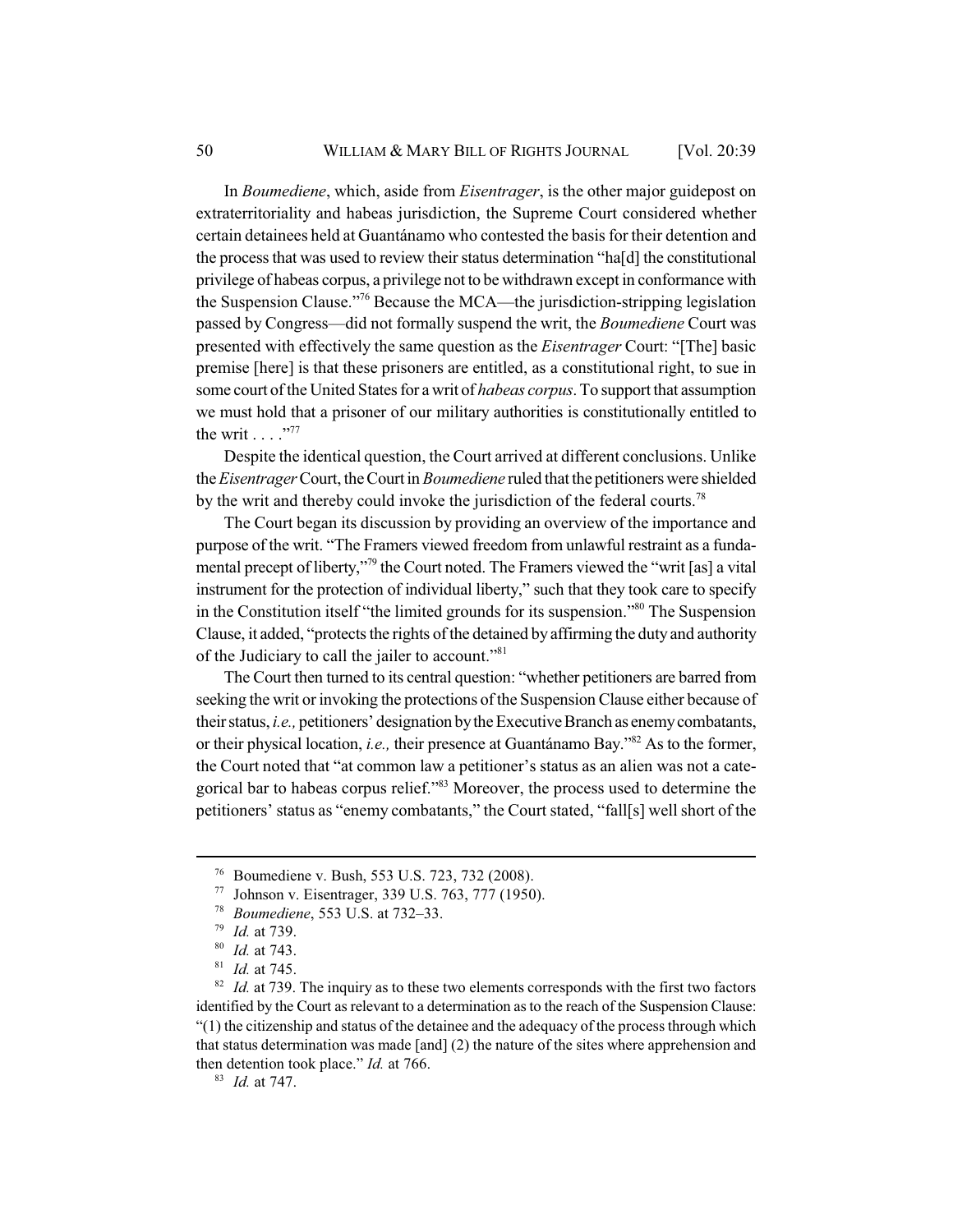procedures and adversarial mechanisms that would eliminate the need for habeas corpus review."<sup>84</sup>

The availability of the writ therefore turned on whether the petitioners' location precluded their entitlement to the writ. The government argued that habeas is limited to the territorial borders and areas over which the United States retains *de jure* sovereignty, and that it is Cuba that possesses *de jure* sovereignty over Guantánamo.<sup>85</sup> The Court eschewed this technical standard, rejecting the government's assertions that "*de jure* sovereignty is the touchstone of habeas corpus jurisdiction."<sup>86</sup> Instead, the Court opted for an examination that relied on more functional considerations—"questions of extraterritoriality turn on objective factors and practical concerns, not formalism."<sup>87</sup> Indeed, the Court announced that federal courts may hear "a petition for a writ of habeas corpus brought by a prisoner deemed an enemy combatant" held in a territory "over which the Government has total military and civil control."88 The Court found that the United States has plenary control over Guantánamo: "Guantanamo Bay . . . is no transient possession. In every practical sense Guantanamo is not abroad; it is within the constant jurisdiction of the United States,"89 whereas in *Eisentrager* "the United States' control over the prison in Germany was neither absolute nor indefinite."<sup>90</sup>

In addition to examining whether status and location issues barred the petitioners from asserting the constitutional privilege, the Court looked into whether there were practical obstacles that would preclude habeas proceedings. While the Court in *Eisentrager* identified practical problems that would exist should habeas proceedings take place, the Court in *Boumediene* dismissed notions that "the military mission at Guantanamo would be compromised if habeas corpus courts had jurisdiction to hear the detainees' claims" and "that adjudicating a habeas corpus petition would cause friction with the host government."<sup>91</sup>

Based on the foregoing, the Court held that the petitioners may invoke the habeas privilege, and that as a result the MCA is unconstitutional as applied to them.<sup>92</sup>

<sup>90</sup> *Id.* at 768.

<sup>91</sup> *Id.* at 769–70. This inquiry corresponded with the third factor enumerated by the Court as relevant to a determination as to the reach of the Suspension Clause: "(3) the practical obstacles inherent in resolving the prisoner's entitlement to the writ." *Id.* at 766.

<sup>92</sup> *See id.* at 771 ("We hold that Art. I, § 9, cl. 2, of the Constitution has full effect at Guantanamo Bay. If the privilege of habeas corpus is to be denied to the detainees now before us, Congress must act in accordance with the requirements of the Suspension Clause. . . . The MCA does not purport to be a formal suspension of the writ . . . . Petitioners, therefore, are entitled to the privilege of habeas corpus to challenge the legality of their detention.").

<sup>84</sup> *Id.* at 767.

<sup>85</sup> *See id.* at 753–55.

<sup>86</sup> *Id.* at 755.

<sup>87</sup> *Id.* at 764; *see also id.* at 755–64 (explaining why this practical test is supported by previous Supreme Court decisions, including the "Insular Cases" and Reid v. Covert, 351 U.S. 487 (1956)); *id.* at 764–66 (same as to separation of powers considerations).

<sup>88</sup> *Id.* at 746–47.

<sup>89</sup> *Id.* at 768–69.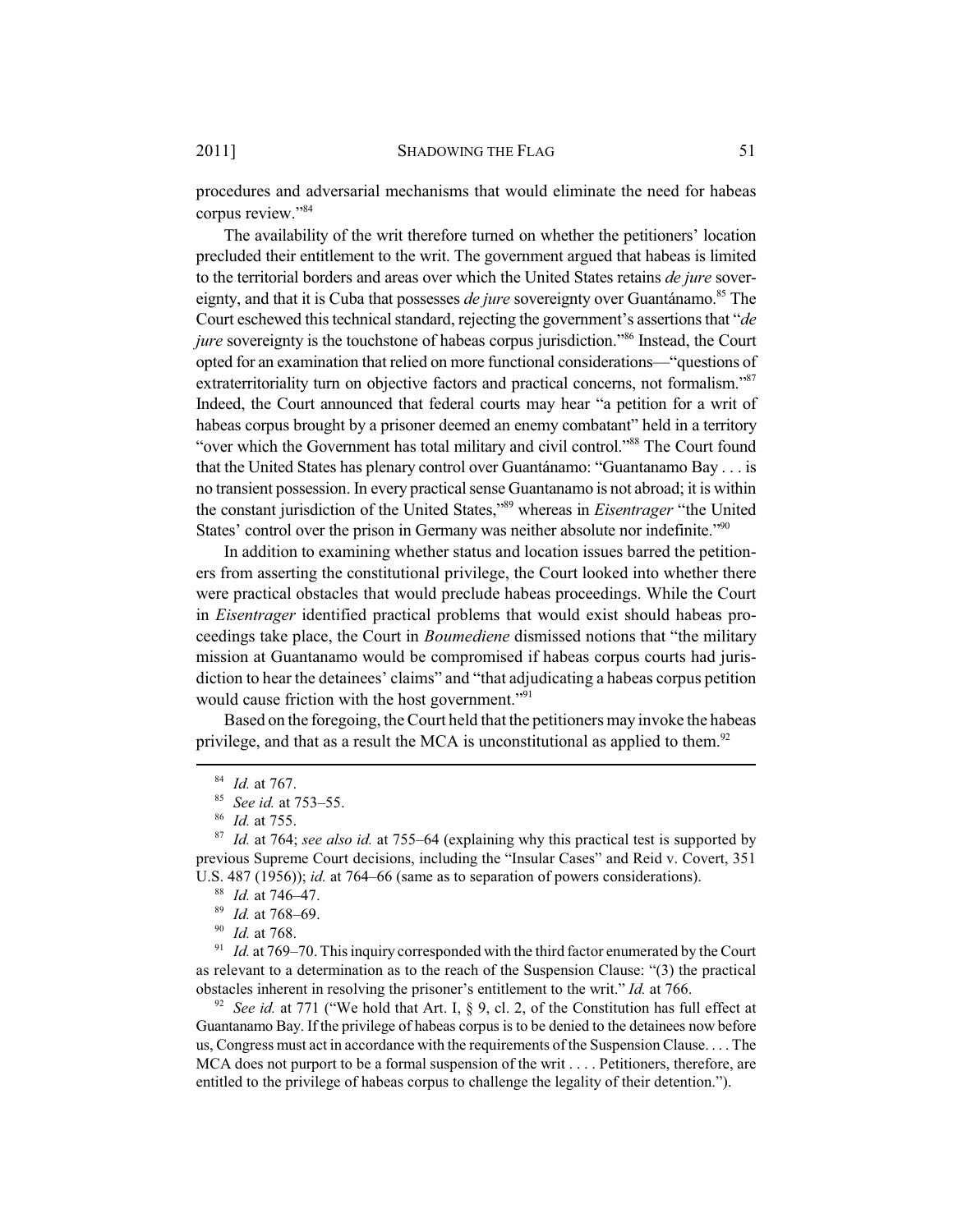### II. LEGAL ANALYSIS

# *A. The Court's Ruling*

Returning to *al Maqaleh* where we last left it, the government moved to dismiss the habeas petitions filed by the detainees at Bagram on the grounds that the MCA had deprived the federal court of the authority to entertain the underlying petitions.<sup>93</sup> As with *Eisentrager* and *Boumediene*, the legal question was whether the petitioners were entitled to the habeas writ—if so, the MCA would be unconstitutional as to them because the MCA does not operate as a formal suspension of the writ, as was held in *Boumediene*. 94

On April 2, 2009, the U.S. District Court for the District of Columbia held that, as with the petitioners in *Boumediene*, the Bagram petitioners were constitutionally entitled to assert the habeas privilege.<sup>95</sup> Indeed, in the eyes of the district court, the Bagram "petitioners [we]re virtually identical to the detainees in *Boumediene*," in that "they [we]re non-citizens who were . . . apprehended in foreign lands far from the United States and brought to yet another country for detention . . . determined to be 'enemy combatants' . . . the process used to make that determination is inadequate," and the "'objective degree of control' asserted by the United States [at Bagram] is not appreciably different than at Guantanamo."<sup>96</sup> While "practical obstacles" to the administration of habeas proceedings were present at Bagram "because Bagram is located in an active theater of war," the Court noted that "such practical barriers are largely of the Executive's choosing—[the petitioners] were all apprehended elsewhere and then brought (*i.e.,* rendered) to Bagram."97

On May 21, 2010, the D.C. Circuit reversed, concluding that the MCA lawfully deprived the district court of jurisdiction over the underlying habeas petitions, as the constitutional habeas privilege did not reach the petitioners and thus the petitioners could not invoke the protections of the Suspension Clause.<sup>98</sup> The court, at the outset, noted that *Eisentrager* and *Boumediene—*the Supreme Court's major decisions in this area— "controlled" its analysis.<sup>99</sup> The court rejected what it deemed to be "extreme," "brightline" positions offered by both sides: the government's view that the constitutional habeas privilege exists only where the United States exercises *de facto* sovereignty<sup>100</sup> and the petitioners' argument that the United States' lease for the Bagram military base is, by itself, sufficient indicia of American control for jurisdictional purposes.<sup>101</sup>

<sup>93</sup> Al Maqaleh v. Gates, 605 F.3d 84, 87 (D.C. Cir. 2010).

<sup>94</sup> *Id.*

<sup>95</sup> Al Maqaleh v. Gates, 604 F. Supp. 2d 205 (D.D.C. 2009).

<sup>96</sup> *Id.* at 208–09.

<sup>97</sup> *Id.* at 209.

<sup>98</sup> *Al Maqaleh*, 605 F.3d at 99.

<sup>99</sup> *Id.* at 94.

<sup>100</sup> *Id.* at 94–95.

<sup>101</sup> *Id.* at 95.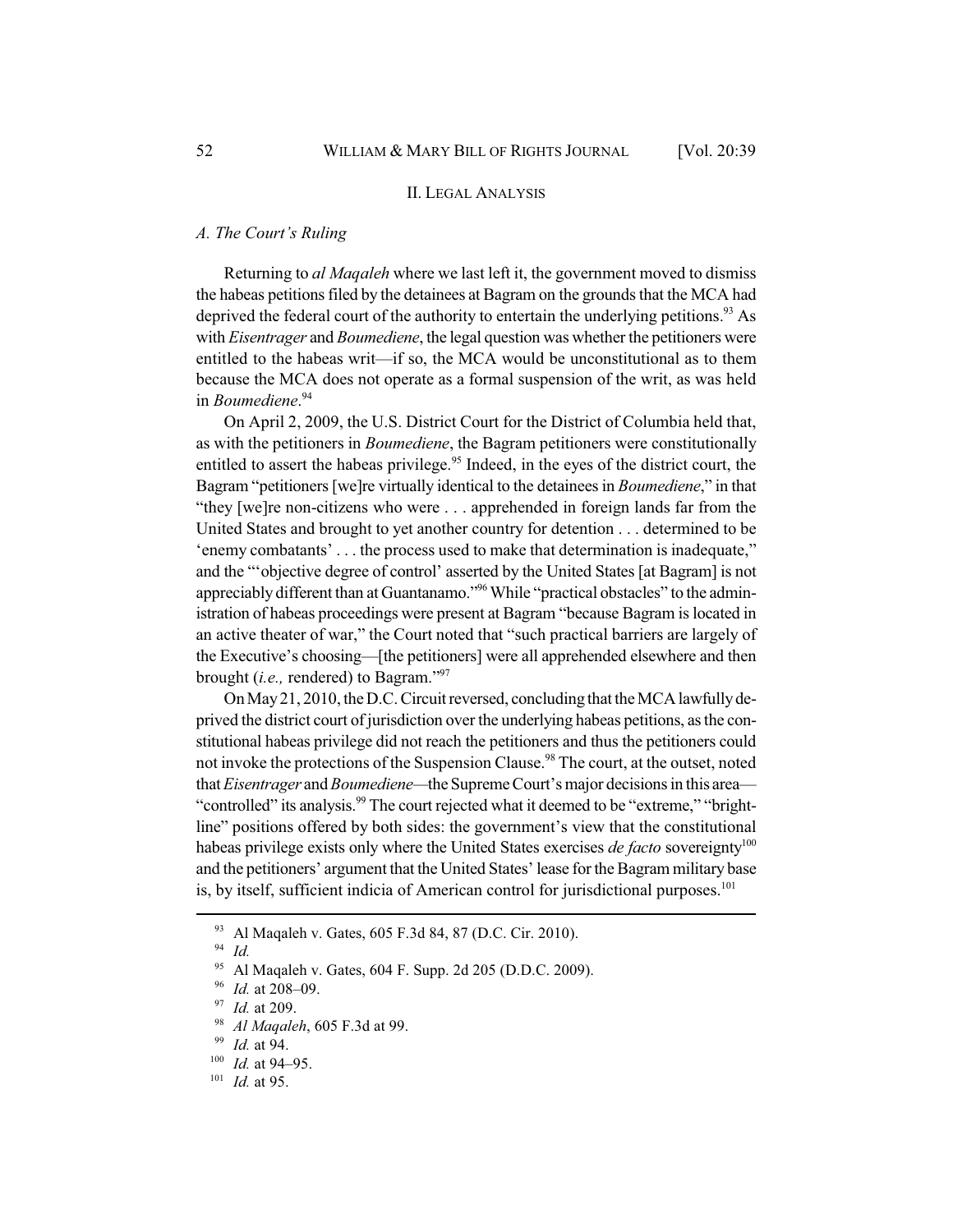The court instead delved into the particulars of the petitioners' circumstances. First, with respect to the "citizenship and status" factor, the court found that the petitioners' lack of American citizenship, their status as enemy aliens, and the limited process as to their detention status determination all cut in favor of their possession of constitutional habeas rights.<sup>102</sup> The court, however, found that, in comparison to the bases at issue in *Eisentrager* and *Boumediene*, the second factor, "location," supported the government's position that the United States did not exert control over Bagram such that habeas should run:

> While it is true that the United States holds a leasehold interest in Bagram, and held a leasehold interest in Guantanamo, the surrounding circumstances are hardly the same. The United States has maintained its total control of Guantanamo Bay for over a century, even in the face of a hostile government maintaining *de jure* sovereignty over the property. In Bagram, while the United States has options as to duration of the lease agreement, there is no indication of any intent to occupy the base with permanence, nor is there hostility on the part of the "host" country. Therefore, the notion that *de facto* sovereignty extends to Bagram is no more real than would have been the same claim with respect to Landsberg in the *Eisentrager* case. While it is certainly realistic to assert that the United States has *de facto* sovereignty over Guantanamo, the same simply is not true with respect to Bagram.<sup>103</sup>

Third, as to the "practical obstacles" factor, the court stated that "Bagram, indeed the entire nation of Afghanistan, remains a theater of war," which, to the court, "suggest[s] that the detention at Bagram is more like the detention at Landsberg than Guantanamo."104 The court acknowledged the petitioners' concerns that it is the government that "chose the place of detention" and in doing so may have been attempting to evade judicial review by placing the petitioners in an active theatre of war; however, the court noted that there was no evidence of such deliberate manipulation, and that it defied "reason" to contend that the military would act in anticipation of the possible legal rulings by the courts with respect to jurisdiction.<sup>105</sup>

In conclusion, the court wrote, "under both *Eisentrager* and *Boumediene*, the writ does not extend to the Bagram confinement in an active theater of war in a territory under neither the *de facto* nor *de jure* sovereignty of the United States and within the territory of another *de jure* sovereign."106

<sup>102</sup> *Id.* at 95–96.

<sup>103</sup> *Id.* at 97.

<sup>104</sup> *Id.*

<sup>105</sup> *Id.* at 98–99.

<sup>106</sup> *Id.* at 98.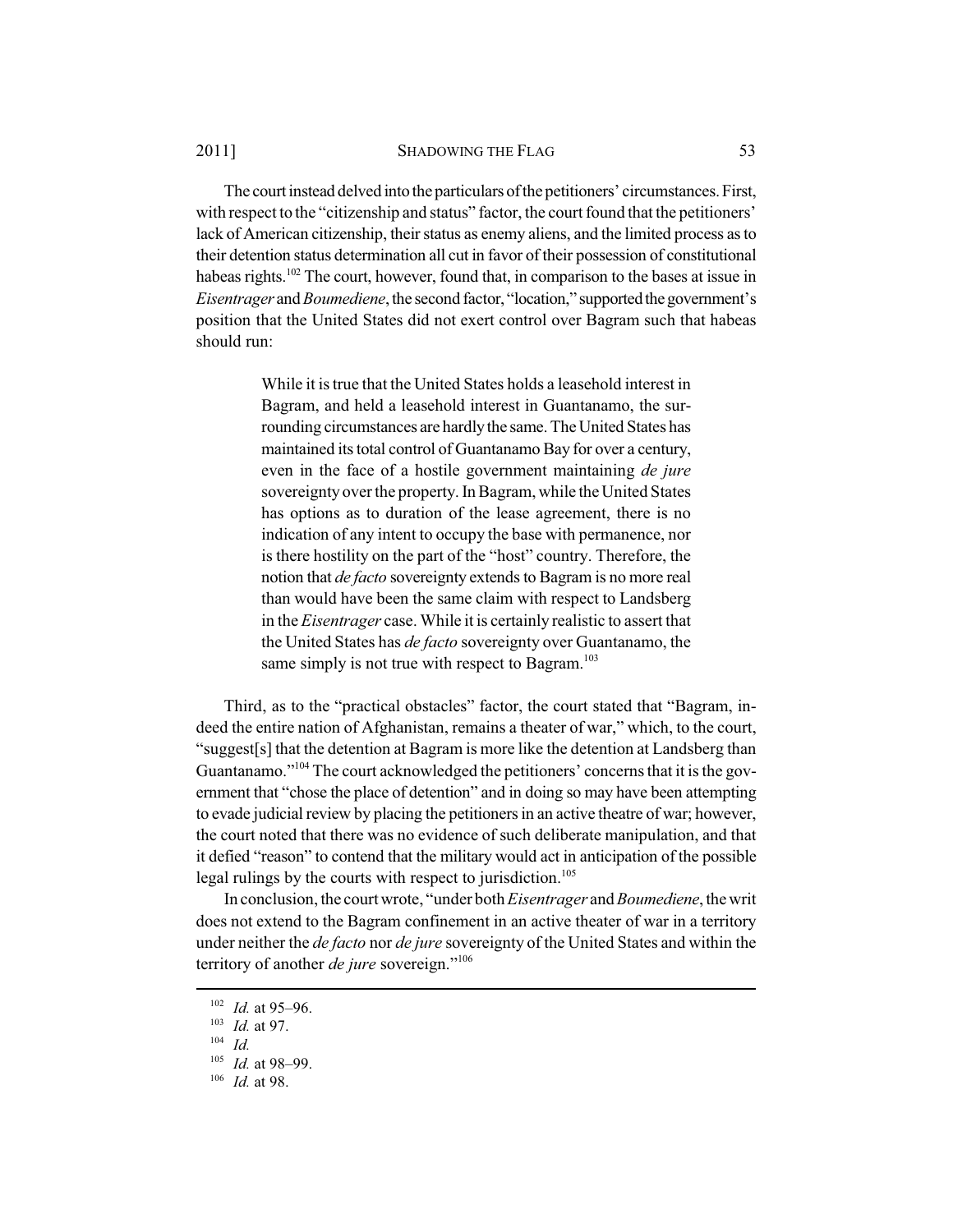#### *B. Central Shortcomings of the Decision*

The full breadth of the problems with the panel's ruling will be made plain in Part IV after the proposed framework is explained. For purposes of this Section, I wish to explain how the ruling is misguided even without the benefit of this framework.

The D.C. Circuit held that the Bagram detainees are not entitled to the writ for two reasons: the "location" and "practical difficulties" factors. In particular, the court found compelling its findings that (1) Bagram is a territory not under sufficient control of the United States, and (2) Bagram is in an active theater of war.<sup>107</sup>

These two pillars of the court's opinion stand on flimsy ground. First, with respect to the "location" prong of the court's decision, the D.C. Circuit suffers from what may be deemed an "essentialization" problem. In general terms, to "essentialize" is to believe that all things of a certain type must contain specific traits that all things of that type must possess.<sup>108</sup> It is to assume, in other words, "that all examples of that particular thing share the same  $\dots$  defining characteristics."<sup>109</sup>

In *al Maqaleh*, the panel decided, at bottom, that the Bagram case was more akin to *Eisentrager*, where the detainees were held in the twilight of World War II at a German facility not under the exclusive control of the United States and denied habeas rights, than to *Boumediene*, where the detainees were held at the Guantánamo military base under the plenary control of the United States far removed from a war zone and had their habeas rights recognized.<sup>110</sup> The D.C. Circuit's assessment of habeas jurisdiction appears to have turned on a simplistic comparison of the territorial characteristics of Bagram to those present in *Eisentrager* and *Boumediene*. That is—the court examined whether Bagram fit on the *Eisentrager* or *Boumediene* end of the spectrum.

The problem with this approach is that the court assumed that, to reach the *Boumediene*/habeas-granting "end" of that spectrum, Bagram must contain those

<sup>107</sup> *Id.* at 96–98.

<sup>108</sup> *See* Michelle A. Travis, *Recapturing the Transformative Potential of Employment Discrimination Law*, 62 WASH. & LEE L. REV. 3, 9 (2005).

<sup>109</sup> *Id.*; *see also* Daryl J. Levinson, *Rights Essentialism and Remedial Equilibration*, 99 COLUM. L. REV. 857 (1999) (challenging the application of essentialism to constitutional rights and offering an alternative analytical model in which rights and remedies are inextricably linked).

<sup>110</sup> *See al Maqaleh*, 605 F.3d at 97 ("[T]he nature of the place where the detention takes place weighs more strongly in favor of the position argued by the United States and against the extension of habeas jurisdiction than was the case in either *Boumediene* or *Eisentrager*. . . . [T]he notion that *de facto* sovereignty extends to Bagram is no more real than would have been the same claim with respect to Landsberg in the *Eisentrager* case. While it is certainly realistic to assert that the United States has *de facto* sovereignty over Guantanamo, the same simply is not true with respect to Bagram. . . . It is undisputed that Bagram, indeed the entire nation of Afghanistan, remains a theater of war. Not only does this suggest that the detention at Bagram is more like the detention at Landsberg than Guantanamo, the position of the United States is even stronger in this case than it was in *Eisentrager*.").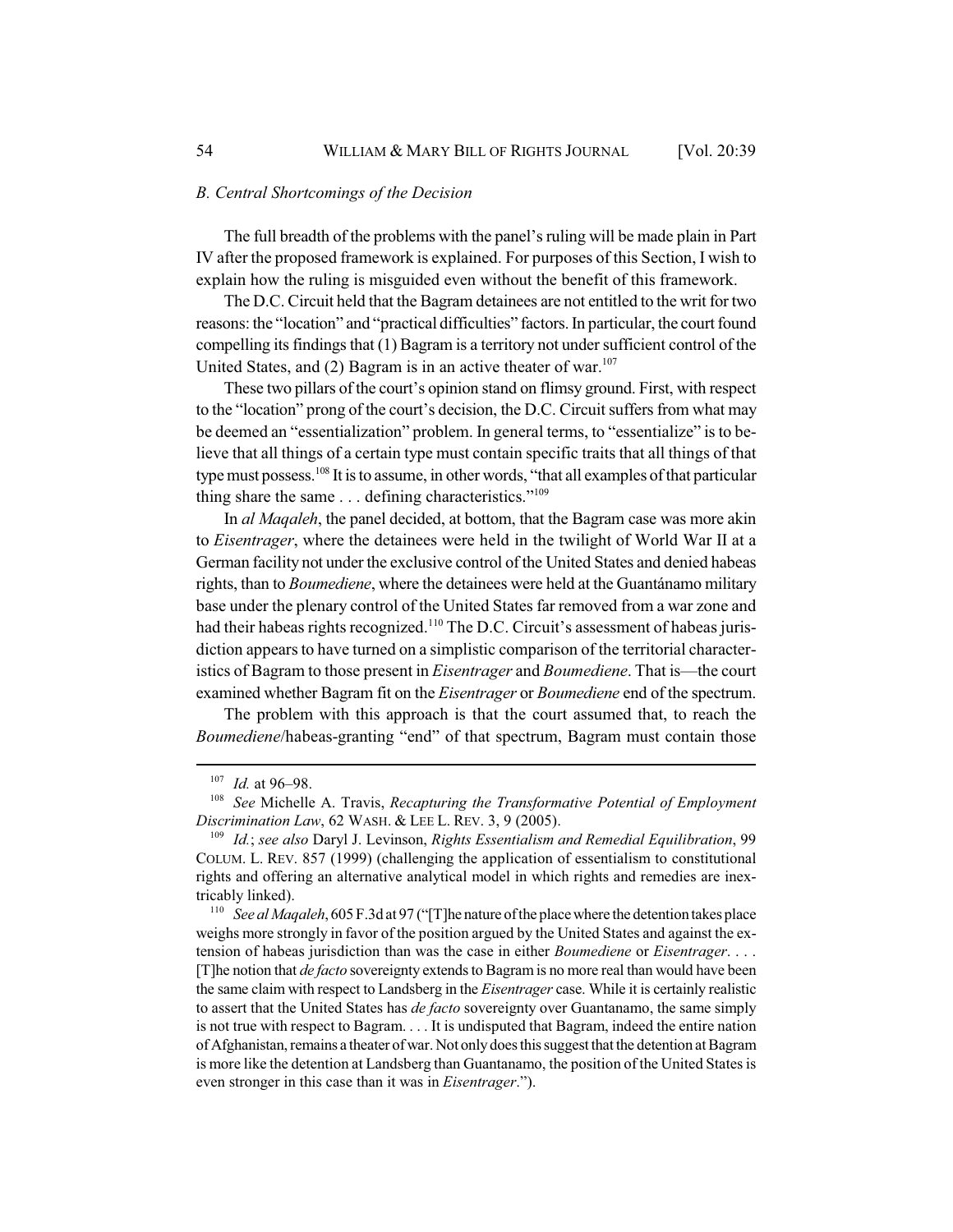#### 2011] **SHADOWING THE FLAG** 55

traits that Guantánamo possessed. Applied to the issue of "location," it means that in the court's estimation, the degree to which the United States must control the location must be equivalent to that exhibited at Guantánamo, otherwise one remains on the *Eisentrager* side of the equation.<sup>111</sup> At Guantánamo, the D.C. Circuit noted, the United States "maintained its total control of Guantanamo Bay for over a century, even in the face of a hostile government maintaining *de jure* sovereignty over the property."112 By contrast, the panel pointed out, "[i]n Bagram, while the United States has options as to duration of the lease agreement, there is no indication of any intent to occupy the base with permanence, nor is there hostility on the part of the 'host' country."113 This difference proved fatal to the petitioners' argument as to "control."

It is unclear, as a constitutional matter, why the Guantánamo traits with respect to "location"—permanent occupation of (or the intent to so occupy) territory—should serve as the benchmark for or otherwise determine whether the Executive has effective control of the petitioners who claim they have been wrongfully detained. Generally, a *custodian* need not have permanent or longstanding control over an entire area in order to have effective control over an individual,  $114$  and, as the Supreme Court noted, it is the *custodian* whom the writ targets and operates against:

> The important fact to be observed in regard to the mode of procedure upon this writ is, that it is directed to, and served upon, not the person confined, but his jailer. It does not reach the former except through the latter. The officer or person who serves it does not unbar the prison doors, and set the prisoner free, but the court relieves him by compelling the oppressor to release his constraint. The whole force of the writ is spent upon the  $[{\rm custodian}]$ .<sup>115</sup>

We would not say that a custodian lacks control over prisoners simply because the prison was built only in the last year or two, because the prison may not last in

<sup>&</sup>lt;sup>111</sup> Viewed through this lens, there can be little doubt that there are material differences between the level of control exhibited by the United States at Guantánamo and at Bagram, and the panel's analysis as to control becomes a foregone conclusion.

<sup>112</sup> *Al Maqaleh*, 605 F.3d at 97.

<sup>113</sup> *Id.*

<sup>114</sup> *See, e.g.*, Sean L. Finan, Robledo-Gonzales v. Ashcroft*: Asserting That the Attorney General Is* Not *the Custodian of an Alien for the Purposes of a Writ of Habeas Corpus*, 27 AM.J.TRIAL ADVOC. 447, 450 (2003) (citing a line of cases concluding that the proper custodian for a writ of habeas corpus is the official with "immediate control over the individual" detained by virtue of day-to-day management of the detention facility).

<sup>&</sup>lt;sup>115</sup> Braden v. 30th Judicial Circuit Court of Ky., 410 U.S. 484, 495 (1972) (citations omitted). *Rumsfeld v. Padilla* similarly indicates that the custodian is the proper focus of the writ. *See* 542 U.S. 426, 437–39 (2004) (acknowledging that the President may have "legal control" over a detainee, but it is the jailer who is the detainee's immediate custodian and thus is the proper respondent for a habeas petition).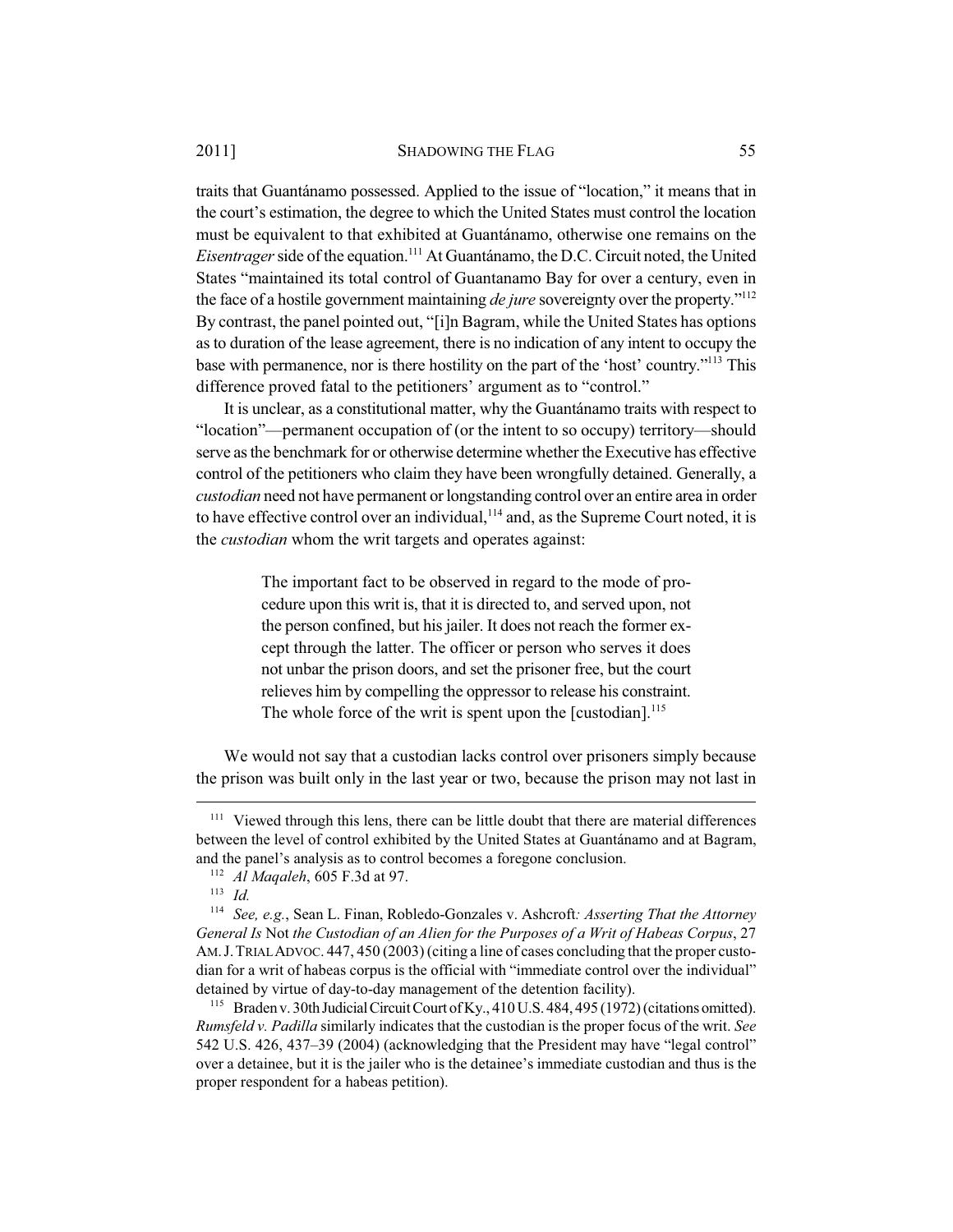perpetuity, or because the state does not also control the whole, surrounding area. Put differently, it would not be said that the prison must be established for decades, the prison must be there for decades to come, or that the prison must be part of a comprehensively held land mass for the custodian to have control over a prisoner. Consistent with the functional approach of *Boumediene*, the custodian in these circumstances possesses control—notwithstanding the nascent nature or uncertain duration of the prison facility itself—over the prisoners.

The *al Maqaleh* court's essentialization required that the United States permanently occupy, or demonstrate intent to permanently occupy, the Bagram land just as the United States has occupied Guantánamo on a lengthy, indefinite basis. The critical question, however, is not whether Bagram mimics Guantánamo in this respect, but rather whether the American custodian has effective control over the detainees at Bagram. The court's focus on the nation's permanent control over land, as opposed to the custodian's stable control over the detainees, is a fundamental error in the D.C. Circuit's reasoning.

There can be little dispute that at Bagram, the United States possesses effective control over the detainees. In a lease agreement, Afghanistan consigned the land and facilities at Bagram for the "exclusive, peaceable, undisturbed and uninterrupted" use by the United States.116 Accordingly, the United States at Bagram "needs the approval of neither its allies nor the Afghan government for its operations there."117 As with Guantánamo, the United States at Bagram "is, for all practical purposes, answerable to no other sovereign for its acts on the base."118 Moreover, the lease provides the United States with the ability to control Bagram as long as it wants; the lease assigns control over Bagram "until the UNITED STATES or its successors determine that the Premises are no longer required for its use."119 In short, there is no doubt that the custodian has sufficient control over the petitioners for purposes of the detention, even if the nation may not have possessed or intended to possess permanent control over the base.

The second factor concerns the "practical obstacles" to habeas running at Bagram.120 The *al Maqaleh* court emphasized that Bagram remains in an "active

<sup>&</sup>lt;sup>116</sup> Exhibit 1, Exhibit A to Tennison Declaration ¶ 9, Respondents' Motion to Dismiss First Amended Petition for Writ of Habeas Corpus, al Maqaleh v. Gates, 604 F. Supp. 2d (D.D.C. 2008) (No. 06-1669), *available at* https://sites.google.com/a/ijnetwork.org/maqaleh -v--gates/test-joint-appendix (offering, as an exhibit to the Tennison Declaration, the Accommodation Consignment Agreement For Lands and Facilities at Bagram Airfield Between the Islamic Republic of Afghanistan and the United States of America (Sept. 26, 2006) [hereinafter Bagram Lease]).

<sup>117</sup> Baher Azmy, *Executive Detention,* Boumediene*, and the New Common Law of Habeas*, 95 IOWA L. REV. 445, 491 (2010).

<sup>118</sup> Boumediene v. Bush, 553 U.S. 723, 770 (2008).

<sup>119</sup> Bagram Lease, *supra* note 116, ¶ 4.

<sup>120</sup> Al Maqaleh v. Gates, 605 F.3d 84, 94, 97 (D.C. Cir. 2010).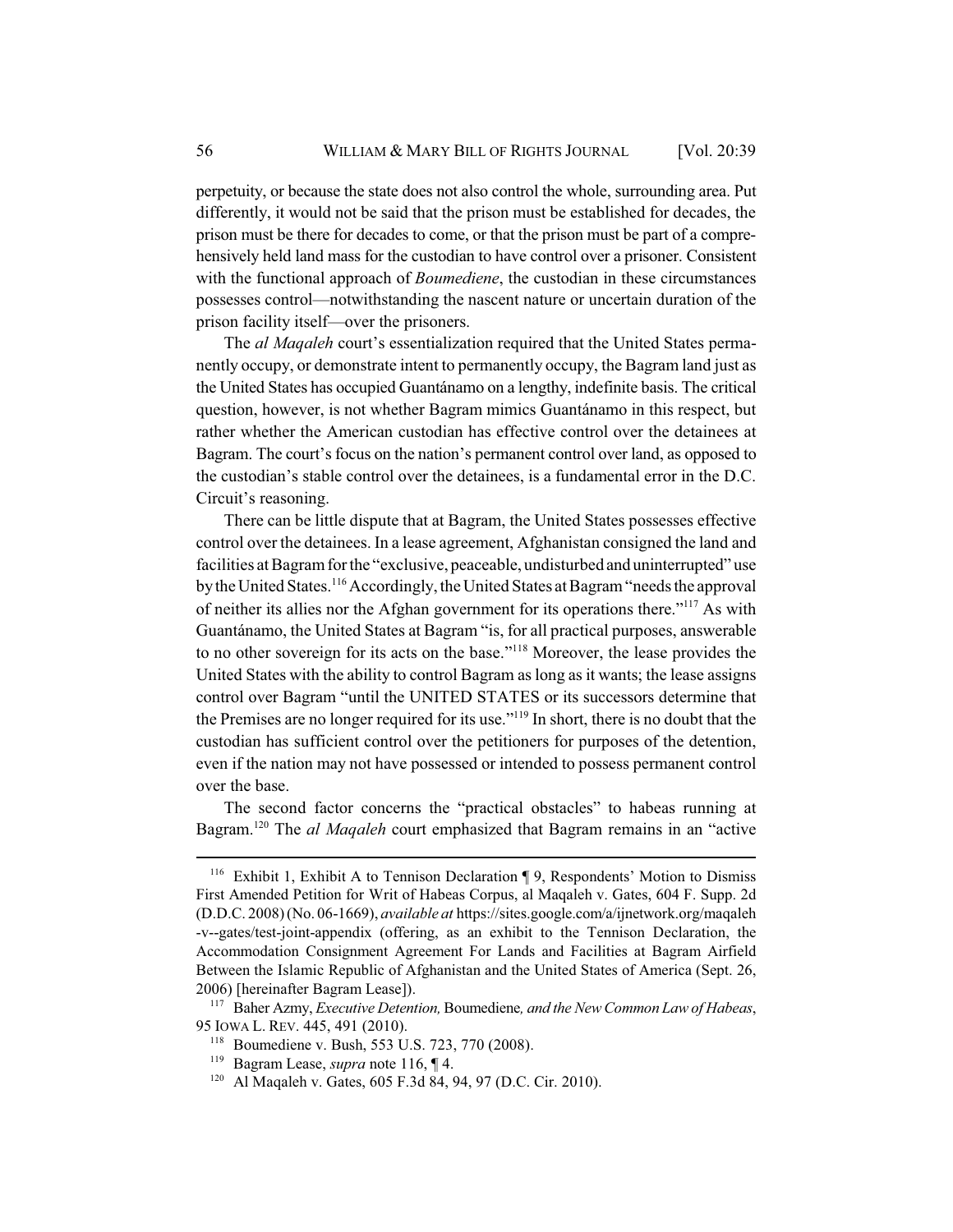theater of war" in ruling against the petitioners.<sup>121</sup> Though Afghanistan is the location of ongoing hostilities, Bagram itself is "heavily fortified and secure."122 As an example, Bagram has held briefs and tours for media.<sup>123</sup> The belief that the base is safe enough for the local press is difficult to square with the view, endorsed by the *al Maqaleh* court, that habeas review would be practically infeasible at the same facility.

Moreover, in 2009 the United States completed construction on a new, sixtymillion-dollar detention facility at Bagram.124 The facility was designed specifically to allow for hearings during which "inmates are assessed for readiness to be released," which would be "open to outsiders, including nonprofit groups and journalists," according to "Brig. Gen. Mark Martins, who is in charge of detention facilities at Bagram."125 The building of a new facility intended to host hearings open to the public demonstrates some measure of stability in the immediate region, and undercuts the notion that habeas proceedings could not take place safely and effectively at Bagram despite the technical reality that the region and nation are witness to active hostilities.

Even assuming that Bagram is too dangerous for habeas proceedings, the court gave insufficient weight to the undisputed fact that it was the government that brought the petitioners from other areas directly to this theatre of war. Quite plainly, the practical difficulties in holding habeas proceedings for the petitioners at Bagram were of the government's own making. As the district court noted, "[t]he only reason these petitioners are in an active theater of war is because respondents brought them there."<sup>126</sup> Judicial review should not be defeated in this self-serving fashion.<sup>127</sup>

To be sure, the panel did not ignore arguments that the government may have taken the detainees to a location in order to evade review, but said nonetheless that allegations of such manipulation were unsupported by evidence and that it defied reason that the government would engage in such legal maneuvering.128

Following the decision, however, reports emerged showing that the government intentionally has moved detainees to different locations precisely to preclude, if not complicate, a judicial finding of habeas jurisdiction. An *Associated Press* article, for example, speaks to the government's conscious sensitivity and affirmative attempts

<sup>124</sup> Alan Cullison, *U.S. Set to Open New Afghan Prison: Pentagon Pledges Improved Transparency and Plans Open Hearings in a Move to 'Increase Credibility*,*'* WALL ST. J., Nov. 17, 2009, at A6.

<sup>125</sup> *Id.*

<sup>121</sup> *Id.* at 98.

<sup>122</sup> Azmy, *supra* note 117, at 496.

<sup>123</sup> *See, e.g.*, Rachel Martinez, *Afghan Media Learn About Close-Air Support*, U.S. AIR FORCE (Jan. 8, 2009), http://www.af.mil/news/story.asp?id=123130595 (describing a media event at the Bagram Airfield Media Operations Center, which has "hosted multiple Afghan media days in the past year").

<sup>126</sup> *See* al Maqaleh v. Gates, 604 F. Supp. 2d 205, 230–31 (D.D.C. 2009).

<sup>&</sup>lt;sup>127</sup> *See* Boumediene v. Bush, 553 U.S. 723, 765 (2008) (noting that the Constitution should not be read to confer upon the Executive a "power to switch the Constitution on or off at will").

<sup>128</sup> Al Maqaleh v. Gates, 605 F.3d 84, 98–99 (D.C. Cir. 2010).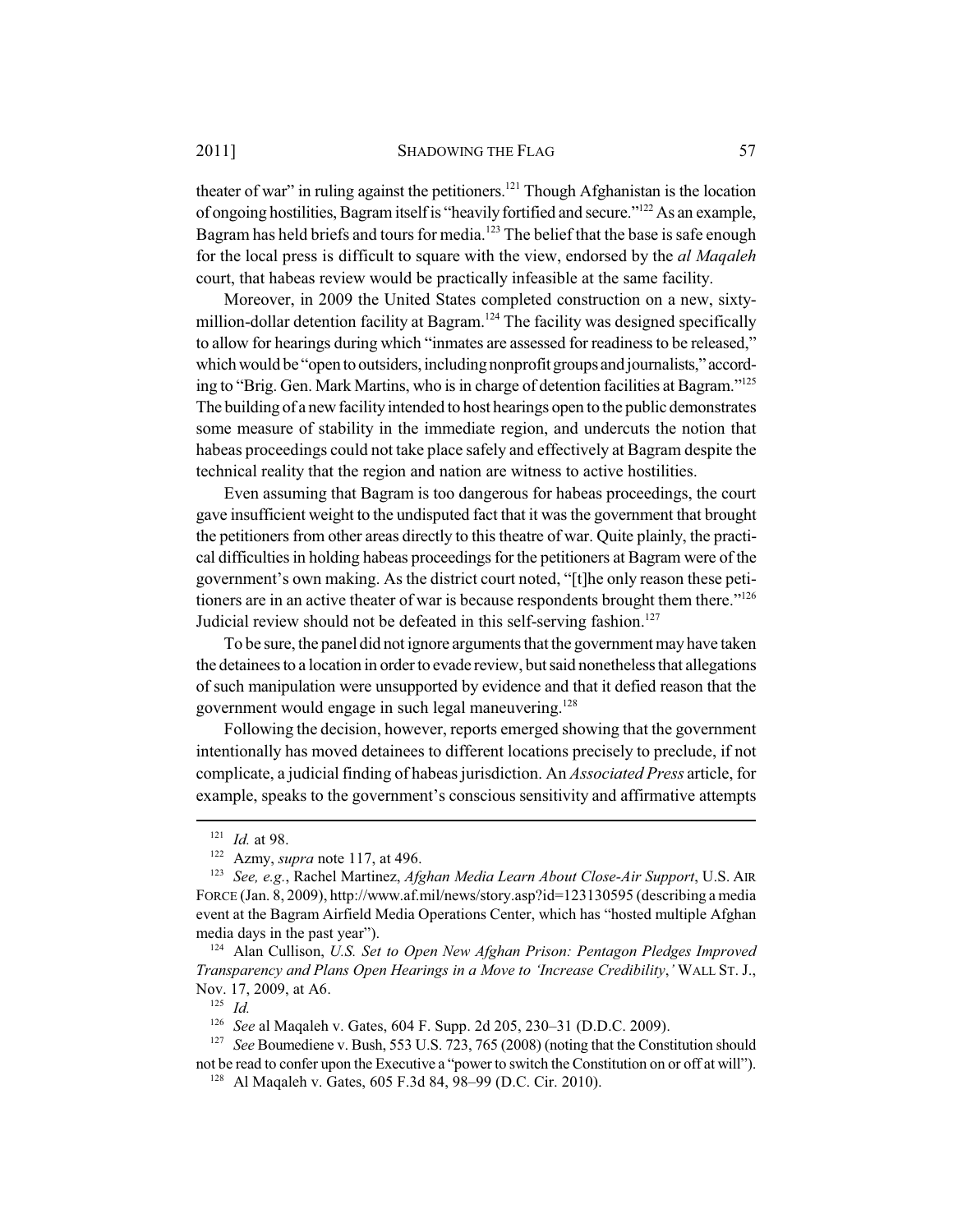to shield its detention policies from judicial review.<sup>129</sup> The reports clearly indicate that the Bush administration moved several detainees from Guantánamo to secret sites specifically to avert the effect of a possible negative Supreme Court ruling in *Boumediene*: "Removing [detainees] from Guantanamo Bay underscores how worried President George W. Bush's administration was that the Supreme Court might lift the veil of secrecy on the detention program. It also shows how insistent the Bush administration was that terrorists must be held outside the U.S. court system."<sup>130</sup>

In short, the "location" factor should have cut in favor of the petitioners, as the Bagram facility for detainees is heavily fortified and capable of holding judicial proceedings in the same way that it is capable of holding press briefings and other hearings. And, with respect to the "practical obstacles" factor, not only were these difficulties as to the petitioners the result of the government's conduct as a descriptive matter, they may have been part of deliberate attempts to preclude habeas relief, as recent reports suggest.

# III. PROPOSED FRAMEWORK

Before explaining this new framework, a preliminary note is in order. The Court in *Boumediene* announced that there are, at minimum, three basic factors that are relevant to determining whether jurisdiction exists abroad for purposes of constitutional habeas review: (1) the citizenship status and detainee status of the detainee, and the process used to determine the detainee status (i.e., "status"), (2) where a detainee was apprehended and is held (i.e., "location"), and (3) whether there are any practical difficulties that bar the detainee from asserting his or her habeas rights (i.e., "practical obstacles").<sup>131</sup>

The purpose of this framework is not to modify these factors, but simply to reorient them in a way that seems to be more consistent with the historical reasons for the writ, the separation of powers principles undergirding the writ, and existing precedent. Moreover, it is believed that this framework offers a more workable system that may be used by courts as detainees continue to seek to assert the constitutional habeas privilege. Such a system may be particularly helpful not just in the post–9/11 context with detainees held at Guantánamo, Bagram, or elsewhere, but in future conflicts involving unforeseen enemies and heretofore peaceful regions of the world

<sup>129</sup> *To Keep Program Secret, CIA Whisked 9/11 Figures from Gitmo Before Court Ruling*, ASSOCIATED PRESS, Aug. 6, 2010, http://www.foxnews.com/us/2010/08/06/ap-exclusive -program-secret-cia-whisked-figures-gitmo-court-ruling/.

 $\frac{130}{131}$  *Id.* 

<sup>131</sup> *Boumediene*, 553 U.S. at 766; *see also al Maqaleh*, 605 F.3d at 94 (recounting these three factors). These factors clarify those set forth by the Court earlier in *Eisentrager*. *See* Johnson v. Eisentrager, 339 U.S. 763, 777 (1950).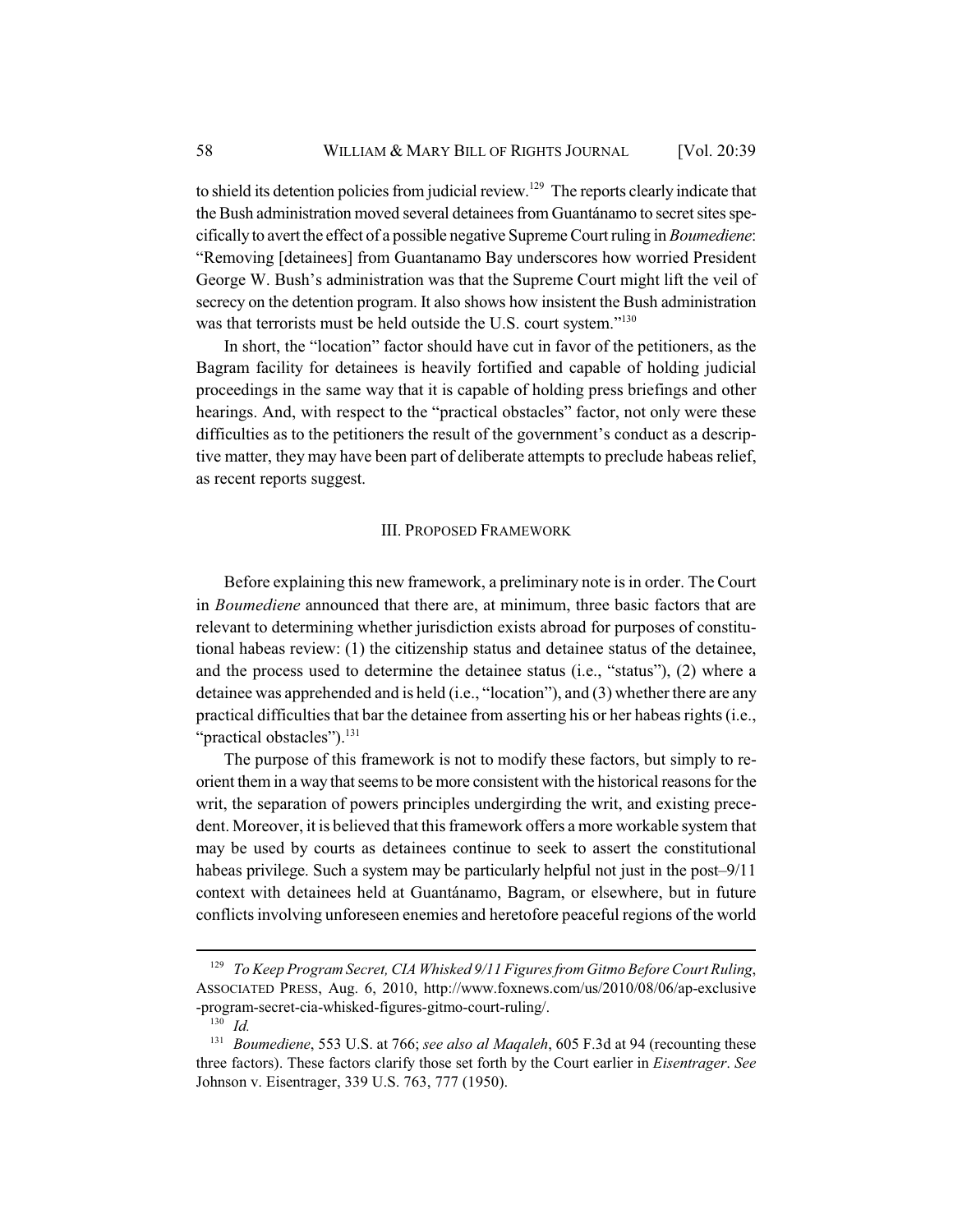as well.132 More modestly, the framework makes clear why the *al Maqaleh* decision was wrongly decided.

# *A. The Purposes of the Writ*

The foundation for this framework is the habeas writ itself. Accordingly, an overview of the historical reasons for the writ is necessary.

The American experiment in government was a reflection of and a reaction to the Framers' experiences with an excessively powerful Crown.<sup>133</sup> In the Declaration of Independence, the Framers lodged their grievances against King George III and set forth their reasons for pursuing a separate, free nation.<sup>134</sup> Most relevant to this Article, they complained that the King "made Judges dependent on his Will alone"; "affected to render the Military independent of and superior to the Civil Power"; "depriv[ed] us, in many Cases, of the Benefits of Trial by Jury"; and "transport[ed] us beyond Seas to be tried for pretended Offences."<sup>135</sup>

The Framers' firsthand understanding of monarchial abuse informed and served as the basis for their cardinal view that the rule of law is above all individuals. Thomas Paine, for example, declared that, "in America THE LAW IS KING. For as in absolute governments the King is law, so in free countries the law *ought* to be King; and there ought to be no other."136 Chief Justice John Marshall, writing for the Court in *Marbury*

<sup>&</sup>lt;sup>132</sup> Wartime presidents have been to known to describe their particular situations as entirely unique and unlike any previous conflicts that have faced the nation. This rhetoric may be used to justify unprecedented responses. *See, e.g.*, Abraham Lincoln, Annual Address to Congress (Dec. 1, 1862), *available at* http://millercenter.org/scripps/archive/speeches/detail/3737 ("The dogmas of the quiet past are inadequate to the stormy present. The occasion is piled high with difficulty, and we must rise with the occasion. As our case is new, so we must think anew and act anew."). But traditional constitutional principles that were firmly enshrined in the American legal system over two hundred years ago continue to restrain and inform what is proper in our society. It is hoped that this proposed framework, based on these principles, will endure as well and that its usefulness will not be limited to any particular national security context.

<sup>133</sup> *See* INS v. Chadha, 462 U.S. 919, 960 (1983) ("The Framers perceived that '[t]he accumulation of all powers legislative, executive and judiciary in the same hands, whether of one, a few or many, and whether hereditary, self appointed, or elective, may justly be pronounced the very definition of tyranny.' Theirs was not a baseless fear. Under British rule, the Colonies suffered the abuses of unchecked executive power . . . .") (quoting THE FEDERALIST NO. 47, at 324 (James Madison) (J. Cooke ed. 1961)); 1 WILLIAM BLACKSTONE,COMMENTARIES \*136 ("To bereave a man of life, or by violence to confiscate his estate, without accusation or trial, would be so gross and notorious an act of despotism, as must at once convey the alarm of tyranny throughout the whole kingdom; but confinement of the person, by secretly hurrying him to gaol, where his sufferings are unknown or forgotten, is a less public, a less striking, and therefore a more dangerous engine of arbitrary government.").

<sup>134</sup> *See* THE DECLARATION OF INDEPENDENCE paras. 3–29 (U.S. 1776).

<sup>135</sup> *Id.* at paras. 11, 14, 20, 21.

<sup>&</sup>lt;sup>136</sup> THOMAS PAINE, COMMON SENSE 38 (Signet Classics 2003) (1776).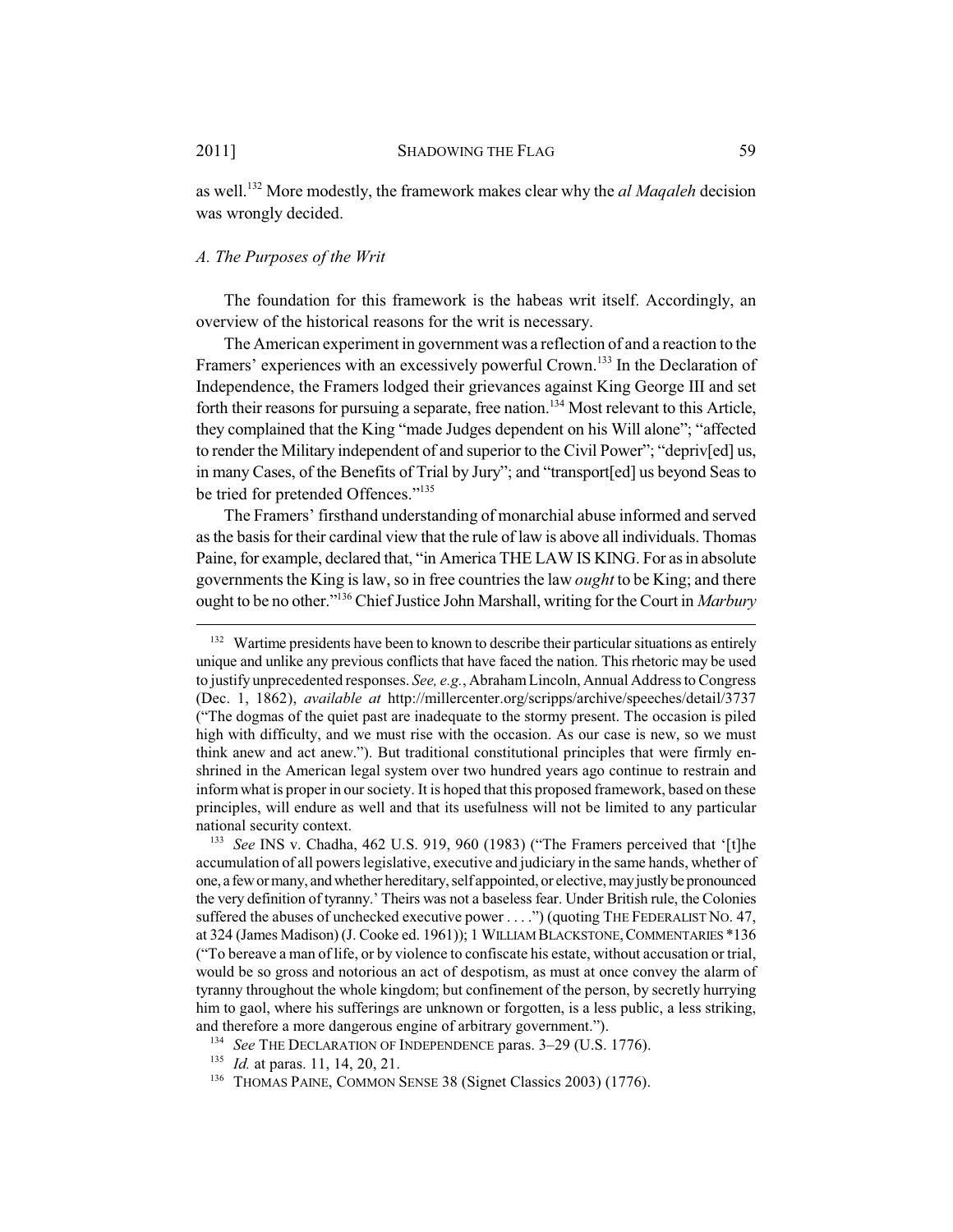*v. Madison*, 137 similarly proclaimed that "[t]he government of the United States has been emphatically termed a government of laws, and not of men."138

The founding generation's response to the monarchy also defined the actual structure and contents of the Constitution, in which federal power is diffused among three, coequal branches. "The Framers' inherent distrust of governmental power was the driving force behind the constitutional plan that allocated powers among three independent branches,"139 the Court has recognized. "The ultimate purpose of this separation of powers is to protect the liberty and security of the governed,"140 because, as Madison observed, "there can be no liberty, where the Legislative and Executive powers are united in the same person, or body of magistrates."<sup>141</sup>

The tripartite powers of the federal government, once separated, are entrusted with the responsibility to check the actions of the others and thereby release liberty from the constraints of impermissible governmental conduct. The Court emphasized that "the greatest security against tyranny . . . lies . . . in a carefully crafted system of checked and balanced power within each Branch."142

The writ of habeas corpus—"the established, time-honored process in our law for testing the authority of one who deprives another of his liberty"143—activates the judiciary's constitutional duty to check illegal action by the Executive. The writ, the Supreme Court noted, "has remained a critical check on the Executive, ensuring that it does not detain individuals except in accordance with law."144 In providing this protection, the writ serves as an essential bulwark of liberty.<sup>145</sup> "[T]he great object" of habeas, the Court has said, "is the liberation of those who may be imprisoned without sufficient cause."<sup>146</sup> Put differently, "The writ of habeas corpus is the fundamental instrument for safeguarding individual freedom against arbitrary and lawless state action."<sup>147</sup> Because of its vital role in enabling courts to secure individual liberty unlawfully restricted by the federal government, the Court observed that "[t]here is

<sup>139</sup> Boumediene v. Bush, 553 U.S. 723, 742 (2008).

<sup>143</sup> Johnson v. Eisentrager, 339 U.S. 763, 782 (1950).

<sup>144</sup> Hamdi v. Rumsfeld, 542 U.S. 507, 525 (2004) (plurality opinion); *seeBoumediene*, 553 U.S. at 765 (referring to the writ as "an indispensable mechanism for monitoring the separation of powers").

<sup>145</sup> *See Ex parte* Yerger, 75 U.S. (8 Wall.) 85, 95 (1869) ("The great writ of *habeas corpus* has been for centuries esteemed the best and only sufficient defence of personal freedom.").

<sup>146</sup> *Ex parte* Watkins, 28 U.S. (3 Pet.) 193, 202 (1830).

<sup>147</sup> Harris v. Nelson, 394 U.S. 286, 290–91 (1969).

<sup>137</sup> 5 U.S. (1 Cranch) 137 (1803).

<sup>138</sup> *Id.* at 163.

<sup>&</sup>lt;sup>140</sup> Metro. Wash. Airports Auth. v. Citizens for the Abatement of Aircraft Noise, Inc., 501 U.S. 252, 272 (1991).

<sup>&</sup>lt;sup>141</sup> THE FEDERALIST NO. 47, at 267 (James Madison) (E.H. Scott ed., 1898) (quoting Montesquieu).

<sup>142</sup> Mistretta v. United States, 488 U.S. 361, 381 (1989); *see also* Bowsher v. Synar, 478 U.S. 714, 722 (1986) ("Even a cursory examination of the Constitution reveals . . . that checks and balances were the foundation of a structure of government that would protect liberty.").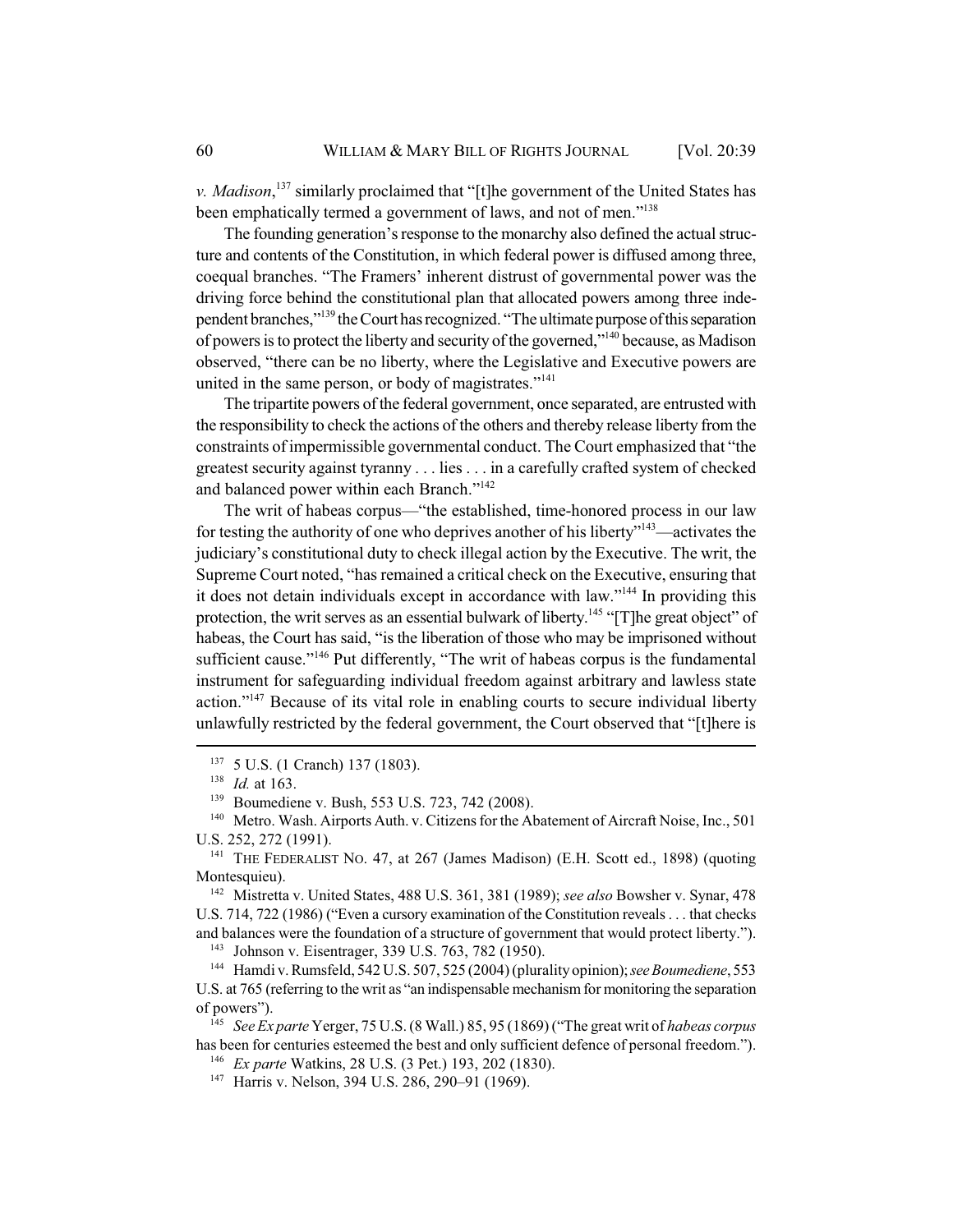no higher duty of a court, under our constitutional system, than the careful processing and adjudication of petitions for writs of habeas corpus."148

This responsibility does not dissolve and is not diluted in wartime situations. In *Ex parte Quirin*,<sup>149</sup> the Court spoke of "the duty which rests on the courts, in time of war as well as in time of peace, to preserve unimpaired the constitutional safeguards of civil liberty,"150 while in *Ex parte Milligan*, 151 the Court noted that "[t]he Constitution of the United States is a law for rulers and people, equally in war and in peace, and covers with the shield of its protection all classes of men, at all times, and under all circumstances."152 The Court echoed this general proposition in the aftermath of the 9/11 attacks. In *Boumediene*, for example, the Court reinforced that: "The laws and Constitution are designed to survive, and remain in force, in extraordinary times."153 The post–9/11 Court also reaffirmed its obligation to hear habeas petitions in times of war. In *Rasul*, the Court "recognized the federal courts' power to review applications for habeas relief in a wide variety of cases involving executive detention, in wartime as well as in times of peace."<sup>154</sup> The rule of law not only persists in wartime, it has been suggested that courts should exercise heightened vigilance in checking executive behavior in times of war.<sup>155</sup>

The writ is designed to guard against the same sort of unrestrained overreaching that the Framers feared from the King of England and that may occur with an overly powerful American Executive. "The Great Writ of habeas corpus is the procedural mechanism through which courts have insisted that neither the King, the President,

<sup>152</sup> *Id.* at 120–21; *see also* United States v. Robel, 389 U.S. 258, 264 (1967) ("It would indeed be ironic if, in the name of national defense, we would sanction the subversion of one of those liberties . . . which makes the defense of the Nation worthwhile."); Home Bldg. & Loan Ass'n v. Blaisdell, 290 U.S. 398, 426 (1934) ("[E]ven the war power does not remove constitutional limitations safeguarding essential liberties.").

<sup>153</sup> Boumediene v. Bush, 553 U.S. 723, 798 (2008) (Souter, J., concurring); *see id.* at 797 ("Security subsists, too, in fidelity to freedom's first principles."); *id.* at 798 (Souter, J., concurring) ("Liberty and security can be reconciled; and in our system they are reconciled within the framework of the law."); *see also* Hamdi v. Rumsfeld, 542 U.S. 507, 532 (2004) ("It is during our most challenging and uncertain moments . . . that we must preserve our commitment at home to the principles for which we fight abroad.").

<sup>154</sup> Rasul v. Bush, 542 U.S. 466, 474 (2003); *see also Hamdi*, 542 U.S. at 535 (disagreeing with "the Government's assertion that separation of powers principles mandate a heavily circumscribed role for the courts" in a state of war).

<sup>155</sup> *See* NAT'L COMM'N ON TERRORIST ATTACKS UPON THE U.S., THE 9/11 COMMISSION REPORT 394 (2004) (noting that a "shift of power and authority to the government calls for an enhanced system of checks and balances to protect the precious liberties that are vital to our way of life"); *see also* Olmstead v. United States, 277 U.S. 438, 479 (1928) (Brandeis, J., dissenting) ("Experience should teach us to be most on our guard to protect liberty when the Government's purposes are beneficent.").

<sup>148</sup> *Id.* at 292.

<sup>&</sup>lt;sup>149</sup> 317 U.S. 1 (1942).

<sup>150</sup> *Id.* at 19.

 $151$  71 U.S. (4 Wall.) 2 (1866).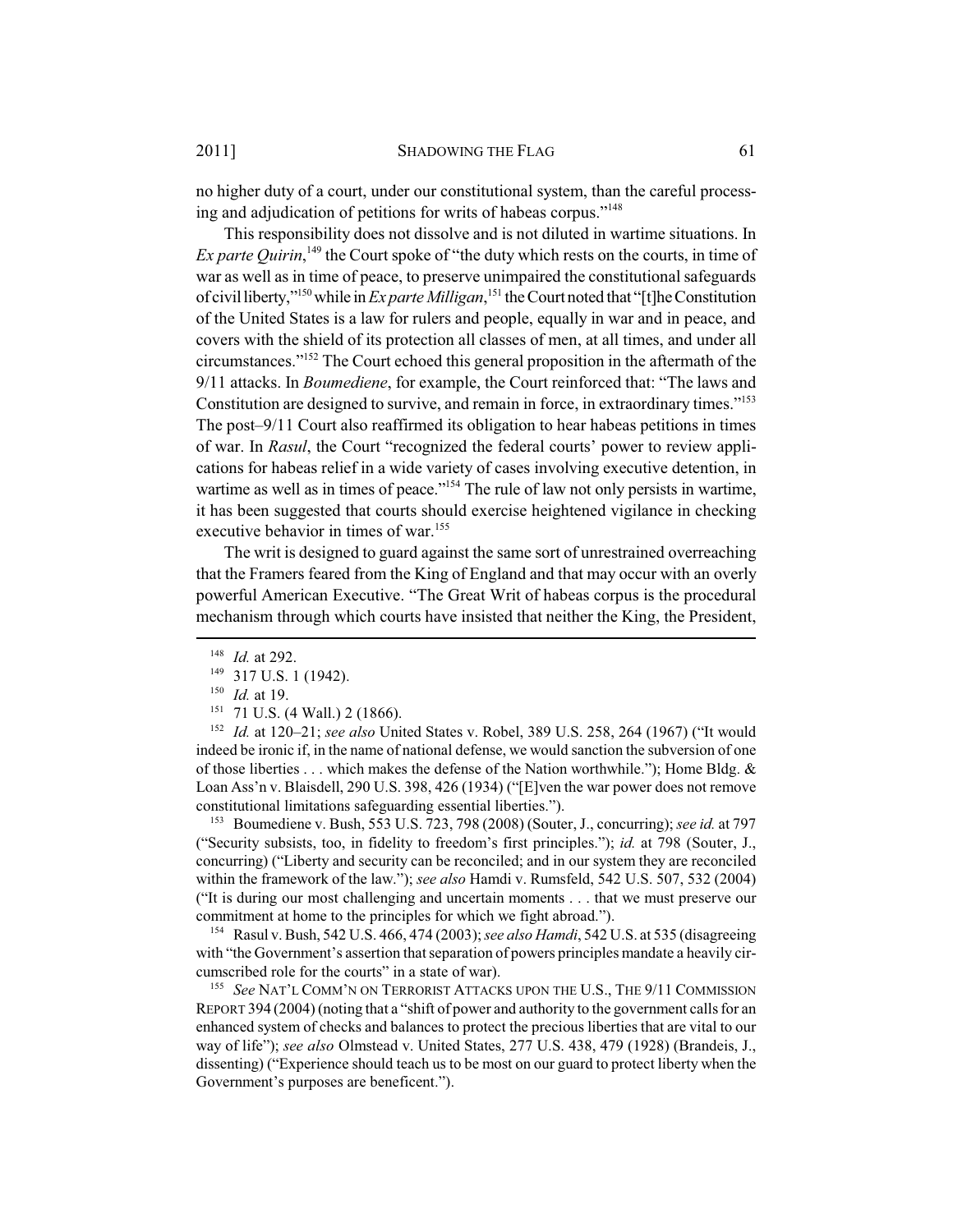nor any other executive official may impose detention except as authorized by law."156 The writ is critically important, whether the main power is the King or the American Executive, because, as Alexander Hamilton wrote, "the practice of arbitrary imprisonments, [has] been, in all ages, [one of] the favorite and most formidable instruments of tyranny."157 Justice Robert H. Jackson similarly stated that: "Executive imprisonment has been considered oppressive and lawless since John, at Runnymede, pledged that no free man should be imprisoned, dispossessed, outlawed, or exiled save by the judgment of his peers or by the law of the land."158

It is an identical claim of wrongful detention at the hands of the Executive which the Framers experienced and were concerned about in drafting our governing documents—that forms the basis for this case.

#### *B. Extraterritorial Application of the Writ*

There is nothing in these foundational principles to indicate that the responsibility of the judiciary to check the Executive and thereby safeguard individual liberty is restricted by geography. Nor is there any sense from them that the potential for the Executive to detain someone unlawfully—which provides the factual predicate necessitating the judiciary's involvement—does not exist outside the territorial bounds of the United States. And there is nothing that may be reasonably extracted from them that suggests that the Executive may act anywhere in the world, but that the supervisory need for the courts is confined to the borders of the United States. The remainder or difference between the unbounded reach of executive power and the enclosed power of the courts—offers ample room for executive conduct to devolve into tyranny because the courts are unable to measure such conduct against the rule of law.

To fulfill the full promise of the writ of habeas corpus and identify arbitrary and wrongful imprisonments, the judicial writ must shadow executive conduct. If the Executive summons the powers of its office and the government that it heads to imprison an individual in any part of the world, it subjects the detainee to the authority of the United States, including the oversight of the judicial branch of its federal government. In other words, the courts are awakened or agitated, by necessity, by the Executive to sanitize governmental conduct by way of law. The proposition is quite simple: where the Executive may act, so the courts may follow—otherwise, we condone a situation, intolerable to the Framers, in which Law is King inside the four corners of the United States, but where the American King is Law outside of it.

This understanding of the scope of the habeas writ is supported not only by the historical purposes of the writ and the constitutional tripartite checking scheme, but also by several ancillary arguments.

<sup>156</sup> Richard H. Fallon, Jr. & Daniel J. Meltzer, *Habeas Corpus Jurisdiction, Substantive Rights, and the War on Terror*, 120 HARV. L. REV. 2029, 2032 (2007).

<sup>&</sup>lt;sup>157</sup> THE FEDERALIST NO. 84, at 468 (Alexander Hamilton) (E.H. Scott ed., 1898).

<sup>158</sup> *Rasul*, 542 U.S. at 474 (quoting Shaughnessy v. United States *ex rel.* Mezei, 345 U.S. 206, 218–19 (1953) (Jackson, J., dissenting)).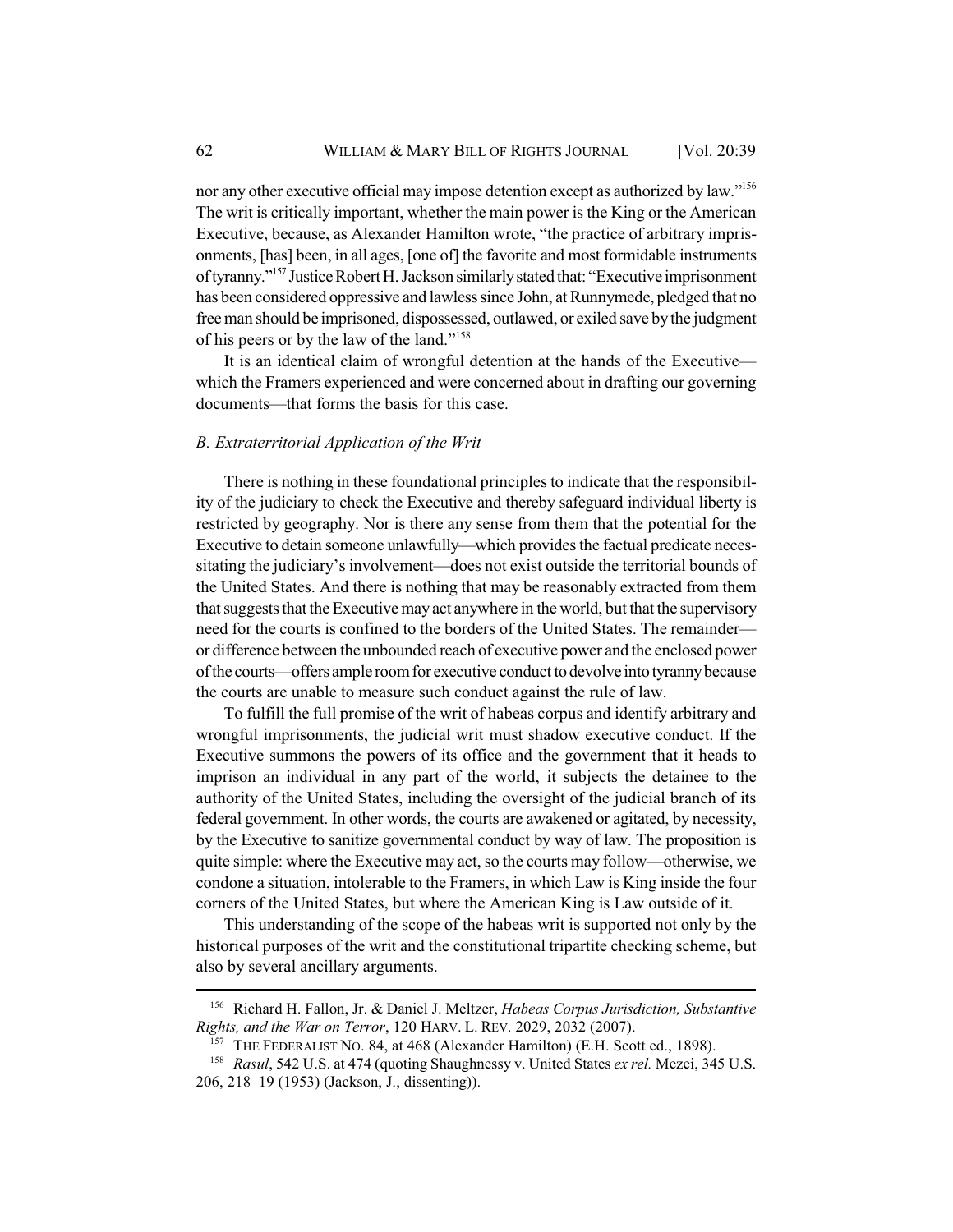#### 2011] SHADOWING THE FLAG 63

The first points to the common law. Even before the formation of an independent United States, the writ, which the American legal system imported from the Anglo-Saxon tradition, ran extraterritorially. As Sir William Blackstone explained with respect to the writ, "the king is at all times entitled to have an account, why the liberty of any of his subjects is restrained, *wherever that restraint may be inflicted*."159 Moreover, at common law "[e]ven those designated enemy aliens," like the petitioners in *al Maqaleh*, "retained habeas corpus rights to challenge their enemy designation."<sup>160</sup>

The second is a textual argument that the Suspension Clause—which "protects the rights of the detained by affirming the duty and authority of the Judiciary to call the jailer to account"161 and, unless formally suspended, enables the judiciary to serve "as an important judicial check on the Executive's discretion in the realm of detentions"<sup>162</sup>—is not restricted by territory by the Constitution's own terms. Because "[t]he Suspension Clause contains no territorial limitation with respect to its scope," argues Richard A. Epstein, "it's a perfectly natural reading to say wherever the United States exerts power, there habeas corpus will run."<sup>163</sup>

The third relates to the transcendence already of territorial barriers concerning the issuance of the writ. While the Supreme Court in *Ahrens* required district courts to issue the statutory habeas writ only if the petitioner was within its territorial jurisdiction,<sup>164</sup> the Court subsequently departed from this restrictive view of jurisdiction to hold that habeas "petitioners' absence from the district does not present a jurisdictional obstacle to the consideration of the claim."165 The Court rejected the

<sup>159</sup> 3 WILLIAM BLACKSTONE,COMMENTARIES \*132 (emphasis added); *see also* Alexander, *supra* note 35, at 1235 ("Habeas was not historically limited to persons in custody within England's sovereign territory.").

<sup>160</sup> Brief of Bruce A. Ackerman et al. as Amici Curiae Supporting Petitioners at 7, Hamdan v. Gates, 550 U.S. 929 (2007) (No. 06-1169) (citing Lockington's Case, Bright. (N.P.) 269 (Pa. 1813)).

<sup>161</sup> Boumediene v. Bush, 553 U.S. 723, 745 (2008).

<sup>162</sup> Hamdi v. Rumsfeld, 542 U.S. 507, 536 (2004).

<sup>163</sup> Panel Discussion, *Executive Power in Wartime*, 5 GEO. J.L. & PUB. POL'Y 309, 337 (2007).

<sup>164</sup> *See* Ahrens v. Clark, 335 U.S. 188, 190 (1948) (noting that the jurisdictional aspect of a habeas claim under 28 U.S.C. § 452 limits "the district courts to inquiries into the causes of restraints of liberty of those confined or restrained within the territorial jurisdictions of those courts").

<sup>&</sup>lt;sup>165</sup> Braden v. 30th Judicial Circuit Court of Ky., 410 U.S. 484, 498 (1973) (citation omitted). While *Braden* concerned a habeas petitioner who was an American citizen, and some have argued that its precedential value should be tied specifically and exclusively to situations involving American citizens, the Court later explicitly invoked *Braden* in support of a finding of jurisdiction over habeas petitions filed by aliens in the aftermath of 9/11. *See* Rasul v. Bush, 542 U.S. 466, 478–79 (2004). *But see id.* at 496–97 (Scalia, J., dissenting) (pointing out, to no avail, that *Braden* addressed "*American citizens*," and summarizing the majority's opinion as a holding that the habeas statute, 28 U.S.C. § 2241, extends "to aliens held beyond the sovereign territory of the United States and beyond the territorial jurisdiction of its courts").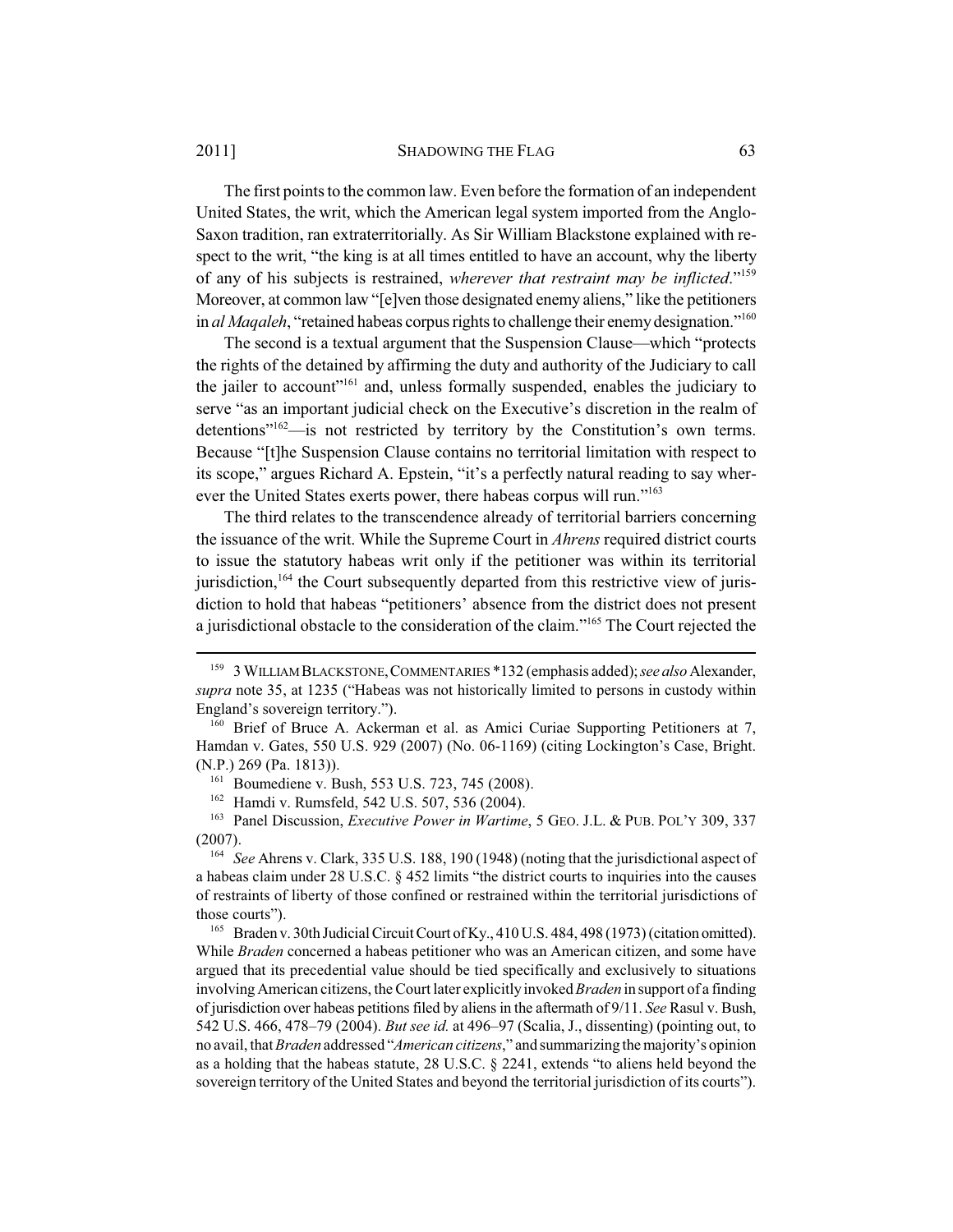contention that a petitioner's "presence within the territorial confines of the district is an invariable prerequisite" to the statutory habeas writ.<sup>166</sup>

The fourth identifies the proper focus of the writ. The focal point of the habeas petition is not the petitioner himself, but rather the government official holding him, namely the custodian. "The writ of habeas corpus does not act upon the prisoner who seeks relief, but upon the person who holds him in what is alleged to be unlawful custody," the Court has explained.<sup>167</sup> Accordingly, "[s]o long as the custodian can be reached by service of process, the court can issue a writ . . . even if the prisoner himself is confined outside the court's territorial jurisdiction."168 The emphasis on the jailer, rather than the petitioner, for purposes of habeas jurisdiction is in lockstep with the view, advanced thus far in this Article, that because the habeas writ is a means for the courts to check the Executive, and, specifically, to ensure that it detains an individual only in conformance with the law, the writ has the potential to run wherever the Executive is detaining an individual. Indeed, there can be little doubt that the custodian is but an agent of or proxy for the Executive itself<sup>169</sup>—the Executive makes the legal decision; the jailer holds the key. $170$ 

The fifth argument recognizes the trend of an increasingly broadening interpretation of habeas jurisdiction. "[T]he general spirit and genius of our institutions has tended to the widening and enlarging of the *habeas corpus* jurisdiction of the courts and judges of the United States," according to the Court.<sup>171</sup> An expansive view of the courts' jurisdiction to hear habeas petitions, where geography and sovereignty are without preclusive effect on such jurisdiction, is consistent with this observation.

The sixth enumerates an essential characteristic of the writ: its flexibility. The writ is an "inherently elastic concept"<sup>172</sup> disentangled from formal restrictions.<sup>173</sup> The

<sup>170</sup> *See* Rumsfeld v. Padilla, 542 U.S. 426, 437–39 (2004). In practice, federal district courts should be able to exercise personal jurisdiction over the custodians, likely American military officers or government officials acting in their professional capacities, holding and watching over alien enemy detainees. *See, e.g.*, *Rasul*, 542 U.S. at 483 (noting, in a case involving foreign detainees in post–9/11 conflict, that "[n]o party questions the District Court [sitting in the District of Columbia]'s jurisdiction over petitioners' custodians"). Subject matter jurisdiction would be premised on the habeas writ.

<sup>172</sup> *Developments in the Law—Federal Habeas Corpus*, 83 HARV. L. REV. 1263, 1269 (1970).<br><sup>173</sup> *See* Boumediene v. Bush. 553 U.S. 723, 764 (2008) ("Oluestions of extraterritoriality

See Boumediene v. Bush, 553 U.S. 723, 764 (2008) ("[Q]uestions of extraterritoriality turn on objective factors and practical concerns, not formalism."); *see also* Burns v. Wilson, 346 U.S. 137, 148 (1953) (Frankfurter, J., concurring) ("The right to invoke habeas corpus to secure freedom is not to be confined by any *a priori* or technical notions of 'jurisdiction.'").

<sup>166</sup> *Braden*, 410 U.S. at 495.

<sup>167</sup> *Id.* at 494–95.

<sup>168</sup> *Id.* at 495.

<sup>&</sup>lt;sup>169</sup> While habeas operates to require a "jailer to justify the [petitioner's] detention under the law," Peyton v. Rowe, 391 U.S. 54, 58 (1968), "[t]he historic purpose of the writ has been to relieve detention by *executive authorities* without judicial trial," Brown v. Allen, 344 U.S. 443, 533 (1953) (Jackson, J., concurring) (emphasis added).

<sup>171</sup> *Ex parte* Yerger, 75 U.S. 85, 102 (1868).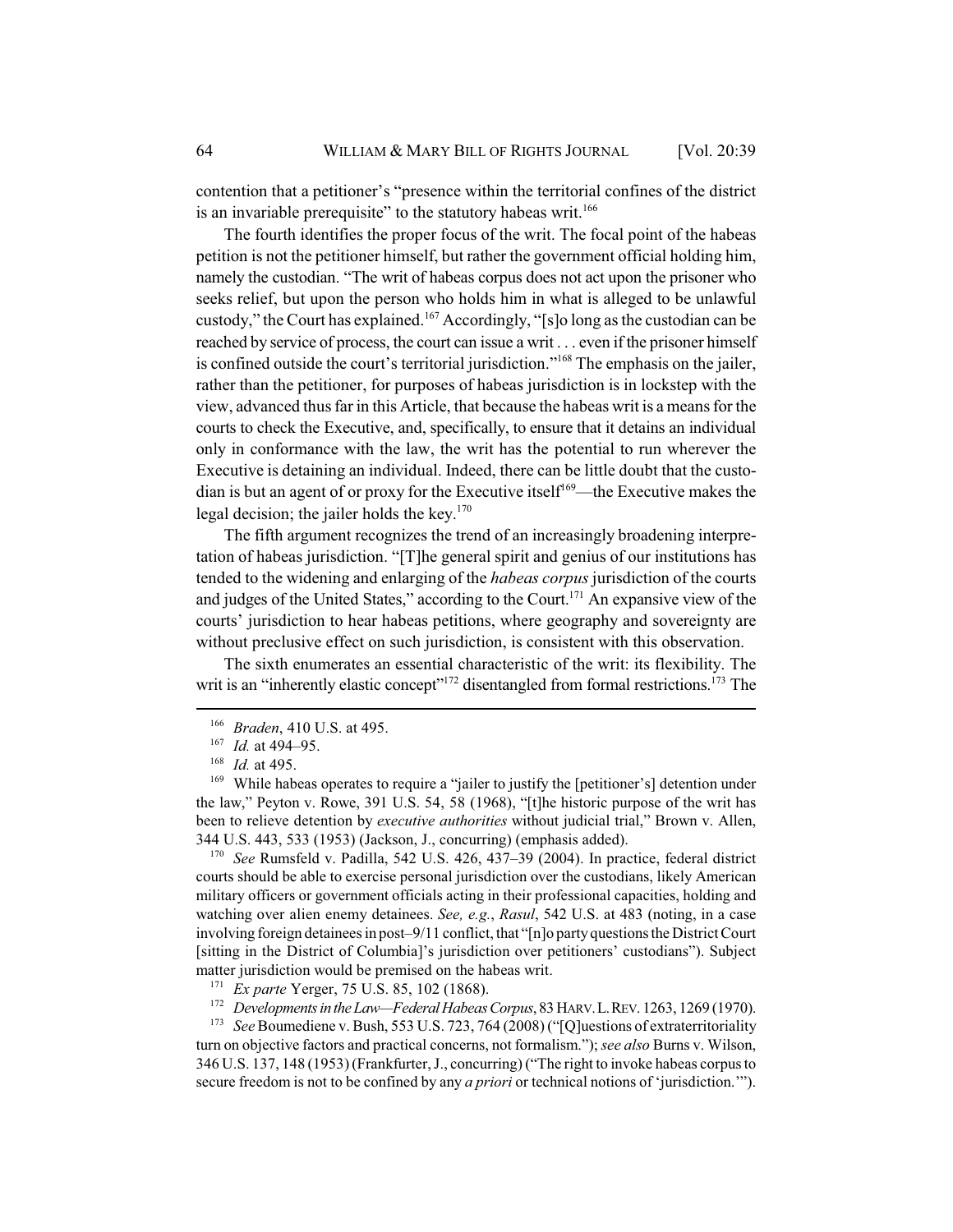#### 2011] SHADOWING THE FLAG 65

seventh takes notice of the globalized world in which we live and within which the Executive may detain an individual. A rule by which habeas can follow the Executive wherever it acts comports with the realities of an increasingly globalized and technologically advanced world in which the Executive can detain—and has detained, as the post–9/11 campaigns demonstrate—individuals thousands of miles from the shores of the United States.174 Nations will act outside of their territorial borders with greater regularity, frequency, and ease as the world becomes "smaller"—confining judicial review to borders that are readily pierced leaves the rule of law in an outdated and stationary state while the Executive frolics both inside and outside his land and whisks away detainees at his whim.<sup>175</sup> The relevance of the globalized world, marked by technology, is particularly salient today after  $9/11$ .<sup>176</sup> It should render less persuasive any suggestion that habeas be understood only as it was in 1789 or in *Eisentrager*, when technology and resources did not allow for the transnational, global activities that are commonplace today and thus call for evolving and more practically applicable meanings of habeas.<sup>177</sup>

"It must never be forgotten," the Supreme Court wrote in 1939, "that the writ of *habeas corpus* is the precious safeguard of personal liberty and there is no higher duty

<sup>174</sup> *See* David D. Cole, *Rights over Borders: Transnational Constitutionalism and Guantanamo Bay*, 2007–08 CATO SUP. CT. REV. 47, 61 (2008) (concluding that the Supreme Court's rejection of habeas, premised on "outmoded claims about sovereignty, territoriality, and rights," aligns "with a global shift in modern understandings of these concepts" and "ushers U.S. law into the 21st century").

<sup>175</sup> *See id.*; *see also* Katyal, *supra* note 30, at 1370 ("In an era where the boundaries of national security and personal liberty are being shaped in all sorts of unforeseen ways due to rapid changes in technology and the modern transportation revolution, the insistence on evenhandedness can at times be more appropriate than the attempts to freeze substantive standards into the Constitution.").

<sup>176</sup> *See* Rosa Ehrenreich Brooks, *War Everywhere: Rights, National Security Law, and the Law of Armed Conflict in the Age of Terror*, 153 U. PA. L. REV. 675, 676–77 (2004) ("Both international and domestic law take as a basic premise the notion that it is possible, important, and usually fairly straightforward to distinguish between . . . the foreign and the domestic [and] the external and the internal. . . . [T]hese binary distinctions are no longer tenable. In almost every sphere, globalization has complicated once-straightforward legal categories, but this is nowhere more apparent and more troubling than in the realms of armed conflict and national security law. . . . September 11 and its aftermath have highlighted the increasing incoherence and irrelevance of these traditional legal categories.").

<sup>177</sup> *See* INS v. St. Cyr, 533 U.S. 289, 301 (2001) ("[A]t the absolute minimum, the Suspension Clause protects the writ 'as it existed in 1789.'") (quoting Felker v. Turpin, 518 U.S. 651, 663–64 (1996)). It seems disputed whether the static 1789 scope of the writ should mandate how the writ is interpreted today. *See* Daniel J. Meltzer, *Habeas Corpus, Suspension, and Guantánamo: The* Boumediene *Decision*, 2008 SUP. CT. REV. 1, 15–16 n.62 (2008) ("The year 1789 is a puzzling constitutional baseline" that "may have entered the Court's decisions though [sic] carelessness" in a 1977 opinion by Chief Justice Warren Burger and been "echoed" in subsequent decisions, such as *St. Cyr*). To the extent the date remains relevant, it appears that the writ applied extraterritorially at common law. *See* BLACKSTONE, *supra* note 159, at 132.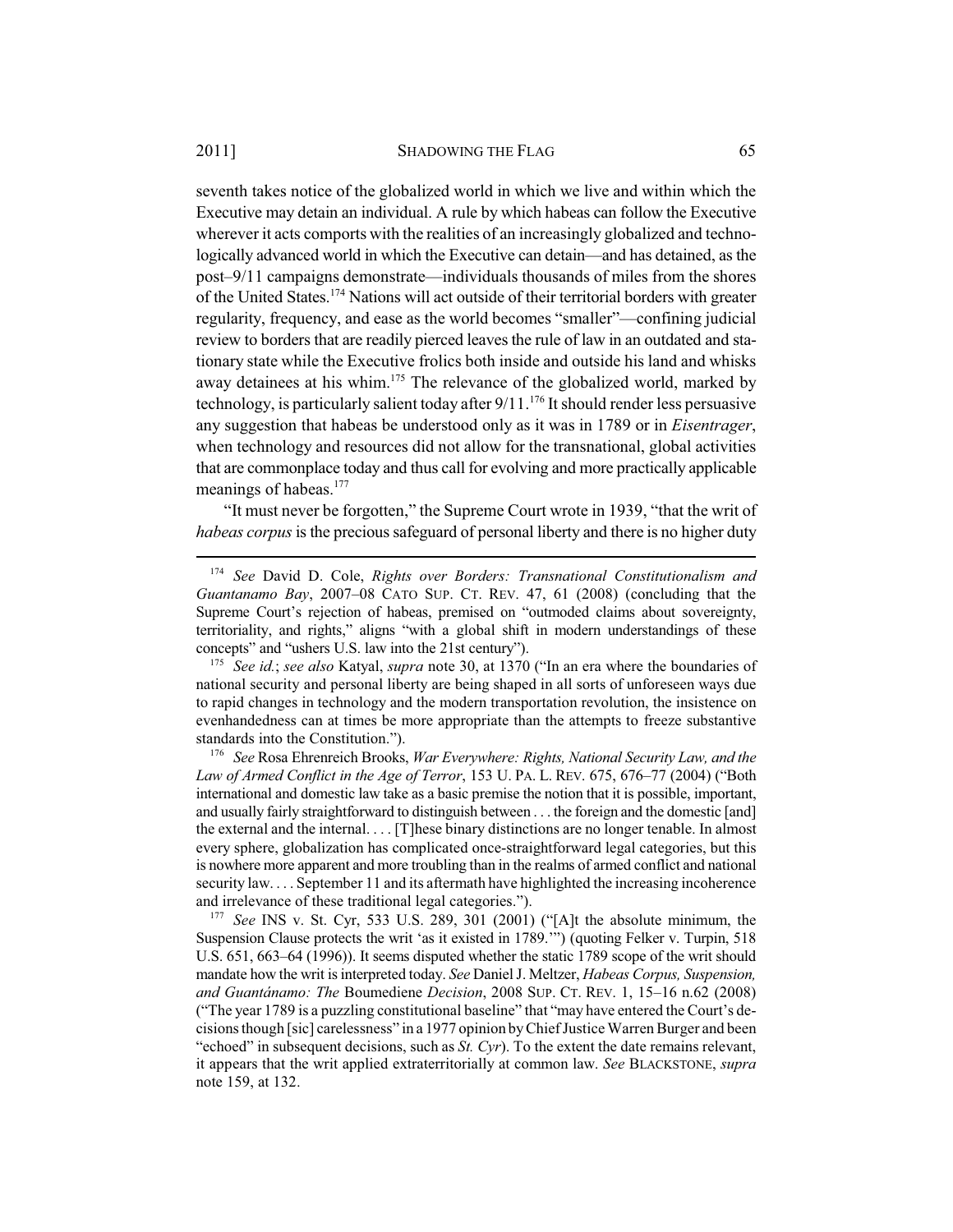than to maintain it unimpaired."178 In short, geography and sovereignty should not impair the otherwise critical and constitutionally vital purposes of the habeas writ.

# *C. Limiting Principles*

This framework contemplates a "worldwide writ," one that is not necessarily held back by territorial borders or considerations of formal sovereignty. The concept of a "worldwide writ" was worrisome to the panel in *al Maqaleh*. In Judge David S. Tatel's exchange with the petitioners' counsel, for example, he remarked that, "you can extend habeas to Bagram, [but] I don't see any limiting principle in your view."179 Once you have extended it in this fashion, he continued, "you've extended it to every military base . . . in the world."<sup>180</sup> In its eventual opinion, the D.C. Circuit admitted that they were uncomfortable with the prospect of conferring habeas on "noncitizens held in any United States military facility in the world, and perhaps to an undeterminable number of other United States–leased facilities as well."181 The court complained that petitioners' counsel failed to soothe the court's anxiety by providing any meaningful "limiting principle that would distinguish Bagram from any other military installation."<sup>182</sup>

My proposed framework posits that the habeas writ is assumed to run wherever the United States exerts power, to the extent that it restrains the liberty of another. Therefore, at least theoretically, under this framework, the writ may reach all military bases. Given the possible number of applicable American facilities and the possibility that the writ has the potential to cover the globe, one can appreciate the concerns expressed by Judge Tatel and his brethren. But meditating on the purposes of the writ and the potential for individuals to be detained unlawfully throughout the world, among other ancillary considerations, should soften those concerns.

This is not to say that all aliens apprehended or detained by the United States are automatically entitled to the writ. The assumption that they are so entitled may not be appropriate in light of the specific circumstances of a particular case. To wit: a detainee may not be entitled to the writ where the detainee has already received adequate process, such that the risk of erroneous detention is sufficiently mitigated.183 The

<sup>178</sup> Bowen v. Johnston, 306 U.S. 19, 26 (1939).

<sup>&</sup>lt;sup>179</sup> Transcript of Oral Argument at 30, al Maqaleh v. Gates, 605 F.3d 84 (D.C. Cir. 2010) (No. 09-5265).

 $\frac{180}{181}$  *Id.* 

<sup>&</sup>lt;sup>181</sup> *Al Maqaleh*, 605 F.3d at 95.<br><sup>182</sup> *Id* 

 $\frac{182}{183}$  *Id.* 

See Boumediene v. Bush, 553 U.S. 723, 771 (2008) (deciding that the question of whether Section 7 of the MCA unconstitutionally infringes upon the Suspension Clause may be avoided if "Congress has provided adequate substitute procedures for habeas corpus"). To those concerned that this approach would lead to a worldwide expansion of writ, my response would be to highlight the fact that adequate substitute process at the outset would completely obviate the need for habeas review; where such process is made available, the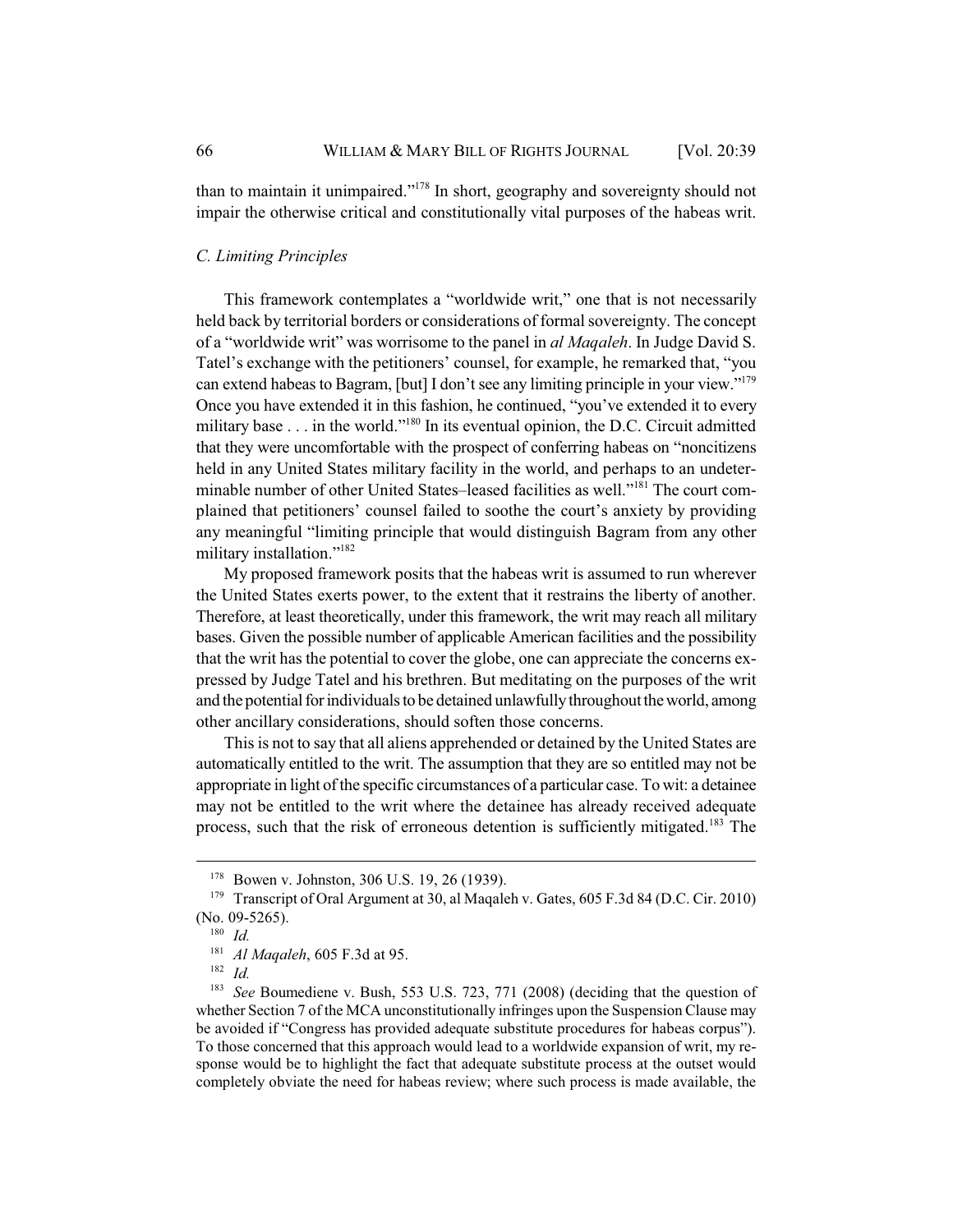statutory writ, for example, has been said to be open only to those prisoners to whom "adequate relief cannot be obtained in any other form or from any other court."<sup>184</sup> If a detainee has received an objective finding by a neutral body that the detention decision is supported by the facts and applicable law, and if the detainee has had a meaningful opportunity to contest the factual predicate for the status determination and the resulting legal conclusions, it generally may be fairly said that adequate process exists.<sup>185</sup>

To be sure, adequate process need not be monolithic or robust in all circumstances. Battlefield exigencies, in particular, may call for curtailed process. Apprehending purported enemies is "[a]n important incident to the conduct of war"186 and a reality of modern warfare. Accordingly, as noted in *Hamdi v. Rumsfeld*, when a detainee is captured on the battlefield, the subsequent proceedings "may be tailored to alleviate their uncommon potential to burden the Executive at a time of ongoing military conflict."<sup>187</sup> In other words, battlefield captures may allow for only minimal process.<sup>188</sup> It should be noted, however, that the limited procedures tied to battlefield exigencies may no longer be sufficient as time marches on; military and Executive claims to battlefield exigencies lose their force as those exigencies either pass with time or as time bestows on the military and the Executive an expanding and workable window within which to manage and prepare for more demanding process.<sup>189</sup> This enhanced opportunity may give rise to traditional circumstances and thereby standard process.<sup>190</sup>

need for a global safeguard in the form of habeas would not be required. In short, the solution is more process, not a geographically limited writ.

<sup>184</sup> Felker v. Turpin, 518 U.S. 651, 665 (1996) (citation omitted).

<sup>185</sup> It is unclear what would constitute "adequate process" for alien-detainees. *Boumediene*, which concerned non-citizen detainees, indicated that "the privilege of habeas corpus entitles the prisoner to a meaningful opportunity to demonstrate that he is being held pursuant to 'the erroneous application or interpretation' of relevant law," 553 U.S. at 779 (quoting INS v. St. Cyr, 533 U.S. 289, 302 (2001)), but expressly refused to detail what that process would entail, *id.* at 798 ("[O]ur opinion does not address the content of the law that governs petitioners' detention."). *Id.* at 779 ("We do not endeavor to offer a comprehensive summary of the requisites for an adequate substitute for habeas corpus."). The Court's suggestion in *Hamdi* that "a citizendetainee seeking to challenge his classification as an enemy combatant must receive notice of the factual basis for his classification, and a fair opportunity to rebut the Government's factual assertions before a neutral decisionmaker," Hamdi v. Rumsfeld, 542 U.S. 507, 533 (2004), may be instructive in identifying what may serve as adequate process with respect to alien detainees entitled to process, but not necessarily the process demanded by the Fifth Amendment.

<sup>186</sup> *Ex parte* Quirin, 317 U.S. 1, 28 (1942).

<sup>187</sup> *Hamdi*, 542 U.S. at 533; *see id.* at 533–34 (providing examples of limited process that would be legally sufficient given the practical circumstances of the detainee's apprehension).

<sup>188</sup> *Id.* at 534.

<sup>189</sup> *See, e.g.*, Matthew C. Waxman, *Detention as Targeting: Standards of Certainty and Detention of Suspected Terrorists*, 108 COLUM.L.REV. 1365, 1410 (2008) ("As time passes . . . the balance between humanitarian costs and military necessities that the law of war seeks to mediate tips toward the humanitarian interests. The care due in screening true terrorists from false suspects would rise accordingly.").

<sup>190</sup> *See Hamdi*, 542 U.S. at 534 (cautioning that traditional process "is due only when the determination is made to *continue* to hold those who have been seized"). Initial capture decisions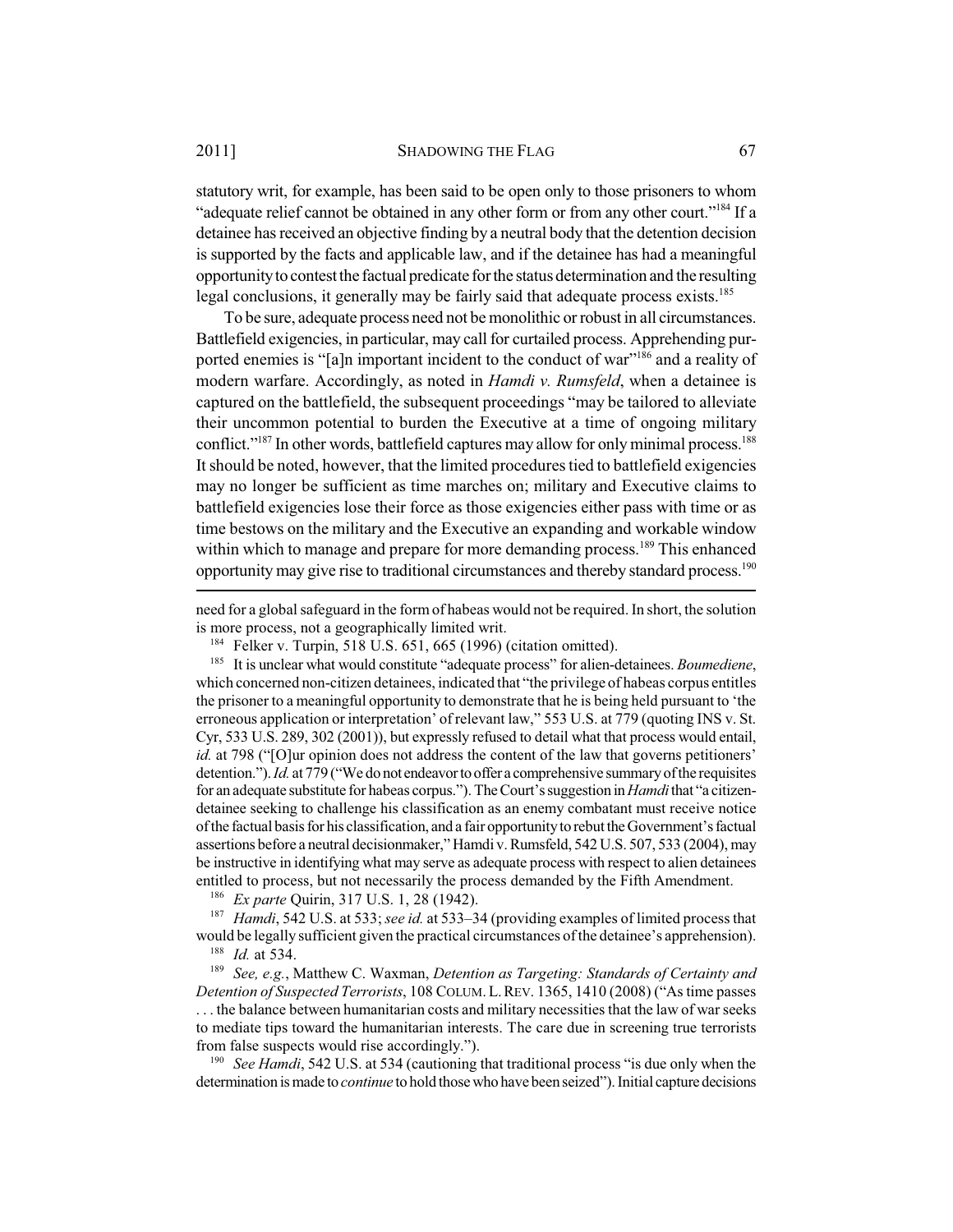Process aside, but relatedly, the recognition of habeas rights may not be proper where practical obstacles do not permit the basic administration of habeas proceedings.<sup>191</sup> Not all practical obstacles should have a preclusive effect on habeas proceedings. In this respect, the practical problems identified in *Eisentrager* may be divided into three categories. First, whether the military arm of the government would be drawn away from its critical functions in order to participate in the legal process, whether a safe space exists for the process, and whether the application of habeas to a particular petition would engender conflict with the host country are among the practical considerations that courts generally may find relevant in determining whether a habeas action is appropriate.<sup>192</sup>

Second, the *Eisentrager* Court was troubled by the other practical issues were habeas to run, including "allocation of shipping space, guarding personnel, billeting and rations," and "transportation for whatever witnesses the prisoners desired to call as well as transportation for those necessary to defend legality of the sentence."<sup>193</sup> These burdens—however seemingly costly and onerous at the time—should have less resonance in today's world, in light of the considerable resources available to the United States and the technological achievements that enable individuals and materials to be transferred from one end of the globe to the other with relative ease and swiftness.

A third category of practical concerns is based on notions that our enemies and others will gain morally or optically from habeas actions. "Such trials," it was said in *Eisentrager*, "would hamper the war effort and bring aid and comfort to the enemy. They would diminish the prestige of our commanders, not only with enemies but with wavering neutrals."<sup>194</sup> The resulting "conflict between judicial and military opinion," the argument went, would be "highly comforting to enemies of the United States."<sup>195</sup> With due respect to the *Eisentrager* Court, statements relating to whether habeas proceedings would bring "comfort" to the enemy and others appear to be pure speculation; there does not seem to be any evidence to support such guesswork as to our enemies' feelings. Moreover, to the extent that the United States demonstrates fidelity to its first principles and an unflinching belief in the rule of law even during times of war, a compelling argument can be made that doing so enhances America's "soft power" and

are governed by the Geneva Conventions. *See* Michael Petrusic, *Enemy Combatants in the War on Terror and the Implications for the U.S. Armed Forces*, 85 N.C. L. REV. 636, 643 (2007). Accordingly, even in situations in temporal or physical proximity to the battlefield, the rule of law is present.

<sup>191</sup> *See* Boumediene v. Bush, 553 U.S. 723, 756–62 (2008) (listing cases in which practical considerations as to granting habeas relief extraterritorially were discussed).

<sup>&</sup>lt;sup>192</sup> *See id.* at 768–70 (addressing whether these factors relating to practical difficulties were present for certain detainees at Guantánamo); *see also* Youngstown Sheet & Tube Co. v. Sawyer, 343 U.S. 579, 587 (1952) (paying tribute to the "broad powers in military commanders engaged in day-to-day fighting in a theater of war").

<sup>193</sup> Johnson v. Eisentrager, 339 U.S. 763, 779 (1950).

<sup>194</sup> *Id.*

<sup>195</sup> *Id.*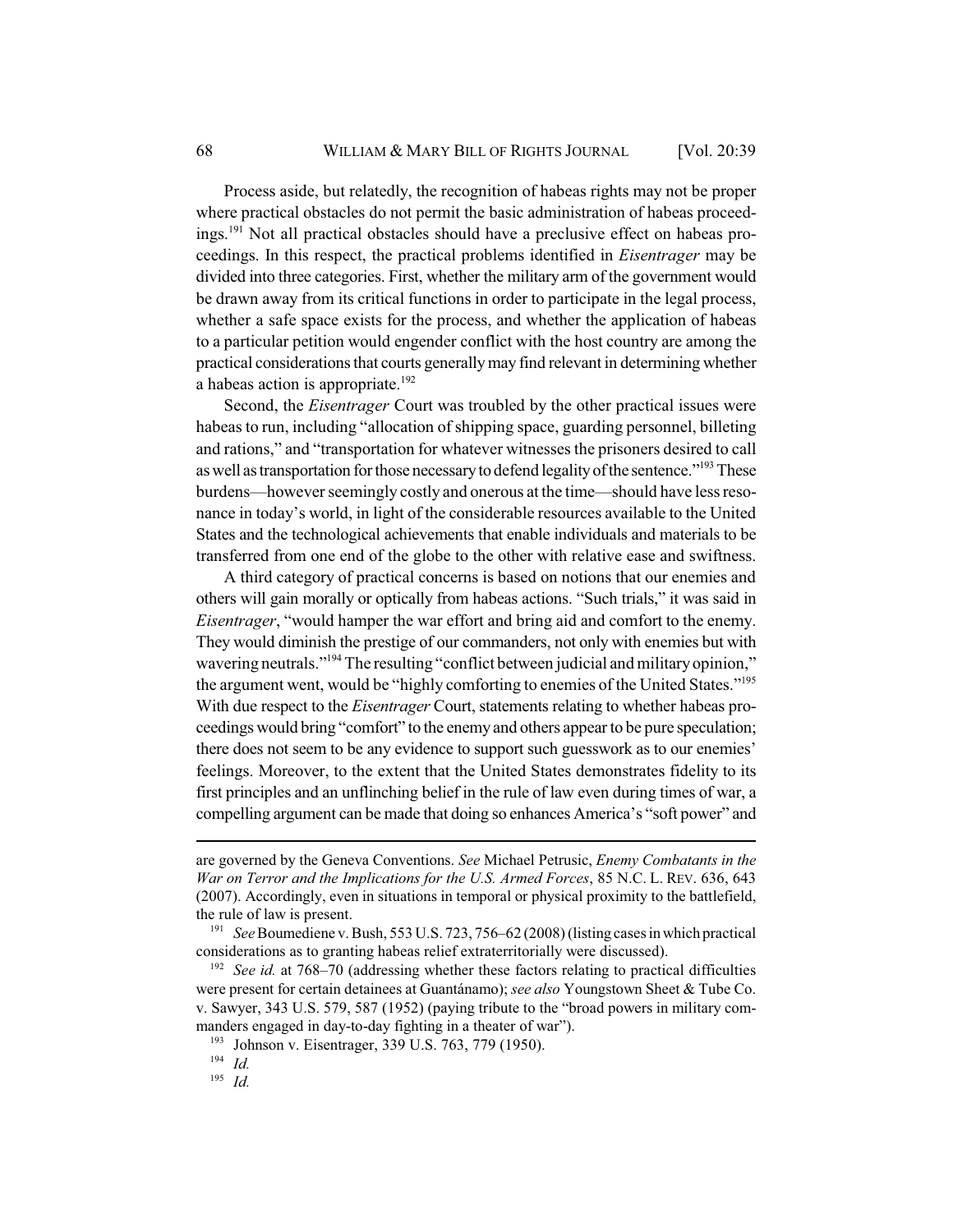furthers progress in the battle for hearts and minds.<sup>196</sup> In either case, deciding whether the judicial action of recognizing habeas rights may affect the foreign policy interests of the United States may be a political question beyond the purview of the courts.<sup>197</sup>

In assessing the weight of these practical barriers, the courts should be mindful of the overarching fact that the habeas writ is malleable and must adapt to given circumstances in order for its fundamental purposes to be carried out. "The very nature of the writ demands that it be administered with the initiative and flexibility essential to insure that miscarriages of justice within its reach are surfaced and corrected," the Court has noted.198

It is true that these limiting principles, or variations thereof, were suggested by the petitioners' counsel to the D.C. Circuit in *al Maqaleh*.<sup>199</sup> The petitioners' counsel's proffers seemed to have at least some appeal to the panel,<sup>200</sup> and the court ultimately was not persuaded that these limiting principles were sufficient to guard against the "worldwide writ" concerns that Judge Tatel and his colleagues had.<sup>201</sup> Perhaps the panel felt it was unable to adopt the limiting principles without clear direction from the Supreme Court.<sup>202</sup> If *al Maqaleh* is reviewed by the Supreme Court, or a similar case involving the extraterritorial reach of the writ "goes up" instead, the Justices will have the opportunity to consider and (hopefully) bless these limiting principles as to the scope of habeas rights.<sup>203</sup>

<sup>197</sup> *See* Haig v. Agee, 453 U.S. 280, 292 (1981) ("Matters intimately related to foreign policy and national security are rarely proper subjects for judicial intervention."). While "it is error to suppose that every case or controversy which touches foreign relations lies beyond judicial cognizance," Baker v. Carr, 369 U.S. 186, 211 (1962), the complexity and sensitivity of the Iraq and Afghanistan conflicts may cut against any suggestion that foreign policy matters in this area do not warrant enhanced judicial deference to the political question doctrine.

<sup>198</sup> Harris v. Nelson, 394 U.S. 286, 291 (1969).

<sup>199</sup> *See* Transcript of Oral Argument at 32, al Maqaleh v. Gates, 605 F.3d 84 (D.C. Cir. 2010) (No. 09-5265) (discussing adequate process); *id.* at 36 (discussing practical considerations).

<sup>200</sup> *Id.* at 51 (acknowledging the concern that the Government may attempt to avoid habeas review by moving detainees to a site with practical difficulties).

<sup>202</sup> *See* Rodriguez de Quijas v. Shearson/Am. Express, Inc., 490 U.S. 477, 484 (1989) ("[T]he Court of Appeals should follow the case which directly controls, leaving to this Court the prerogative of overruling its own decisions.").

<sup>203</sup> *See* Thurston Motor Lines, Inc. v. Jordan K. Rand, Ltd., 460 U.S. 533, 535 (1983) (per curiam) ("Needless to say, only this Court may overrule one of its precedents. Until that occurs,

<sup>196</sup> *See, e.g.*, Neal Katyal, Lead Counsel for Salim Hamdan, Successes and Challenges in Terrorism Prosecutions: An In-Depth Look at Department of Justice Terrorism Cases, Comments at the American Enterprise Institute (May 24, 2006) ("[I]f we're going to win the war on terror, we are going to win it through our soft power, we're going to win it through saying to the world that we actually have a better model than you because in your countries you settle these things through force and fiat, and here we settle them through law, we settle them through law."); Dawinder S. Sidhu, *Judicial Review as Soft Power: How the Courts Can Help us Win the Post–9/11 Conflict*, 1 AM. U. NAT'L SEC. L. BRIEF 69 (2011) (suggesting that judicial review after 9/11 is a form of American "soft power").

<sup>201</sup> *See al Maqaleh*, 605 F.3d at 95.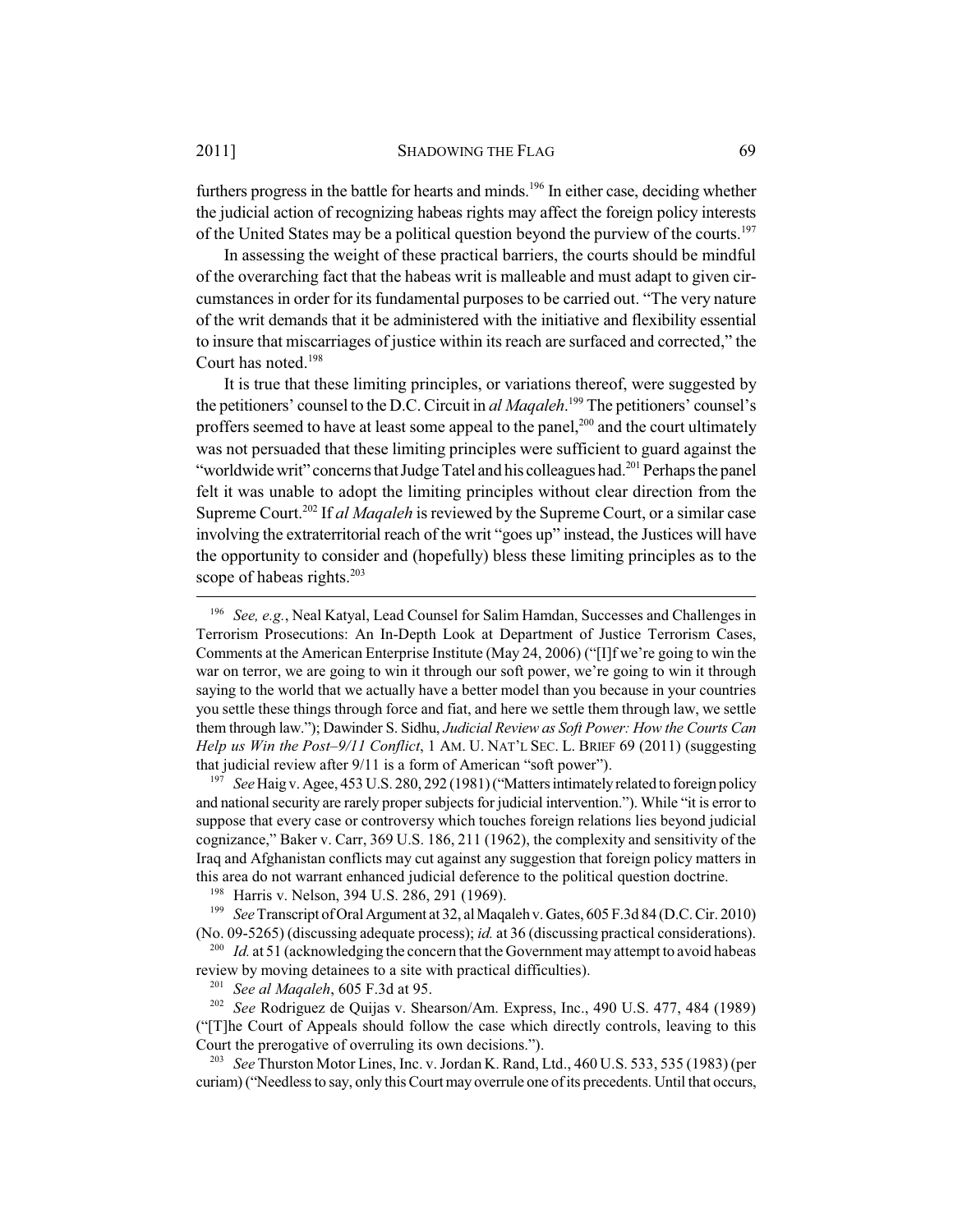This discussion yields the following standard: an individual detained by, and pursuant to the power of, the United States is assumed to possess the ability to challenge the legality of the detention by way of the writ of habeas corpus, unless an individualized determination is made that either adequate process within which to make this challenge, commensurate with the circumstances, exists, *or* practical difficulties preclude the administration of necessary proceedings.<sup>204</sup> The writ may be issued by a district court with jurisdiction over the custodian who may produce the petitioner.<sup>205</sup>

## *D. Relationship with* Eisentrager *and* Boumediene

This framework departs from, but is not inconsistent with, the Supreme Court's major guideposts on the extraterritorial application of the habeas writ—*Eisentrager* and *Boumediene*. This Section explains how the aforementioned standard aligns with these major precedents.

In *Eisentrager*, the Court emphatically recounted its significant checking function in the constitutional scheme:

> A basic and inherent function of the judicial branch of a government built upon a constitution is to set aside void action by government officials, and so to restrict executive action to the confines of the constitution. In our jurisprudence, no Government action which is void under the Constitution is exempt from judicial power.<sup>206</sup>

The Court's comment on the constitutional value of judicial review did not culminate in the exercise of judicial review; the Court refused to permit the detainees to

<sup>206</sup> *Eisentrager*, 339 U.S. at 781.

<sup>[</sup>a Supreme Court case] is the law. . . ."); Jaffree v. Bd. of Sch. Comm'rs, 459 U.S. 1314, 1316 (1983) (stating that lower courts are "obligated to follow" Supreme Court decisions "[u]nless and until th[e] Court reconsiders" them).

<sup>204</sup> This proposed standard should be contrasted with the standard of *Eisentrager* and *Boumediene*, which considers these factors: "(1) the citizenship and status of the detainee and the adequacy of the process through which that status determination was made;  $(2)$  the nature of the sites where apprehension and then detention took place; and (3) the practical obstacles inherent in resolving the prisoner's entitlement to the writ." Boumediene v. Bush, 553 U.S. 723, 766 (2008) (distilling these factors from Johnson v. Eisentrager, 339 U.S. 763, 777 (1950)).

<sup>&</sup>lt;sup>205</sup> The government has exhibited an interest in having any such habeas cases heard in the District of Columbia. *See* Detainee Treatment Act of 2005, Pub. L. No. 109-148, 119 Stat. 2739, 2742 (2005) (vesting exclusive jurisdiction in the District of Columbia to review tribunal decisions for Guantánamo detainees). To the extent that it maintains such an interest when a detainee files a writ in another district, the government may simply seek to remove the case to the District of Columbia. *See Boumediene*, 553 U.S. at 796 ("If, in a future case, a detainee files a habeas petition in another judicial district in which a proper respondent can be served, *see* Rumsfeld v. Padilla, 542 U.S. 426, 435–36 (2004), the Government can move for change of venue to the court that will hear these petitioners' cases, the United States District Court for the District of Columbia.").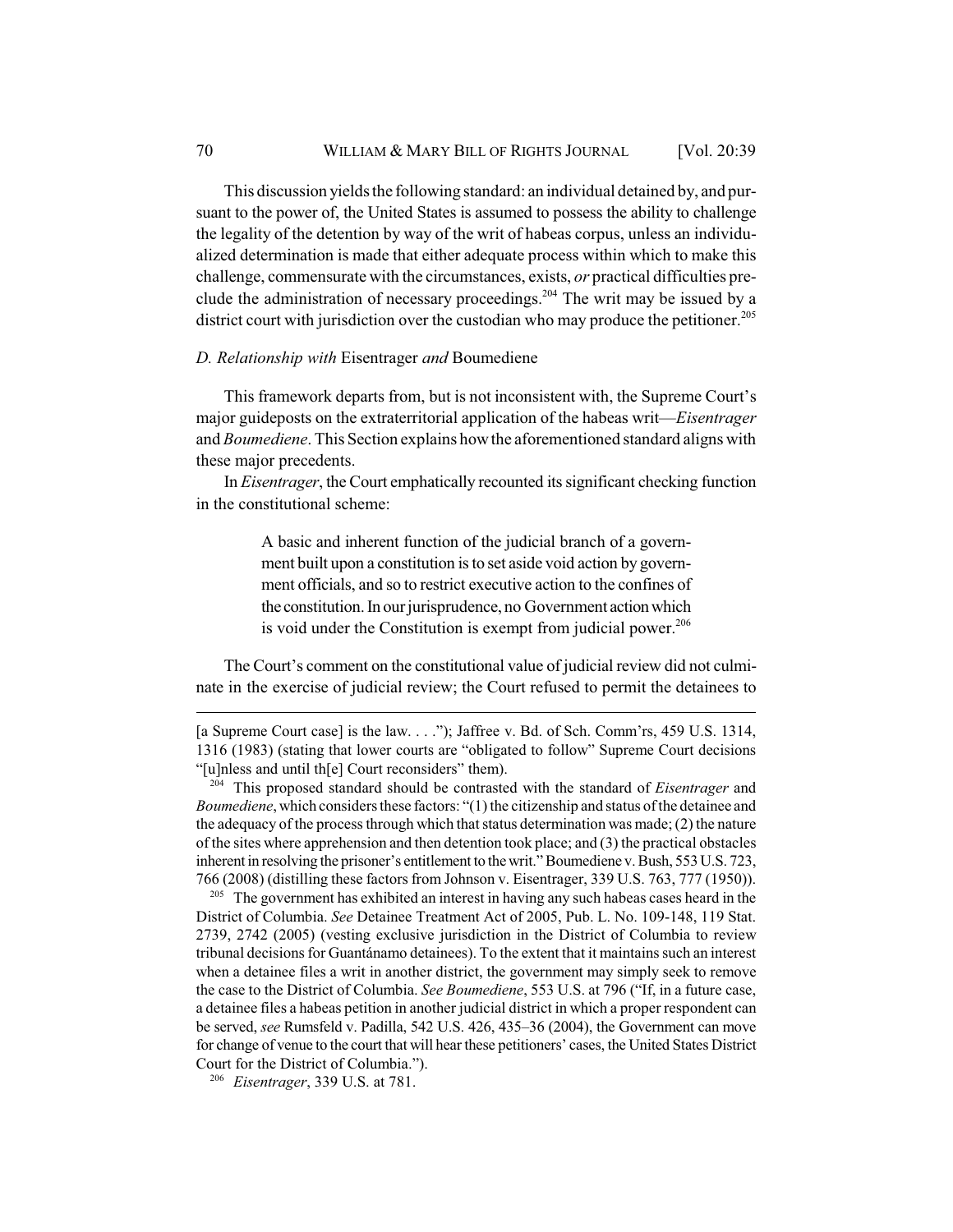contest their detention in effect because the detainees had no physical connection with the United States, notwithstanding the fact that they were being held under the power of the United States:

> No such basis [for attaching habeas protections to the petitioners] can be invoked here, for these prisoners at no relevant time were within any territory over which the United States is sovereign, and the scenes of their offense, their capture, their trial and their punishment were all beyond the territorial jurisdiction of any court of the United States.<sup>207</sup>

It is difficult to reconcile the fundamental appreciation for the writ as a vital instrument to check executive action with a self-imposed territorial cabining of that checking function. How do we unhinge this tension?

As noted above, the appropriate legal framework is one grounded in the understanding that the judiciary must safeguard liberty by reviewing executive detention decisions, when geographic or territorial considerations no longer bar the courts from performing their essential functions in the constitutional design, but when adequate process and practical obstacles may limit the circumstances in which the writ runs. Applying this standard, *Eisentrager* denied habeas, and correctly so, because the prisoners at issue were tried before military commissions.208 In other words, they received adequate process, removing the need for habeas as a mechanism for ensuring the lawfulness of the Executive detention. As *Boumediene* noted, "[t]he records from the *Eisentrager* trials suggest that, well before the petitioners brought their case to this Court, there had been a rigorous adversarial process to test the legality of their detention."209

Admittedly, *Eisentrager* can be construed to stand for much more than the proposition that the prisoners at issue were not entitled to habeas because the risk of erroneous detention had been properly mitigated through sufficient substitute legal proceedings.210 As a general matter, the habeas writ permits a petitioner to not only challenge the legal basis for his detention, but also to use the writ as a vehicle to press other constitutional claims.211 In *Eisentrager*, for example, the petitioners,

<sup>210</sup> *See* Transcript of Oral Argument at 33, al Maqaleh v. Gates, 605 F.3d 84 (D.C. Cir. 2010) (No. 09-5265) (indicating that "the holding of *Eisentrager* is a lot more solid than just that they were tried before military commissions in China").

<sup>211</sup> *See* INS v. St. Cyr, 533 U.S. 289, 301–05 (2001) (explaining that the writ is not only "a means of reviewing the legality of Executive detention," but also a means to answer "pure questions of law," including constitutional questions).

<sup>207</sup> *Id.* at 778.

<sup>208</sup> *See id.* at 766.

<sup>209</sup> *Boumediene*, 553 U.S. at 767. *But see* Eric A. Posner, Boumediene *and the Uncertain March of Judicial Cosmopolitanism*, 2008CATO SUP.CT.REV. 23, 27–28 (2008) (suggesting that the *Eisentrager* petitioners' having been tried and convicted by military commissions "merely summarizes the factual setting" of *Eisentrager*, and therefore lacks legal relevance).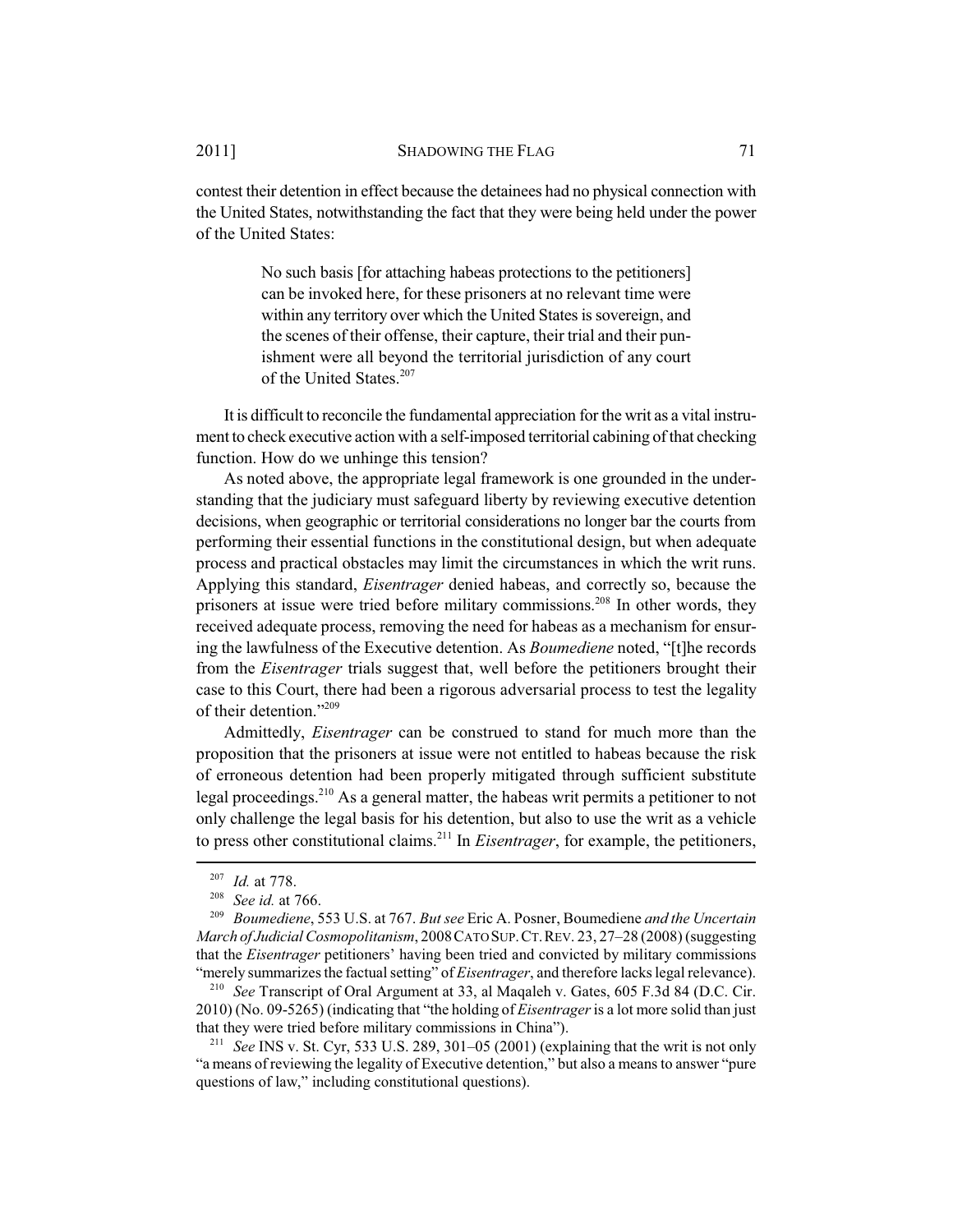German nationals, filed a writ not only to contest the legality of their detention, but also to allege specific constitutional violations by the United States Government.<sup>212</sup> They specifically sought to be "discharged from . . . [their] confinement" *and* "claimed that their trial, conviction and imprisonment violate[d] Articles I and III of the Constitution, and the Fifth Amendment thereto, and other provisions of the Constitution and laws of the United States and provisions of the Geneva Convention governing treatment of prisoners of war."213

With respect to these constitutional allegations, the Court placed considerable weight on citizenship in determining whether the Fifth Amendment and other constitutional rights are possessed by alien detainees captured and held abroad with no territorial connection to the United States; "in extending constitutional protections beyond the citizenry," the Court wrote, "it was the alien's presence within its territorial jurisdiction that gave the Judiciary power to act."<sup>214</sup> The Court explained that as an alien's relationship with the United States increases, so does his entitlement to constitutional safeguards.215 Presence in the United States, for the Court, became a touchstone for such ties between the alien and his ability to invoke and be shielded by specific constitutional guarantees.

*Eisentrager* can therefore be viewed as addressing two separate questions: first, whether aliens captured and detained abroad are entitled to challenge their detentions by way of the habeas writ; and second, whether aliens lacking any territorial connection to the United States may seek specific protections of the Constitution. The first question was rightly answered in the negative because of the prisoners' trial by military commission, which obviated the need for habeas review.<sup>216</sup> The response to the second question may be explained by the limited association between the alien prisoners and the United States, which, in the Court's view, counseled against their entitlement to constitutional rights.217 This bifurcated construction of *Eisentrager* is supported by *Boumediene*, the most apposite precedent on the extraterritorial application of the writ. The Court has noted that "nothing in *Eisentrager* or in any of our other cases categorically excludes aliens detained in military custody outside the United

<sup>212</sup> This was similarly the case in *Hamdan*, where the petitioner argued not only that his detention was not supported by law, but also that the Executive did not have the constitutional authority necessary for his detention. Hamdan v. Rumsfeld, 548 U.S. 557, 567 (2006).

<sup>213</sup> *Eisentrager*, 339 U.S. at 767.

<sup>214</sup> *Id.* at 771.

<sup>&</sup>lt;sup>215</sup> *See id.* at 770 ("The alien . . . has been accorded a generous and ascending scale of rights as he increases his identity with our society.").

<sup>216</sup> *See* Boumediene v. Bush, 553 U.S. 723, 765–68 (2008).

<sup>217</sup> As this Article reviews whether the federal courts have jurisdiction to hear the *al Maqaleh* petitioners' habeas petition only to the extent it challenges the lawfulness of their confinement, it does not comment on the propriety of the *Eisentrager* Court's ruling with respect to federal jurisdiction over the constitutional challenges. In other words, this Article concerns the first *Eisentrager* question, not the second. *See supra* Part II.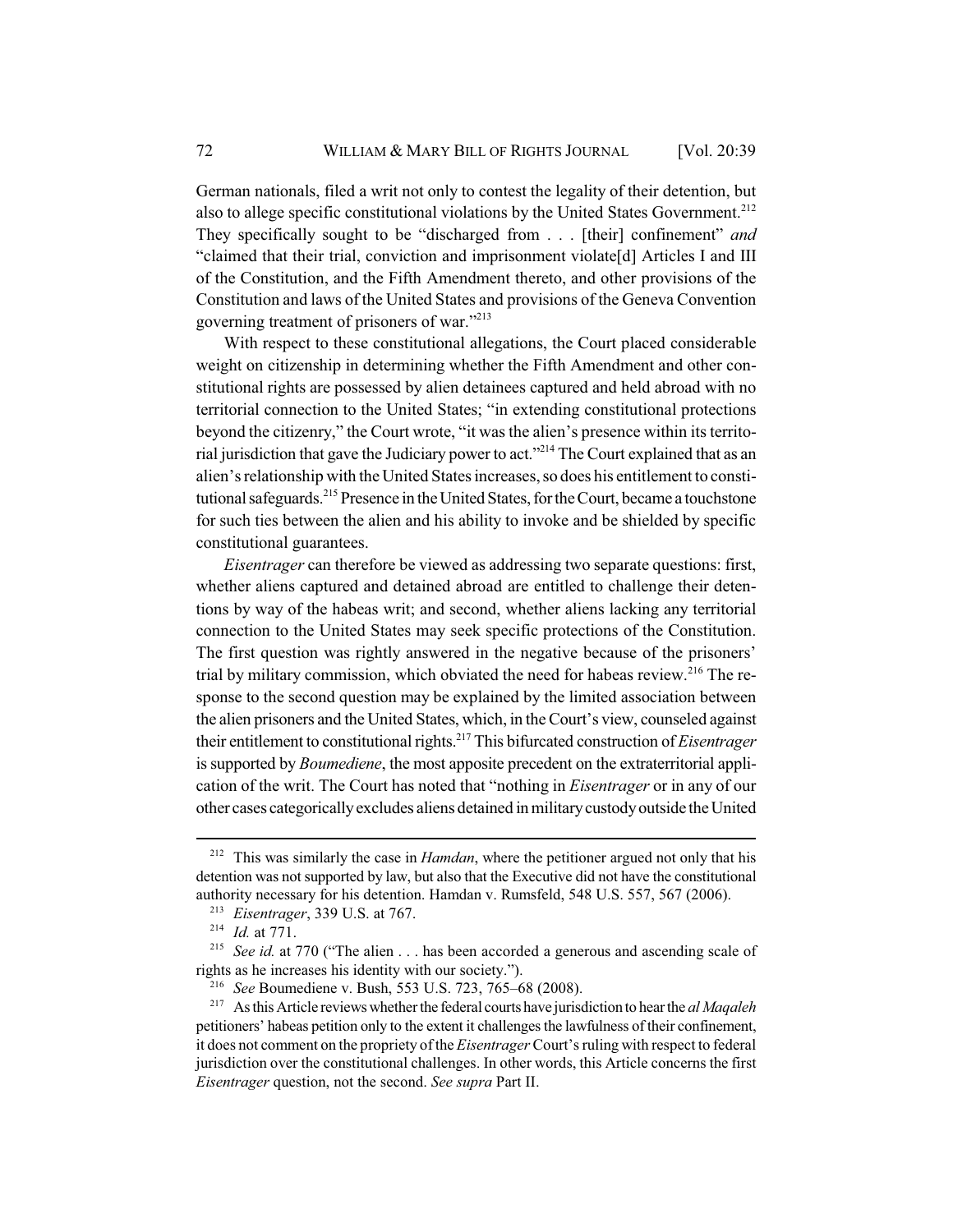States from the '*privilege of litigation*' in U.S. courts."218 Accordingly, *Eisentrager* cannot be relied upon for the proposition that the habeas jurisdiction of the federal courts—as opposed to substantive constitutional guarantees owed to individuals is completely unavailable to alien-petitioners held abroad.<sup>219</sup> In other words, the habeas writ—the floor of rights available to a detainee—generally may be possessed by aliens outside of the United States (but was not in this particular instance due to adequate substitute process) and anything above this baseline depends on the nature of the aliens' interactions with the United States.

An opposite reading, in which aliens held abroad by the United States are denied habeas rights because they have not been inside of the United States, is foreclosed by *Boumediene* itself. In *Boumediene*, the Court held that the habeas writ runs outside of the territorial borders of the United States to those locations over which the United States exercises plenary control—even when the petitioners have no physical connection to the United States.<sup>220</sup> The *Eisentrager* Court's observation that "[w]e are cited to no instance where a court, in this or any other country where the writ is known, has issued it on behalf of an alien enemy who, at no relevant time and in no stage of his captivity, has been within its territorial jurisdiction<sup>"221</sup> no longer rings true following *Boumediene*. 222 In sum, *Eisentrager* fits within the framework of this Article because the Court properly denied habeas jurisdiction on account of the fact that the petitioners already received adequate process. Further, any suggestion from the case that habeas runs only in the territorial United States, or where a petitioner at relevant moments has been in the United States, cannot be supported.

*Boumediene*, as with *Eisentrager*, comports with the standard offered in this Article. The petitioners in *Eisentrager* and *Boumediene* were detained pursuant to the power of the United States and were held by the United States, hence the factual predicate for habeas exists in both cases. But whereas in *Eisentrager* the petitioners were provided adequate process that obviated the need for habeas rights, the petitioners in *Boumediene* did not possess an adequate substitute that would enable them

<sup>218</sup> Rasul v. Bush, 542 U.S. 466, 484 (2004) (quoting al Odah v. United States, 321 F.3d 1134, 1139 (2003)) (emphasis added).

<sup>&</sup>lt;sup>219</sup> *Accord* Reid v. Covert, 354 U.S. 1, 74 (1957) (Harlan, J., concurring) ("I do not think that it can be said that these safeguards of the Constitution are never operative without the United States, regardless of the particular circumstances.").

<sup>220</sup> *See Boumediene*, 553 U.S. at 765–69.

<sup>&</sup>lt;sup>221</sup> Johnson v. Eisentrager, 339 U.S. 763, 768 (1950).<br><sup>222</sup> Arguably *Roumediane* vindicates Justice Hugo Black

Arguably, *Boumediene* vindicates Justice Hugo Black's dissent, in which he criticized the majority's focus on location as the heart of determining when habeas applies. *See Eisentrager*, 339 U.S. at 795 (Black, J., dissenting) ("Does a prisoner's right to test legality of a sentence then depend on where the Government chooses to imprison him? . . . The Court is fashioning wholly indefensible doctrine if it permits the executive branch, by deciding where its prisoners will be tried and imprisoned, to deprive all federal courts of their power to protect against a federal executive's illegal incarcerations. If the opinion thus means, and it apparently does, that these petitioners are deprived of the privilege of habeas corpus solely because they were convicted and imprisoned overseas, the Court is adopting a broad and dangerous principle.").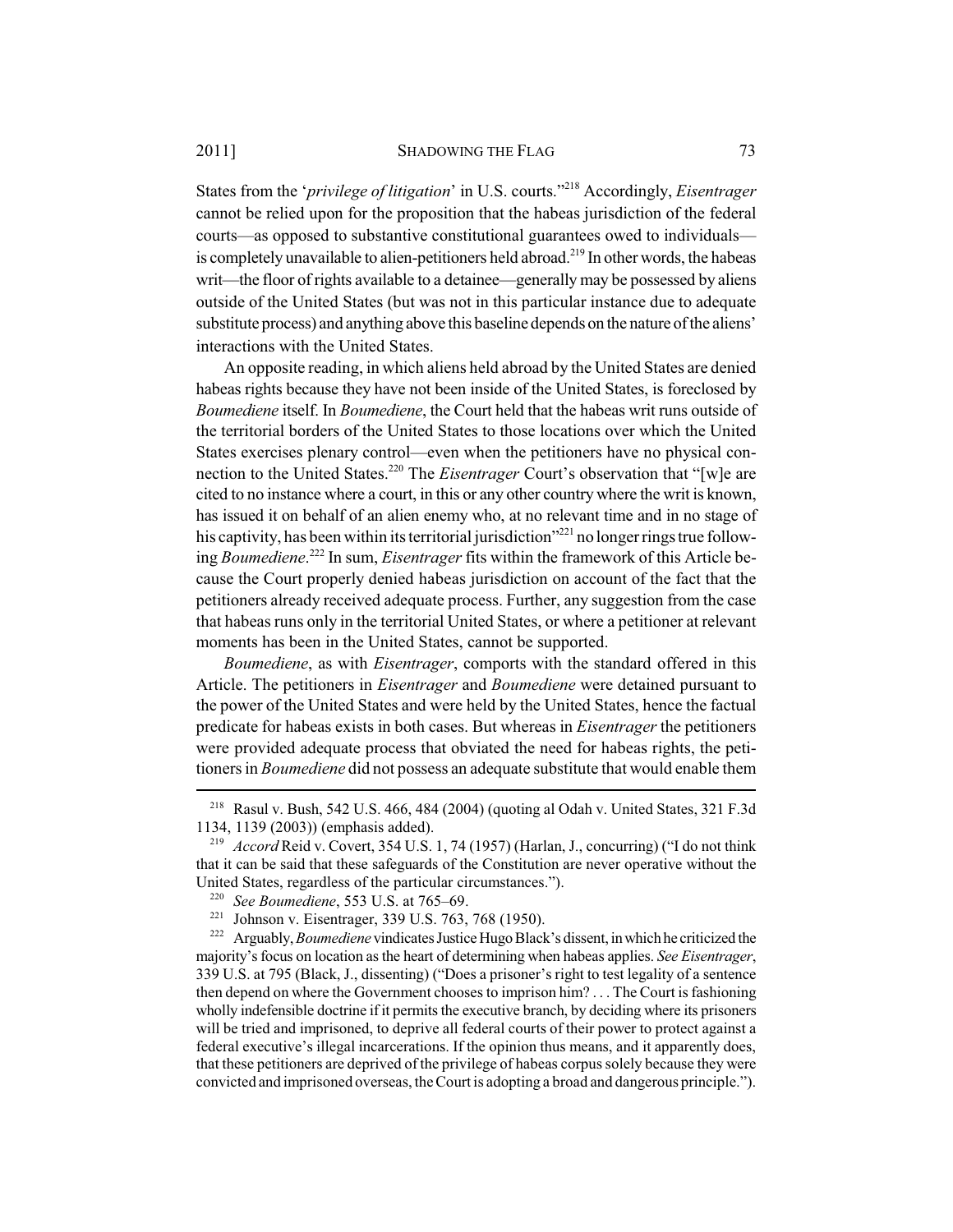to meaningfully challenge their detention; the availability of habeas, a "last resort" of recourse under the rule of law, was thus necessary.223 The *Boumediene* Court expressly noted that the *Eisentrager* petitioners went through "a rigorous adversarial process to test the legality of their detention" prior to filing the writ;<sup>224</sup> however, the Combatant Status Review Tribunal hearings for Guantánamo detainees "fall well short of the procedures and adversarial mechanisms that would eliminate the need for habeas corpus review."225 Moreover, the *Boumediene* Court did not find sufficient any practical difficulties that would preclude the administration of habeas proceedings because the United States was in total control of a base far from a war zone.<sup>226</sup>

In *Boumediene,* the Court declined the government's invitation to limit the reach of the habeas writ to the territorial borders of the United States.<sup>227</sup> The Court was concerned that, if habeas were so restricted, the government could relinquish formal sovereignty over a territory and then "enter[ ] into a lease that grants total control over the territory back to the United States, [thereby making it] possible for the political branches to govern without legal constraint."<sup>228</sup> "Our basic charter cannot be contracted away like this," the Court declared.<sup>229</sup> Similarly, the Court said: "[t]he Constitution grants Congress and the President the power to acquire, dispose of, and govern territory, not the power to decide when and where its terms apply."<sup>230</sup> The Court therefore concluded that an alien petitioner has habeas rights if he is within the territorial bounds of the United States *and* if he is detained in a territory "over which the Government has total military and civil control."<sup>231</sup>

This *Boumediene* standard, although expanding the scope of the habeas writ, is not sufficient. It does not avert the possibility that the Executive may have space within which it can detain individuals outside of meaningful judicial review. Nor does it avert the possibility that the Executive essentially may "contract away" the protection offered by the writ—that is, the freedom from unlawful deprivation of liberty at the hands of the government. In particular, while the government may not, under *Boumediene*, avoid habeas by forfeiting formal sovereignty over a territory and then entering into a lease granting it total control, the government may, under *Boumediene*, skirt habeas by setting up shop in an area it has not occupied for very long or by having other nations on a lease for a territory even though it maintains complete control over the detainees. For example, the United States may, consistent with *Boumediene*, completely control a

<sup>223</sup> *See* Martin-Trigona v. Shiff, 702 F.2d 380, 388 (2d Cir. 1983) ("A habeas corpus petition is the avenue of last resort, always available to safeguard the fundamental rights of persons wrongly incarcerated.").

<sup>224</sup> *Boumediene*, 553 U.S. at 767.

<sup>225</sup> *Id.*

<sup>226</sup> *See id.* at 771.

<sup>227</sup> *See id.* at 765.

<sup>228</sup> *Id.*

 $\frac{229}{230}$  *Id.* 

*Id.* 

<sup>231</sup> *Id.* at 747, 771.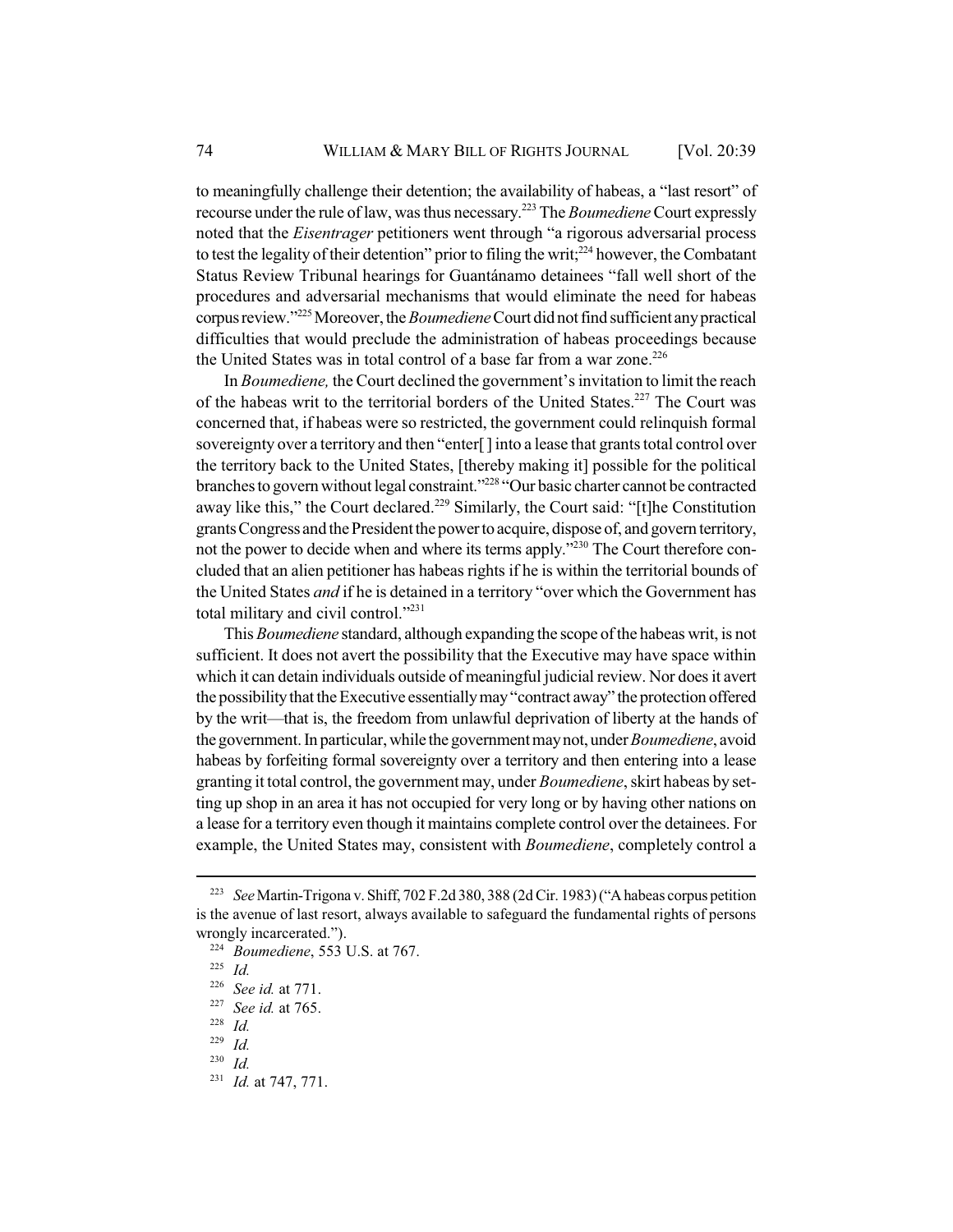2011] SHADOWING THE FLAG 75

detention facility on a base whose other facilities (e.g., air fields, mess halls, exercise and training areas, housing) are shared with an ally, and repel habeas because the United States does not have plenary control of the overall area.<sup>232</sup>

In light of this possibility, the ability of the detainees to challenge whether they are being held in accordance with the law should not depend on whether the territory or base is exclusively controlled by the United States, but instead should hinge on whether the detainee himself is under the exclusive control of a United States custodian. Put differently, the interest in determining the reach of habeas should not turn on the legal or practical control over specific identifiable regions of land, such as sovereign nations or territories, but rather control over the individuals whose liberty has been arrested, perhaps wrongfully. Doing so would restore the mutuality between the purpose of the writ—to check whether a detainee has been held consistent with the law—and who may assert the writ—a detainee who has been held by the Executive. Location, geography, and sovereignty produce artificial, judicially created filters between the writ and the detainee, though for the detainee himself, being jailed in the territorial United States, in a territory controlled by the United States, or in a facility controlled by the United States is the same—his liberty has been restrained by the United States. These layers of obstruction, once removed, permit the rule of law to be coextensive with executive action with respect to detentions of individuals.

# IV. APPLICATION

This proposed framework highlights the problems with the D.C. Circuit's reasoning and conclusion in *al Maqaleh* with respect to the extraterritorial application of the habeas writ as well as the propriety of the alternative framework proposed in this Article.

The *al Maqaleh* panel found two factors most persuasive in ruling that the petitioners—aliens captured outside of Afghanistan and brought to the Bagram Air Base in Afghanistan—are not entitled to habeas rights. First, according to the panel, Bagram is not under the total practical control of the United States; "while the United States has options as to duration of the lease agreement, there is no [sufficient] indication of any intent to occupy the base with permanence" (i.e., "location").<sup>233</sup> Second, according to the panel, practical difficulties prevent habeas from running at Bagram because it is in an "active theater of war," which the panel said "overwhelmingly" worked against the petitioners' appeal for habeas (i.e., "practical obstacles").  $234$ 

The panel acknowledged that the government brought the petitioners to the theater of war, but said there was no evidence this was done with intent to evade judicial

<sup>&</sup>lt;sup>232</sup> This is not to say that the government would necessarily create this situation as a matter of intent. As a practical reality, however, a base in coalition efforts may be shared (and have multiple lessees) even though one particular member, such as the United States, may control a part in order to detain individuals it deems to be enemies.

<sup>233</sup> Al Maqaleh v. Gates, 605 F.3d 84, 97 (D.C. Cir. 2010).

<sup>&</sup>lt;sup>234</sup> *Id.* at 97–98 (emphasis omitted).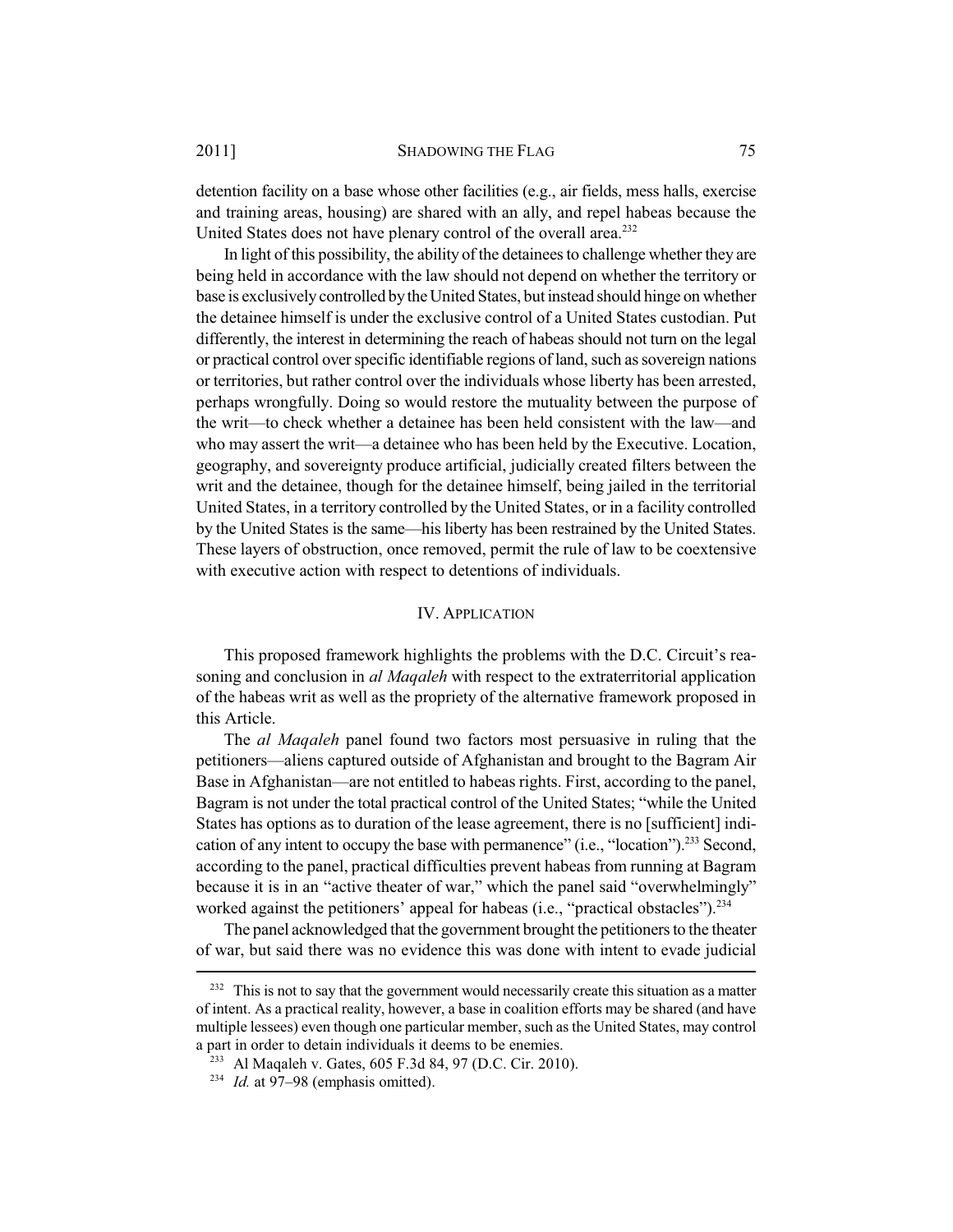review and that to do so would be inconsistent with "reason."235 The court also conceded that the petitioners were afforded less process than that which was found to be inadequate in *Boumediene*. 236 But the court determined that the process factor was outweighed by the control factor and by the fact that the petitioners were situated in an active theater of war.<sup>237</sup>

The panel's decision is wrong in several overarching respects. First, the panel improperly weighed the relevance of the "process," "location," and "practical obstacles" considerations, treating the adequacy of process question as just another factor in the overall calculus, rather than as the very reason why habeas exists and is prized in the American constitutional tradition. If an individual is unable to meaningfully challenge the legality of his detention by any other means, the habeas writ serves as the last bastion of hope for the detainee and last possible check on the Executive before the detainee is locked away indefinitely and the executive action attains momentum to degenerate into a possible injustice.<sup>238</sup> The importance of process in assessing whether habeas should be made available was not reflected in the panel's opinion, as the panel simply and aimlessly discussed it without reference to its significance and as if it were just as critical as the other factors.

The process at issue in this case exhibits the importance of the factor in actuality that is, the petitioners were afforded very limited process, thus heightening the need and justification for habeas. Admittedly, the panel's opinion noted that the petitioners had a "stronger" case for habeas based on this factor, but said so because of the relative distance between the petitioners' process and the process involved in *Eisentrager* and *Boumediene*<sup>239</sup>—not, as the case should have been, because of the distance between the process here and the minimum standards required by the rule of law.

With respect to "location," the panel's examination of whether the United States exercised total control over Bagram depended on the terms of a lease agreement between the United States and Afghanistan. Though *Boumediene* eschewed formalism in favor of practical realities in determining whether the United States had control over a given area, the *al Maqaleh* panel looked to a legal document to ascertain whether the United States had control over Bagram.<sup>240</sup> The folly of this approach is revealed in the panel's analysis; in deciding, ultimately, whether the detainees were entitled to habeas and could challenge their imprisonment, the panel simply compared

<sup>240</sup> The panel, at times, shied away from referencing the lease between the United States and the Afghan government as a legal agreement. *See, e.g.*, *id.* at 99 (describing the lease as a "cooperative arrangement").

<sup>235</sup> *See id.* at 99.

<sup>236</sup> *See id.* at 96.

<sup>237</sup> *See id.* at 97.

<sup>&</sup>lt;sup>238</sup> The necessity of habeas as a last resort for judicial relief is particularly evident in *Boumediene*, as some of the petitioners were detained for "six years . . . without the judicial oversight that habeas corpus or an adequate substitute demands." Boumediene v. Bush, 553 U.S. 723, 794 (2008).

<sup>239</sup> *Al Maqaleh*, 605 F.3d at 96.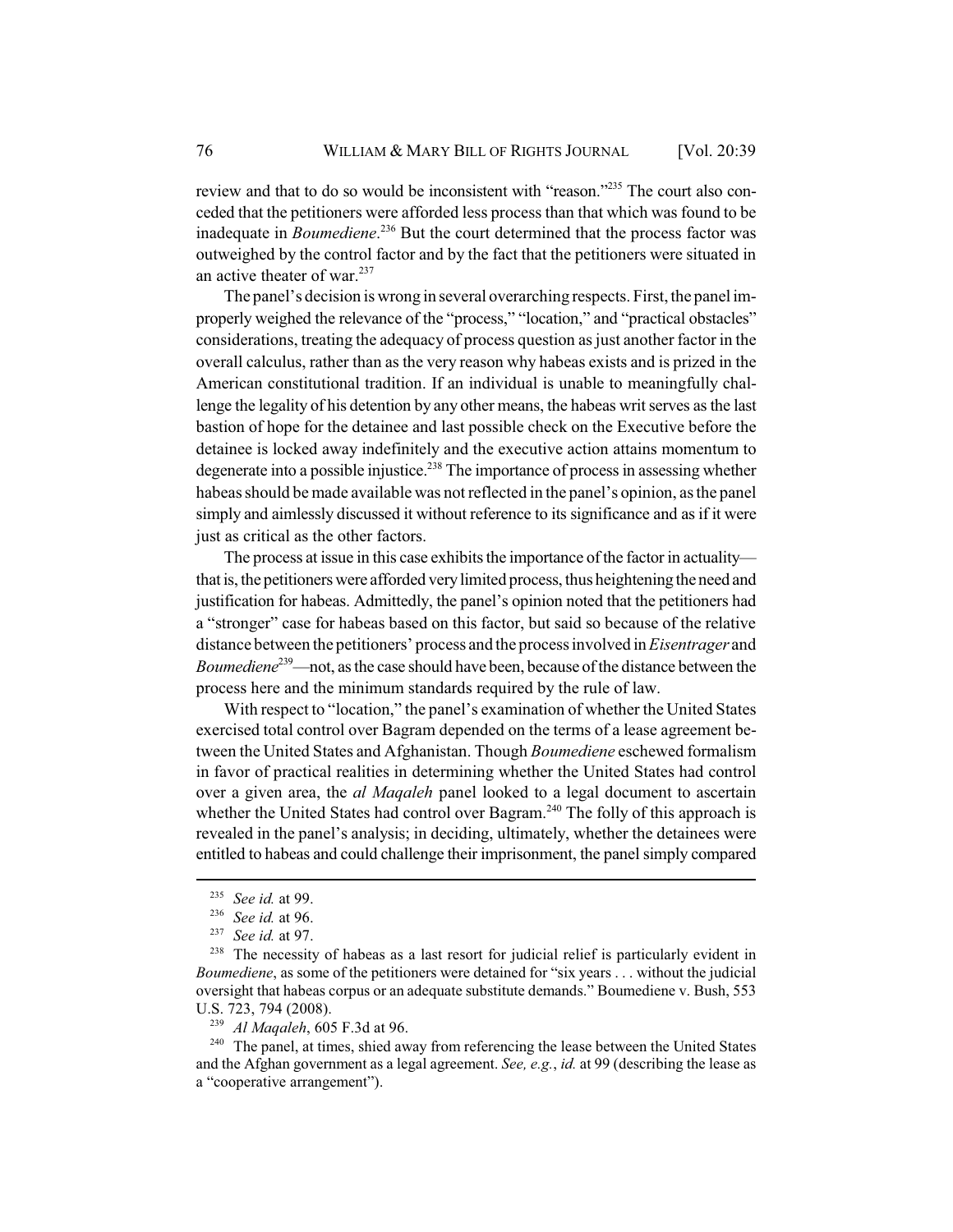the American "leasehold interest" in Guantánamo with the "leasehold interest" in Bagram, noting that the former had been in place for over a century with a hostile lessor, while the latter had only recently been established, without proof that the option to stay indefinitely would be carried out, with an ally lessor.<sup>241</sup> This ignores the fact that, for all practical purposes, the United States completely controlled the confinement of the petitioners at all relevant times. Indeed, the United States has built an extensive detention facility at the Bagram Airfield and it is undisputed that the United States has total control of this facility within which its detainees are housed—"[t]he detention facility in the Airfield—known as the Bagram Theater Internment Facility—is under the exclusive command and control of the U.S. military."<sup>242</sup> Whether the legal agreement has been in place for limited time or whether it will terminate at some undefined point, whether other nations may access regions surrounding the American compound, and whether Afghanistan is friendly or not, does not change the fact that America practically controls the confinement of the petitioners.<sup>243</sup>

With respect to the "practical obstacles," even agreeing with the panel that the Bagram facility is within an "active theater of war," it does not follow that the petitioners should be the ones punished for this fact when it was the government that brought them from a non–war zone to a war zone.<sup>244</sup> It is true that the panel expressed concern with respect to whether the government intentionally "gamed" the system by transferring the petitioners into a region in which habeas would not run, concluding that there was no evidence of such manipulation.<sup>245</sup> But the panel mistakenly indicated that there are only two identifiable situations; either there exists evidence of intent in avoiding habeas, in which case the practical problems associated with a wartime setting would not be used against the petitioners, or there is no such evidence of intent, in which case these practical problems would be so used. This binary approach relies on intent alone and ignores the undisputed fact that it is the government that brought the petitioners to Bagram. It overlooks the fact that the government obtains a windfall from its decision, grounded or not in intent to avoid judicial review, to physically move the petitioners. Whether the transfers were made with the intent to avoid the judiciary's involvement, they reflect a paradigm in which a detainee's rights are at the mercy of the government's geographic maneuverings, instead of one in which it is assumed that the custodian must be called to account before the rule of law.

A further problem with this approach is its workability, or lack thereof, in the future, in that the detainees may, under the panel's reasoning, secure habeas rights if the detainees prove that the transfer was effectuated to evade judicial review. But, as Steven I. Vladeck points out, "how would the detainee ever prove that?"246 Is it

<sup>&</sup>lt;sup>241</sup> *See id.* at 97.<br><sup>242</sup> *Soo* Azmy *su* 

<sup>242</sup> *See* Azmy, *supra* note 117, at 483.

<sup>&</sup>lt;sup>243</sup> In this sense, the Bagram detention facility effectively is another American Guantánamo detention facility adjacent to a shared, coalition air base.

<sup>244</sup> *Al Maqaleh*, 605 F.3d at 97–98.

<sup>245</sup> *Id.* at 99.

<sup>246</sup> Stephen Vladeck, *Out-of-Theater Capture (or, Why* Maqaleh*'s Narrow Reasoning Sweeps So Broadly)*, PRAWFSBLAWG (May 21, 2010, 3:08 PM), http://prawfsblawg.blogs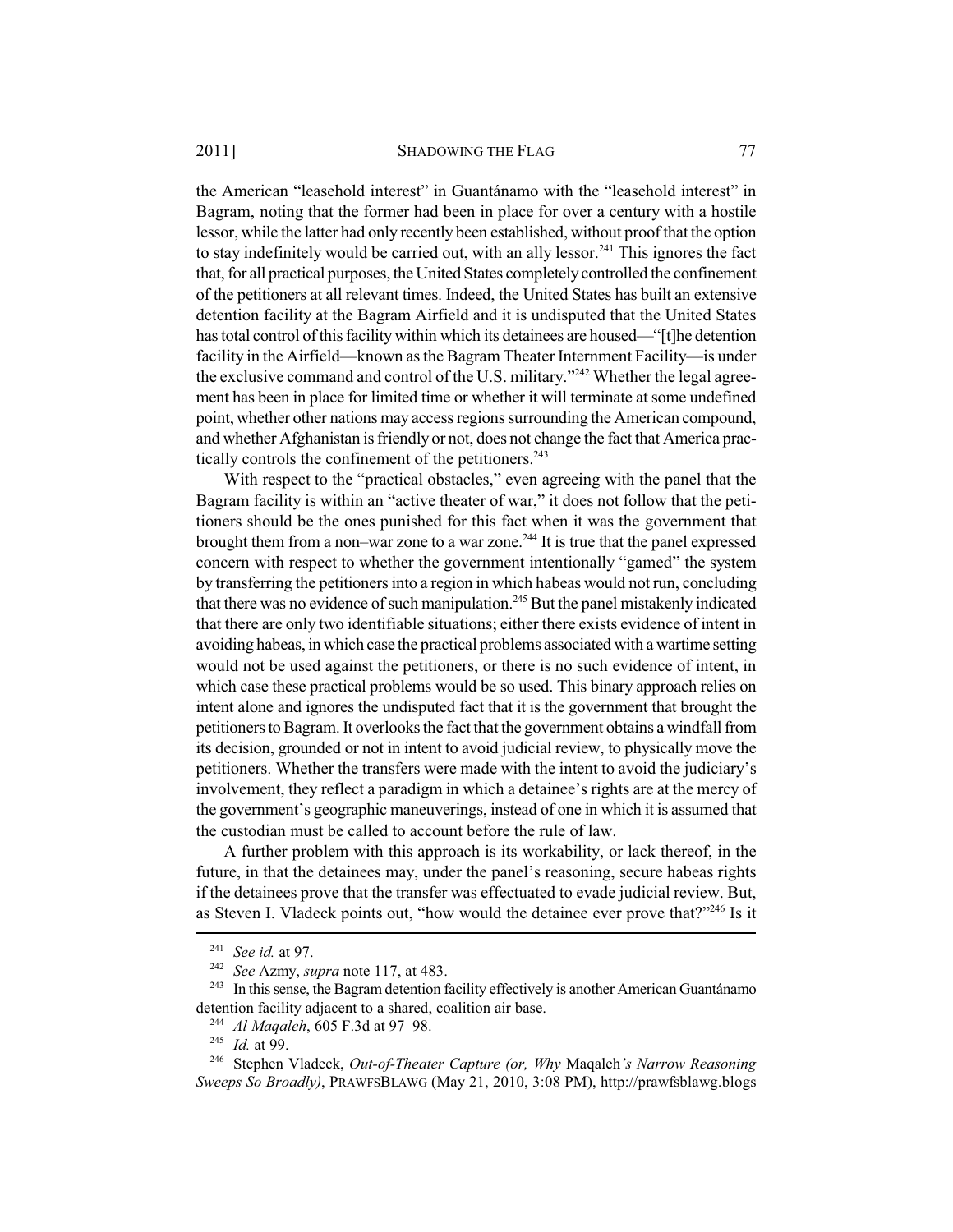presumed that this was done intentionally to avoid habeas? Would temporal proximity between the date of the opinion and the transfer decision alone create a presumption of intent? Rather than enter into this evidentiary thicket related to intent, it would be efficient, and in keeping with equitable considerations, to focus only on the fact that the government was responsible for the detainees' presence in an active war zone. Moreover, the AP report, which came out in 2010 (whereas the detainees in question were removed in 2003) underscores how difficult, if not impossible, it would be for detainees to prove in a timely fashion there was manipulation on the part of the government.<sup>247</sup> In any case, there is evidence that the government has moved detainees for the specific purpose of avoiding an unfavorable judicial ruling with respect to habeas jurisdiction.<sup>248</sup>

At a broader level, the panel's opinion does not mention or incorporate the direction from the Supreme Court that habeas is a flexible, adaptable concept. As a result, it considered the "active theater of war" designation to carry the day, without considering any possibility that habeas proceedings can be adjusted, in accordance with this Supreme Court mandate, such that the essential purposes of the writ may be made available to the petitioners. In *Boumediene*, for example, the Court made clear with respect to practical difficulties that, "[t]o the extent barriers arise, habeas corpus procedures likely can be modified to address them."<sup>249</sup> The panel did not entertain whether any adjustments would be possible at Bagram.

Further, in addressing whether habeas running at Bagram would engender problems with the Afghan government, the panel stated that "hostility on the part of the 'host' country'' is absent, $250$  but refused to recognize habeas rights for the detainees because the panel could not "say with certainty what the reaction of the Afghan government would be."<sup>251</sup> Expressing uncertainty (as opposed to concern linked to some evidentiary basis) as to how the Afghan government would react if habeas were found to run should not serve as a reason for its denial. $^{252}$ 

 $\frac{^{248}}{^{249}}$  *Id.* 

 $252$  The speculation as to how the Afghan government would respond to habeas proceedings suggests that the fourth petition filed in the underlying, consolidated action at the district court level, lodged by Wazir, an Afghan citizen, should not have been dismissed. The district court stated, without citation to any evidence or cases, that "[f]or Wazir . . . the United States may be answerable to Afghanistan to some degree. And, as discussed above, it is possible—if not likely—that review of Wazir's habeas petition by this Court could cause friction with the Afghan government." Al Maqaleh v. Gates, 604 F. Supp. 2d 205, 230 (D.D.C. 2009). This is so despite the fact that Afghanistan is an ally. Moreover, that the D.C. Circuit cannot speak to how the Afghan government will take habeas proceedings, and that the district court claims "friction" would result, cannot be reconciled, *see id.* at 229; the latter assertion, in any case,

<sup>.</sup>com/prawfsblawg/2010/05/outoftheater-capture-or-why-maqalehs-narrow-reasoning-sweeps -so-broadly.html.

<sup>247</sup> *See* ASSOCIATED PRESS, *supra* note 129.

<sup>&</sup>lt;sup>249</sup> Boumediene v. Bush, 553 U.S. 723, 770 (2008).<br><sup>250</sup> *Al Magaleh* 605 F 3d at 97

<sup>250</sup> *Al Maqaleh*, 605 F.3d at 97.

<sup>251</sup> *Id.* at 99.